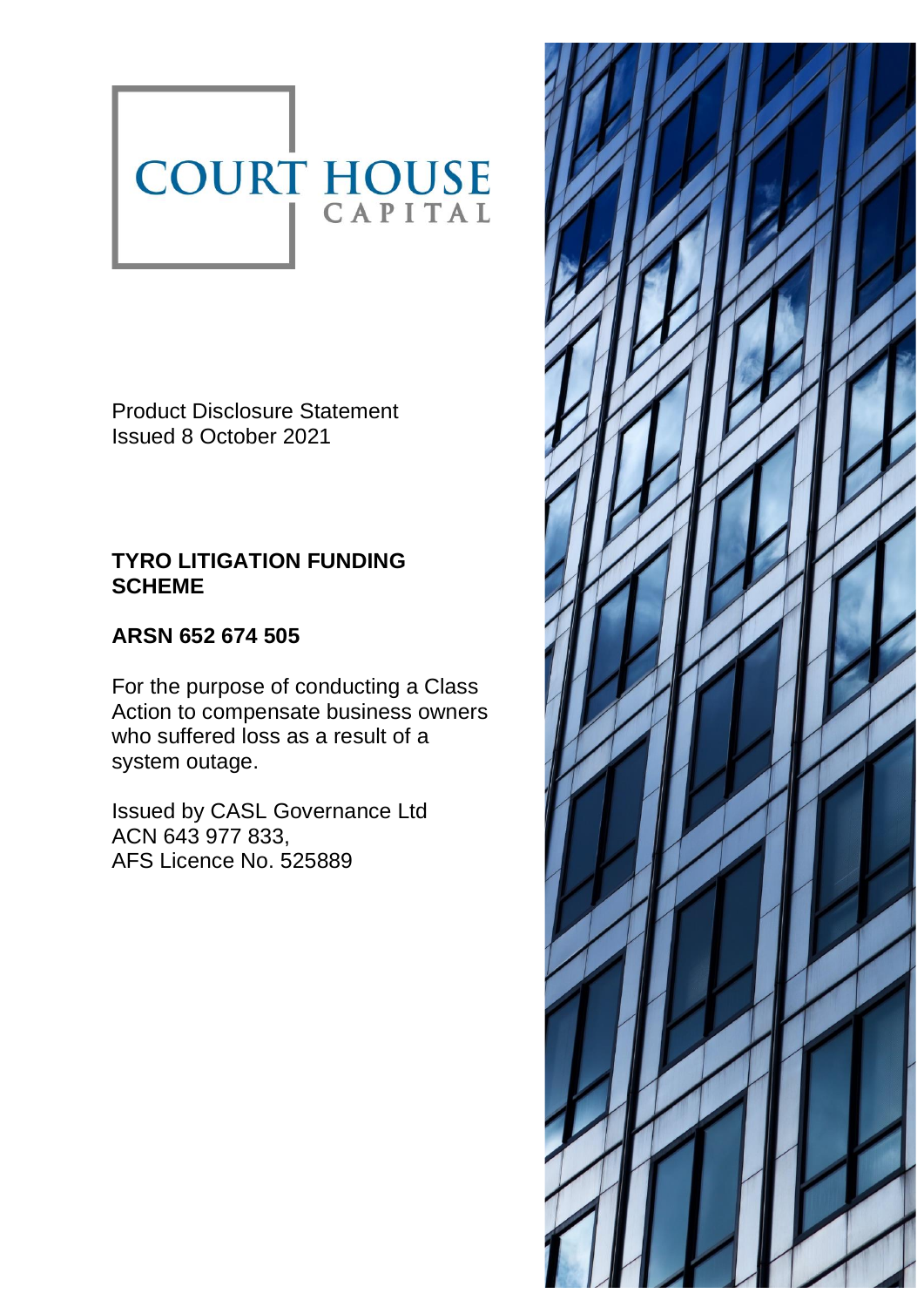

# <span id="page-1-0"></span>**Important Information (General Advice Warnings)**

In this Product Disclosure Statement "**Scheme**" means the Tyro Litigation Funding Scheme 652 674 505, a managed investment scheme that is registered with the Australian Securities and Investments Commission (**ASIC**).

The information in this Product Disclosure Statement (**PDS**) is general information only and does not take into account your personal financial situation or needs. You may wish to consult a licensed financial adviser to obtain financial advice that is tailored to suit your personal circumstances.

The information in this PDS is subject to change from time-to-time. Information that is not material information can be updated by us. Updated information can be obtained by going to our website, by calling us, or by contacting your licensed financial adviser. You may request a paper copy of any updated information at any time, free of charge.

This PDS does not constitute an offer or invitation in any place in which, or to any person to whom, it would not be lawful to make such an offer or invitation. The distribution of this PDS outside Australia may be restricted by law in the place it is received, and persons who come into possession of this PDS outside Australia should seek advice on and observe any such restrictions. Any failure to comply with such restrictions may constitute a violation of applicable laws.

# <span id="page-1-1"></span>**About this Product Disclosure Statement**

The purpose of this PDS is to explain your rights and entitlements if you choose to participate in and/or continue as a Member of the Class Action funded by CHC Investment Fund Pty Ltd ATF the CHC Investment Fund Unit Trust (ACN 643 822 799, Authorised Representative No.001292133) (the **Funder**), which is an Authorised Representative of CASL Governance Ltd (ACN 643 977 833, AFS Licence No. 525889) (the **Responsible Entity** or **CASL**), the issuer of this document.

This PDS is designed to help you make a decision about whether to participate and receive funding from the Funder or whether to take specific steps to opt out of the Class Action (and therefore out of this Scheme).

The Responsible Entity will use the litigation management services of Court House Capital Management Limited (ACN 649 150 872, Authorised Representative No.001292132) (the **Manager**), an Authorised Representative of the Responsible Entity.

This PDS contains information that is relevant to Claimants in the Class Action and further information that may be specific to the Funder or the Lawyer.

To help you with some of the terms used in this PDS, definitions have been provided.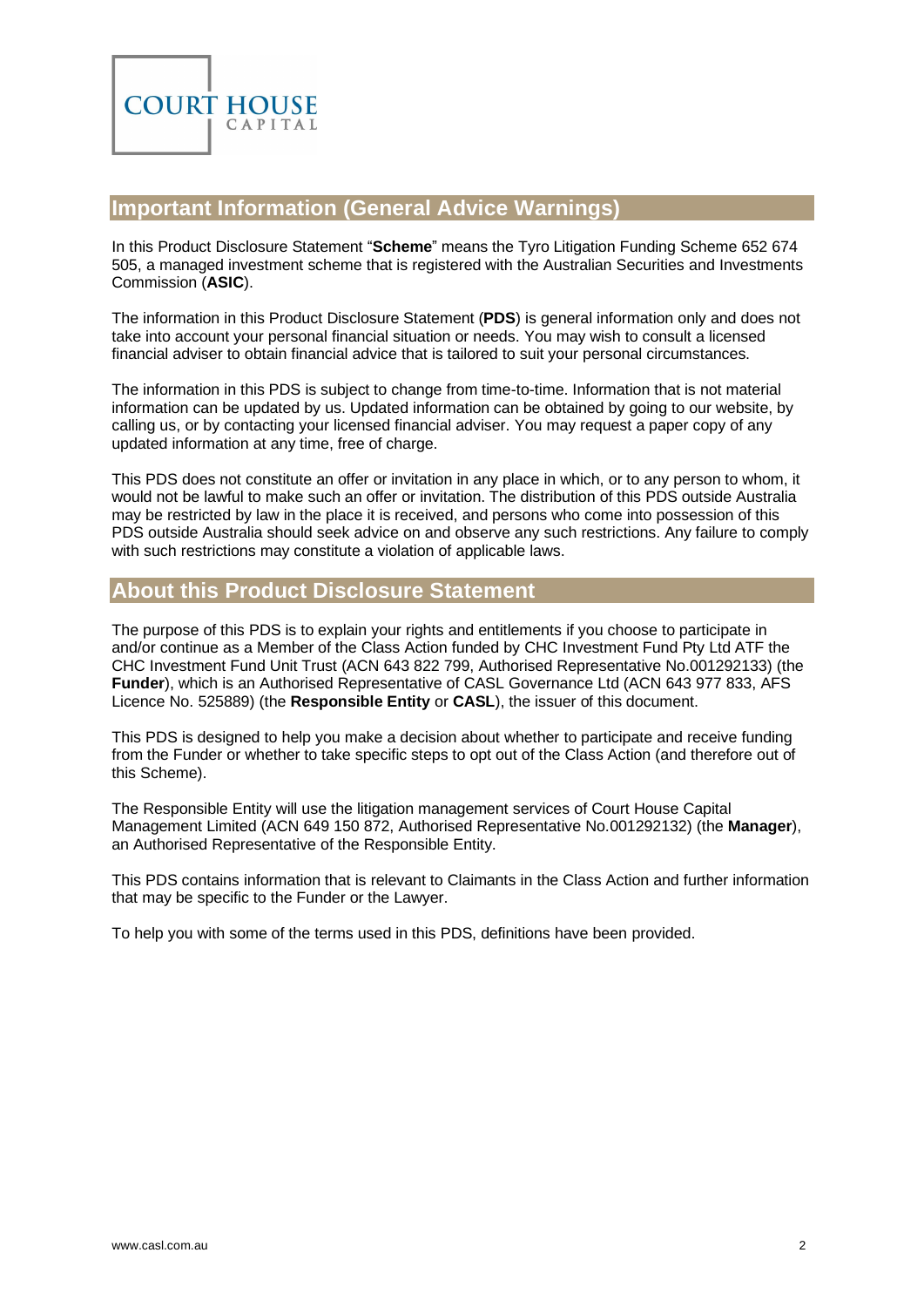

## <span id="page-2-0"></span>**Contents**

| 1.         |                                                                                                   |  |  |  |
|------------|---------------------------------------------------------------------------------------------------|--|--|--|
| 2.         |                                                                                                   |  |  |  |
| 3.         |                                                                                                   |  |  |  |
|            |                                                                                                   |  |  |  |
| 4.         |                                                                                                   |  |  |  |
|            |                                                                                                   |  |  |  |
| 5.         |                                                                                                   |  |  |  |
| 6.         |                                                                                                   |  |  |  |
| 7.         |                                                                                                   |  |  |  |
|            |                                                                                                   |  |  |  |
| 8.<br>9.   |                                                                                                   |  |  |  |
| 10.        |                                                                                                   |  |  |  |
|            |                                                                                                   |  |  |  |
|            |                                                                                                   |  |  |  |
| 11.<br>12. |                                                                                                   |  |  |  |
|            |                                                                                                   |  |  |  |
| 13.        |                                                                                                   |  |  |  |
| 14.        |                                                                                                   |  |  |  |
| 15.        |                                                                                                   |  |  |  |
| 16.        |                                                                                                   |  |  |  |
| 17.<br>18. |                                                                                                   |  |  |  |
| 19.        | What if I want to sue the Defendant Entities directly, without funding from the Funder?14         |  |  |  |
| 20.        |                                                                                                   |  |  |  |
| 21.<br>22. | What happens if I want to terminate the funding arrangements or withdraw from the Scheme? 15      |  |  |  |
| 23.        |                                                                                                   |  |  |  |
| 24.        |                                                                                                   |  |  |  |
| 25.<br>26. |                                                                                                   |  |  |  |
| 27.        |                                                                                                   |  |  |  |
| 28.        |                                                                                                   |  |  |  |
| 29.        | What happens if I disagree with the way in which the Responsible Entity is managing the Scheme?18 |  |  |  |
| 30.<br>31. | What happens if I disagree with the way in which the Lawyer is managing the Class Action?18       |  |  |  |
|            |                                                                                                   |  |  |  |
| 32.        |                                                                                                   |  |  |  |
|            |                                                                                                   |  |  |  |
| 33.        |                                                                                                   |  |  |  |
| 34.        |                                                                                                   |  |  |  |
| 35.        |                                                                                                   |  |  |  |
| 36.<br>37. |                                                                                                   |  |  |  |
| 38.        |                                                                                                   |  |  |  |
| 39.        |                                                                                                   |  |  |  |
| 40.<br>41. |                                                                                                   |  |  |  |
| 42.        |                                                                                                   |  |  |  |
|            |                                                                                                   |  |  |  |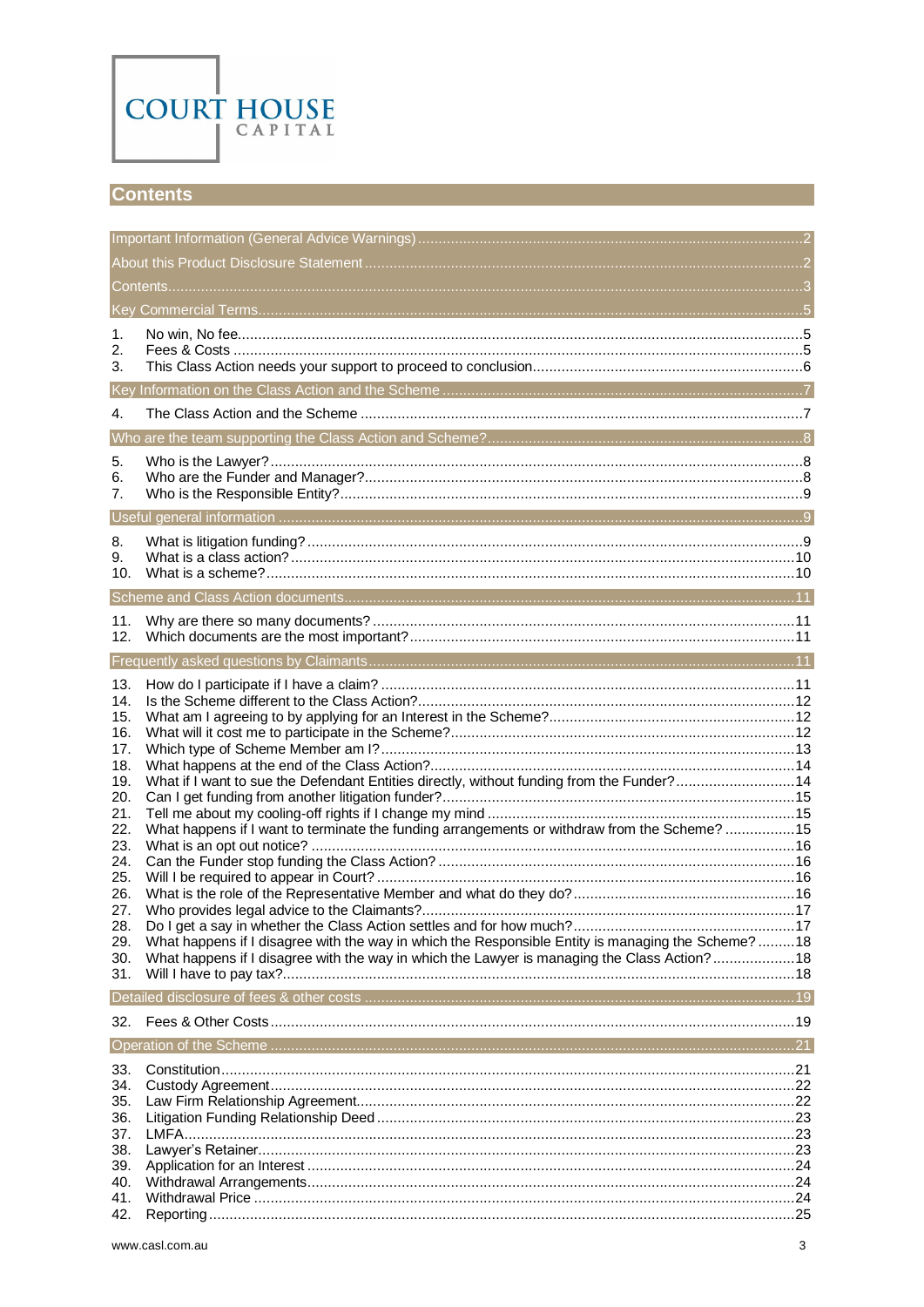

| 43.<br>44.                                           |  |
|------------------------------------------------------|--|
| 45.                                                  |  |
|                                                      |  |
| 46.<br>47.<br>48.<br>49.<br>50.                      |  |
|                                                      |  |
| 51.<br>52.<br>53.<br>54.<br>55.<br>56.               |  |
|                                                      |  |
| 57.<br>58.<br>59.<br>60.<br>61.<br>62.<br>63.<br>64. |  |
|                                                      |  |
| 65.<br>66.                                           |  |
|                                                      |  |
| 67.<br>68.                                           |  |
|                                                      |  |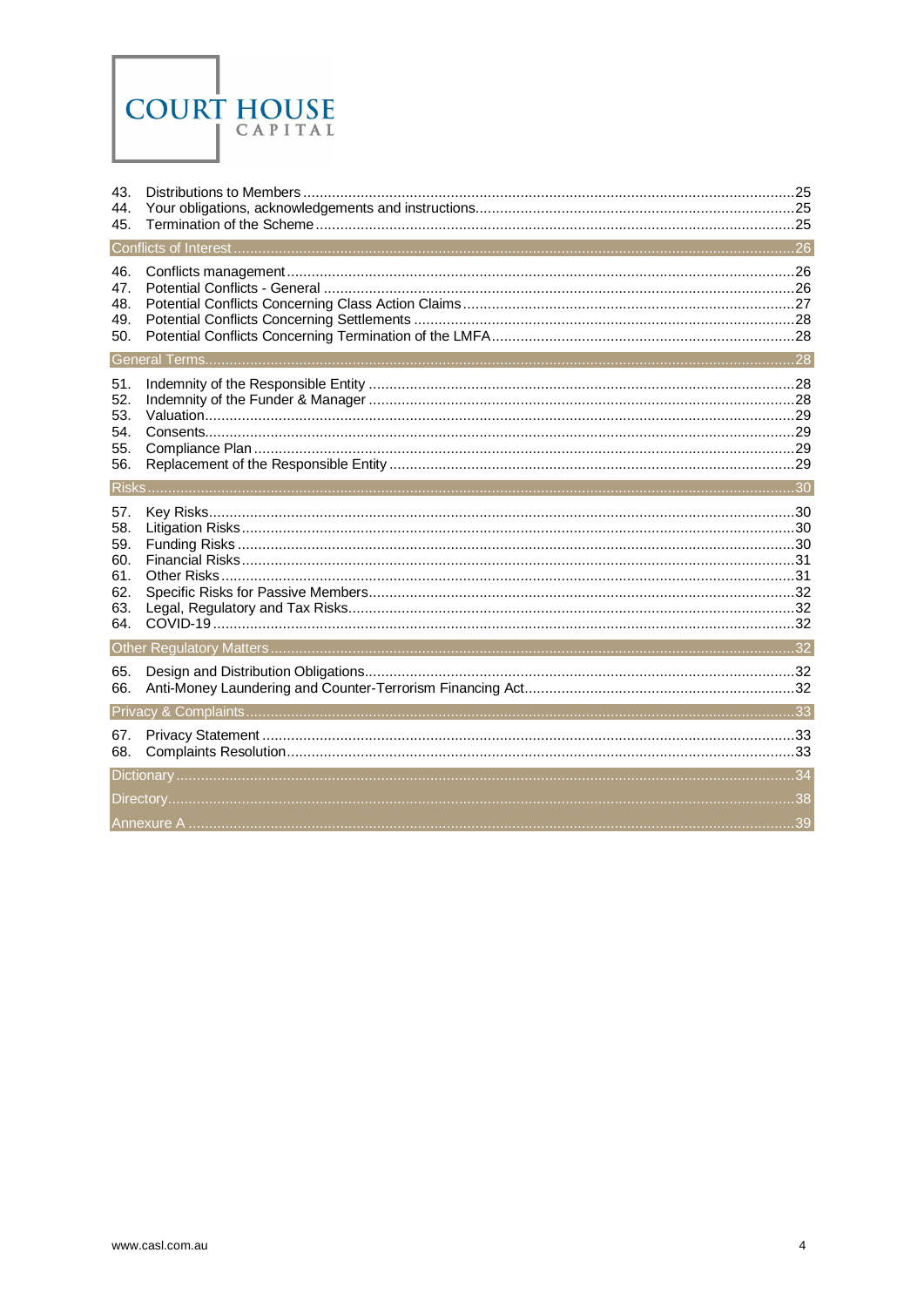

## <span id="page-4-0"></span>**Key Commercial Terms**

## <span id="page-4-1"></span>**1. No win, No fee**

This PDS should be read in full and provides important disclosures about the Class Action, the operation of the Scheme, the Risks and the Fees & Costs.

The following are highlighted for you to contemplate:

- (i) There are no upfront costs for you to participate as a Member of this Scheme and the Class Action, as the Funder will pay the costs of the Class Action in return for an agreed amount which will only be payable from any Claim Proceeds if the Funded Claim is successful;
- (ii) **If the Funded Claim is successful**, an amount will be paid to you that is approved by the Court after deducting approved costs associated with the Class Action; and
- (iii) **If the Funded Claim is unsuccessful**, the Funder will not receive return of its investment and you will not be required to pay any amount.

Once you have considered all the information in this PDS, sought relevant legal and financial advice and then wish to proceed, complete the Application Form which is attached to this document (see **[Annexure A](#page-38-0)**) or available vi[a https://courthousecapital.com.au/tyro-class-action/](https://courthousecapital.com.au/tyro-class-action/)

Throughout this document, there are a number of defined terms that are capitalised such as "Claimant". The definitions for each of these terms is contained in the [Dictionary](#page-33-0) section at the end of this PDS.

## <span id="page-4-2"></span>**2. Fees & Costs**

It is important you understand the potential fees and costs which may be deducted from amounts payable to you as a Member of the Scheme and the Class Action **if the Class Action is successful**.

The importance of this aspect to you as a Member reflects its prominence in this PDS ahead of other legal disclosures.

Deductions from the Settlement or judgment proceeds can only be paid by the Responsible Entity **if the Court approves them** and determines the Settlement or judgment proceeds and the deductions are fair and reasonable.

These fees and costs are deducted from Claim Proceeds. You will not be asked to contribute any additional money to satisfy these amounts which include:

- (i) fees paid by the Funder for costs associated with the Class Action and the operation of the Scheme;
- (ii) remuneration of the Funder for the provision of the funding outlined in (i) above, together with the provision of any indemnities and securities as outlined in the Litigation Management and Funding Agreement (**LMFA**);
- (iii) remuneration to the Manager for the provision of litigation management services as outlined in the LMFA; and
- (iv) any remaining amounts owed to the Lawyer.

There may be other fees and costs that will be considered by the Court appropriate to be deducted from the Claim Proceeds.

The known or likely fees and costs of the Scheme and Class Action are set out in detail in Sectio[n 32.](#page-18-1)

The remuneration payable to the Funder for providing relevant funding and management services for the Class Action and Scheme **subject to Court approval**, is as follows: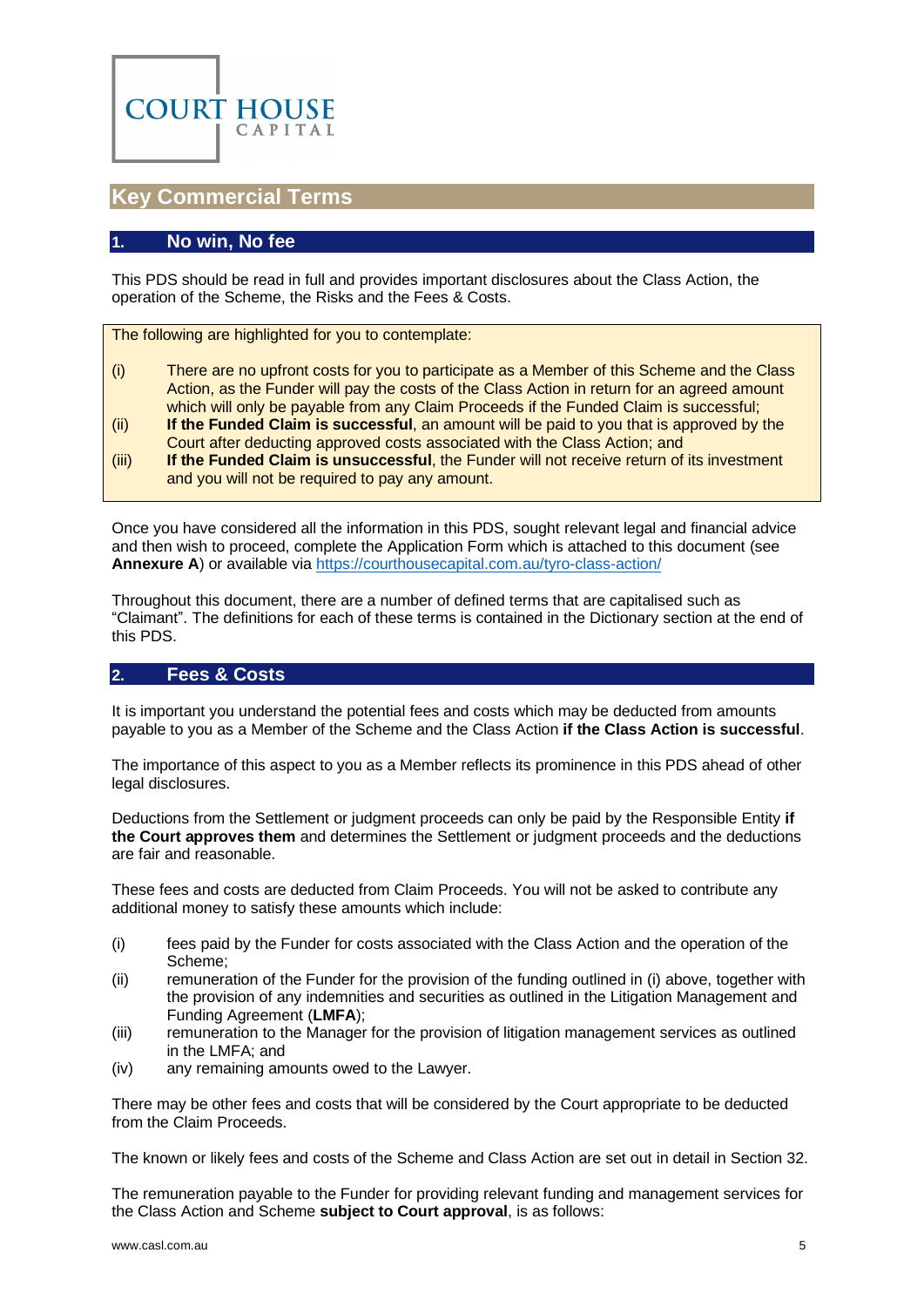

- (i) 25% of Claim Proceeds received after the Claim is filed and before the expiry of 18 months after filing; or
- (ii) 30% of Claim Proceeds received on or after the expiry of 18 months after filing,

plus GST if applicable

The Lawyer, who acts in the collective interests of Claimants, has considered the remuneration outlined above for the Funder against alternate options available in the market and concluded the remuneration is both market competitive and appropriate given the risks associated with the Class Action.

The Court will ultimately determine the appropriate remuneration to be paid to the Funder if the Class Action is successful.

## <span id="page-5-0"></span>**3. This Class Action needs your support to proceed to conclusion**

The following are highlighted for you to contemplate:

- (i) There is a risk that the Class Action does not receive sufficient support from enough Claimants to make it commercially viable for the Funder. Where insufficient support from Claimants is received, the Class Action and Scheme **may not proceed**; and
- (ii) You should consider this risk in determining whether or not you proceed to submit an Application Form for this Scheme and support this Class Action.

There may be alternate schemes or class actions promoted by other law firms and litigation funders available for the same or similar claims against the Defendant Entities, and you should consider whether these are better suited to your personal circumstances.

Equally, you may prefer to commence litigation against the Defendant Entities on your own, with your own financial resources whilst accepting the inherent risks associated with litigation.

It is important you make a fully informed decision with the advice of your financial and legal advisers.

Participation in the Scheme is subject to risks. Some key risks include:

- (i) Your claim may be unsuccessful which means that you will have lost the time and effort you put into the litigation.
- (ii) The costs, including legal expenses, to fund the Funded Claim may exceed any monetary award or judgment in your favour in which case you may not receive any proceeds from the monetary award of judgment.
- (iii) The Defendant Entities may be unable to pay any of or the entire settlement or judgment sum.
- (iv) The claim is heavily reliant on the performance and participation of the Lawyer and the Manager.
- (v) The Responsible Entity may be prevented from seeking remedies against the Funder or the Manager for breach of obligations if the Responsible Entity does not have funds to meet any litigation costs involved.
- (vi) If the LMFA is terminated and a Funded Member later receives monetary compensation in respect of the Funded Claim, the Funded Member must still reimburse the Funder and pay an adjusted amount to the Funder from that money in accordance with the LMFA.
- (vii) The Funder may in its absolute discretion cease funding at any stage or if the claim is no longer commercially viable or determine not to provide funding in respect of any appeals in which case it will be necessary to appoint a replacement funder for any such appeals.
- (viii) The Funder may become insolvent or may not be able to meet its funding obligations.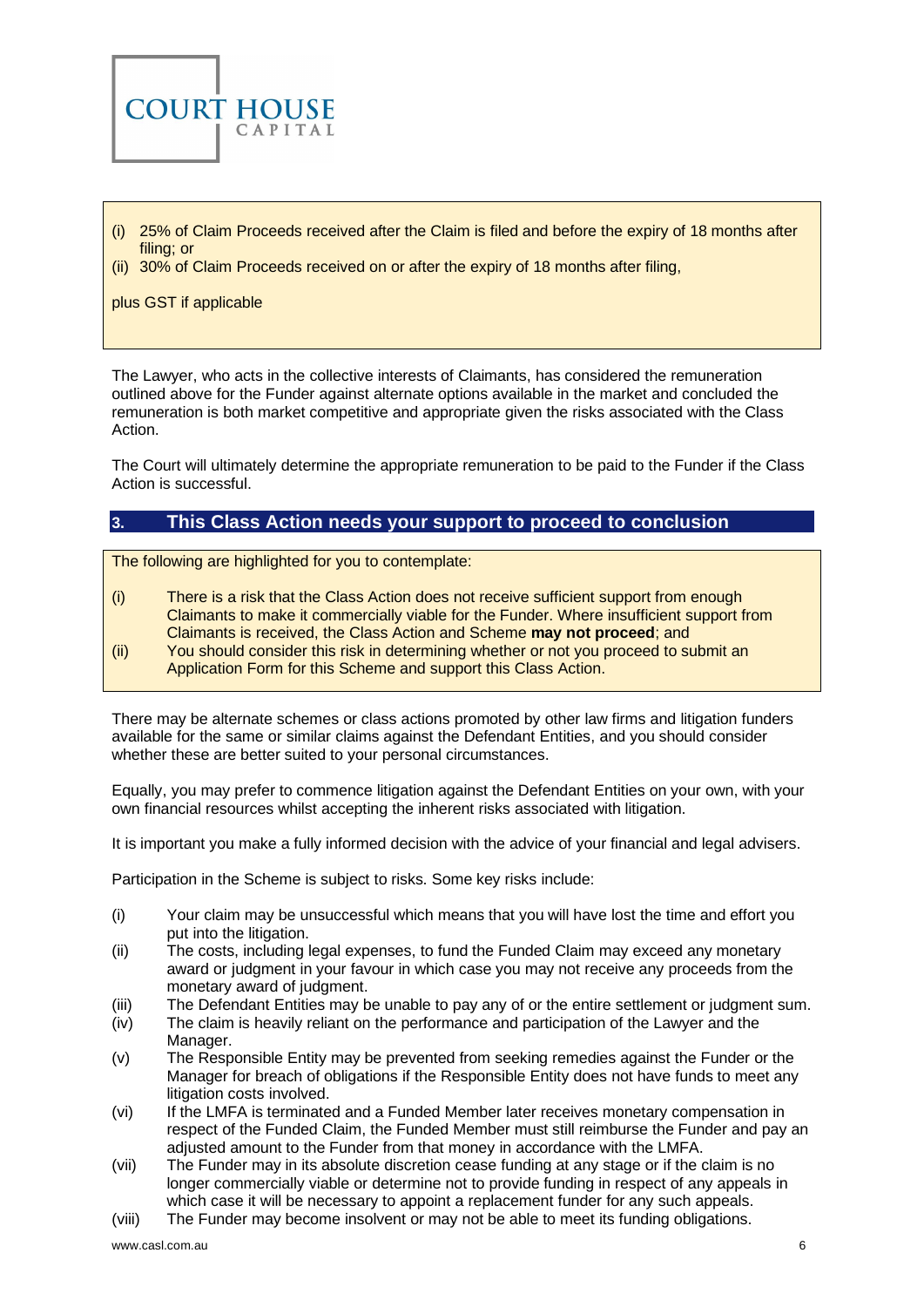

- (ix) If the Funded Claim is unsuccessful or if the Funded Claim delivers limited Claim Proceeds or if lengthy settlement negotiations or interlocutory or pre-trial proceedings are necessary, the fees and costs of the Scheme may mean that Members are not entitled to receive a payment in relation to the Funded Claim.
- (x) The interests of the Funder and Manager in the Funded Claim are not necessarily the same as Members and although you may have certain rights to provide a direct instruction to the Lawyer, there is a risk the Manager gives instructions that are not instructions the Member would provide.
- (xi) A Passive Member has no entitlement to a distribution from the Scheme or the Custodian, unless directed by Court Order.
- (xii) Changes in any law (including tax laws) regulation or government policy in Australia could have an impact on the Scheme's performance.
- (xiii) The spread of COVID-19 has the potential to impact or delay the settlement or final determination of the Funded Claim and result in increased costs and expenses over the life of the Scheme.

<span id="page-6-0"></span>We recommend that you read Section[s 57](#page-29-1) t[o 64](#page-31-2) for further information on risks.

# **Key Information on the Class Action and the Scheme**

## <span id="page-6-1"></span>**4. The Class Action and the Scheme**

This Scheme relates to a class action currently against Tyro Payments Limited (**Tyro**).

The precise composition of the Defendant Entities, which may change from time-to-time, is determined by the Representative Member in consultation with the Lawyers and Funder.

The Proceedings are proposed to be filed in the Federal Court of Australia (the **Class Action**).

The claims of **SPOZAC PTY LIMITED (ACN 112 100 231) as Trustee for the LDB Family Trust t/as Not Just Cakes** (the **Representative Member**) include:

- (i) On 5 January 2021, the Representative Member and each Member experienced an outage in their connectivity to Tyro EFTPOS Facilities, causing their Tyro EFTPOS Terminals to be inoperable and incapable of repair by remote software updates;
- (ii) Due to the outage, the Representative Member and each Member were unable to process non-cash payments while they awaited rectification of the outage;
- (iii) Consequently, the Representative Member and each Member experienced a substantial loss of business and goodwill; and
- (iv) The Representative Member and Members are entitled to recover their losses by reason of Tyro's alleged contraventions of the Australian Consumer Law and alleged contractual breaches relating to the reliability of Tyro's EFTPOS Terminals and associated software.

You should consider whether you may have a claim in the Class Action.

The claims that are being made in the Class Action **ARE NOT** part of the Scheme.

This is because the claims of Claimants to be pursued through the Class Action are rights that belong to the Claimants personally, they arise from damage or loss that a Claimant has suffered and are not able to be transferred to anyone else.

This means that those claims are incapable of assignment to the Scheme. The difference between an Interest in the Scheme and a claim in the Class Action is further explained in Section [14.](#page-11-0)

The costs associated with running the Class Action will be met by the Funder (where paid by the Funder, the **Project Payments**) or the Lawyer.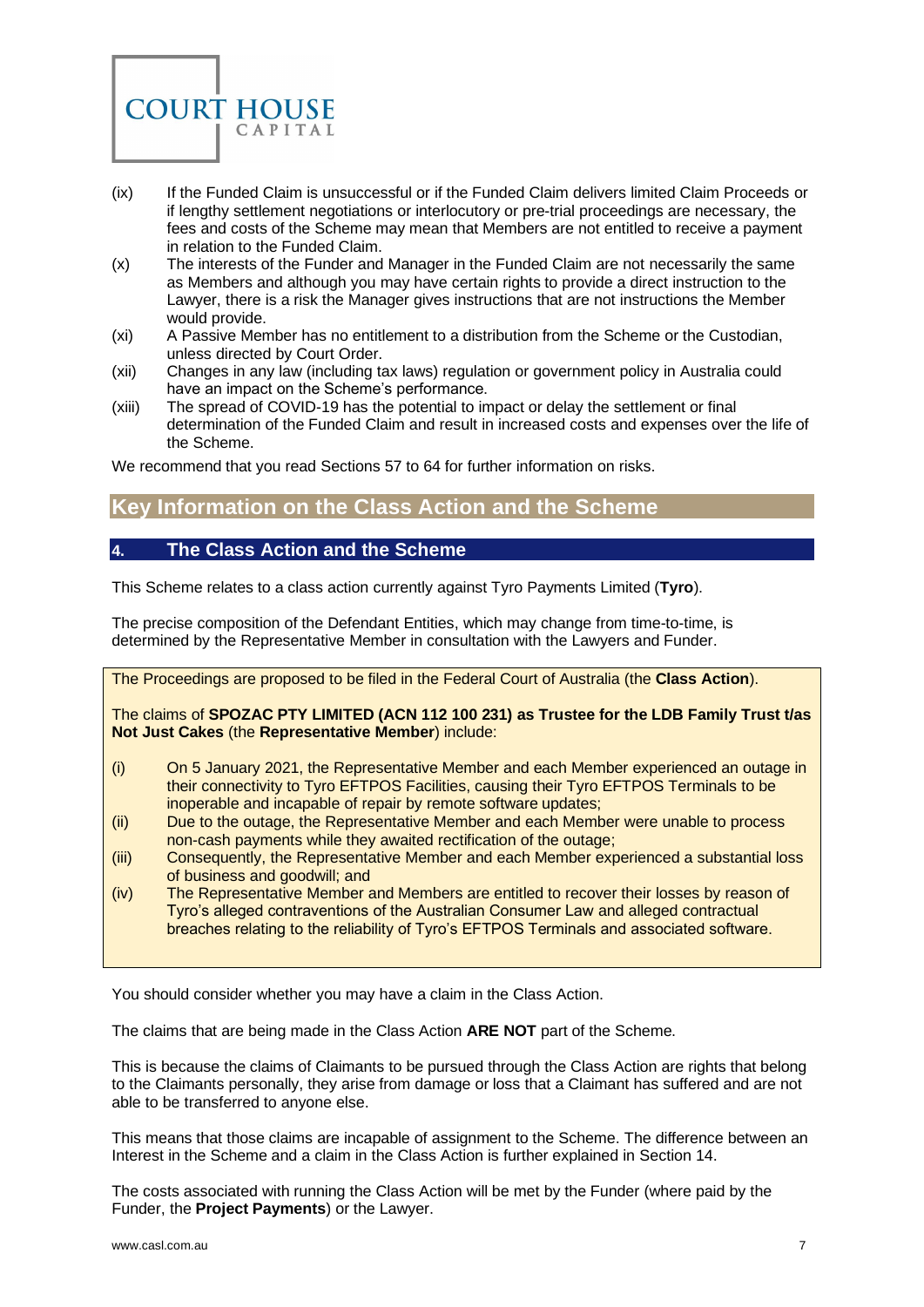

The Funder, Manager and Lawyer will each have an Interest in the Scheme, in separate classes depending on their respective role and entitlements, which is administered by the Responsible Entity.

As a potential or actual Claimant in the Class Action, if you elect to take advantage of the funding offered by the Funder you will need to consider the relationships and potential for actual or perceived conflicts between the Responsible Entity, the Manager, the Funder and the Lawyer.

# <span id="page-7-0"></span>**Who are the team supporting the Class Action and Scheme?**

## <span id="page-7-1"></span>**5. Who is the Lawyer?**



Bannister Law (the **Lawyer**) is a Sydney based class action law firm and has been engaged in relation to the Class Action.

The website for the Lawyer can be accessed here:

<https://bannisterlaw.com.au/>

The Lawyer is appointed by the Representative Member.

The Lawyer requests that every Claimant applying to become a Member of this Scheme also enters into the Lawyer's Retainer, so that each Claimant is a client of the Lawyer. You will not have to pay the Lawyer's fees as they are paid by the Funder and may be recouped out of Claim Proceeds if the Funded Claim is successful, subject to Court approval.

#### <span id="page-7-2"></span>**6. Who are the Funder and Manager?**



CHC Investment Fund Pty Ltd ATF the CHC Investment Fund Unit Trust (the **Funder**), is an Australian specialist litigation funder.

The Funder is an Authorised Representative (No.001292133) of CASL Governance Ltd, AFSL No. 525889.

As at the date of this PDS, the net assets combined with contractually committed but undrawn capital of the Funder, is approximately \$12,000,000 .

Court House Capital Management Limited (the **Manager**), is an Australian specialist legal claims manager.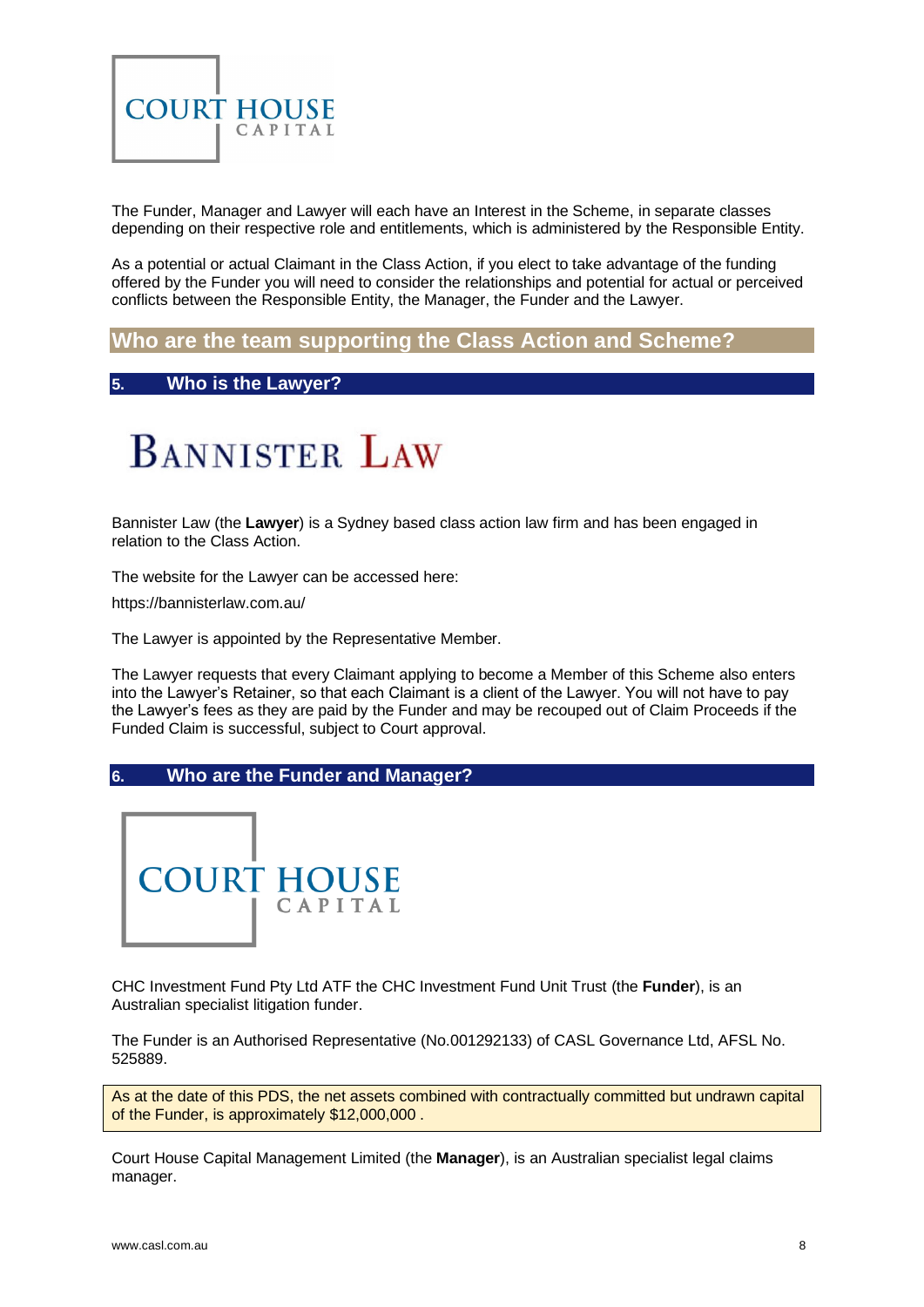

The Manager is an Authorised Representative (No.001292132) of CASL Governance Ltd, AFSL No. 525889.

The Funder and Manager are both appointed by the Responsible Entity and have agreed to provide their services in relation to the Funded Claim in accordance with the LMFA and as described in this PDS.

The website for the Funder and the Manager can be accessed here:

https://courthousecapital.com.au/

## <span id="page-8-0"></span>**7. Who is the Responsible Entity?**



CASL Governance Ltd AFSL No. 525889 is the Scheme's Responsible Entity and issuer of this PDS.

The Responsible Entity's responsibilities and obligations are governed by the Scheme's Constitution, the *Corporations Act 2001* and general trust law.

The website for the Responsible Entity can be accessed here:

<span id="page-8-1"></span>[www.casl.com.au](http://www.casl.com.au/)

## **Useful general information**

## <span id="page-8-2"></span>**8. What is litigation funding?**

Litigation can be one of the most effective means of resolving a dispute or obtaining a remedy for wrongdoing. Parties however that choose to pursue litigation assume considerable financial and other risks.

Engaging with an experienced Funder and Manager in mitigating those risks by providing financial resources and strategic oversight and guidance brings commercial and financial leverage and capacity to see disputes through to commercial outcomes.

Litigation funding is particularly useful in the context of class actions or multi-party litigation.

Often, it will not be economically viable for an individual claimant to bring an individual claim because the costs and risks of litigating an individual claim may outweigh the value of the claim itself. Generally, litigation funding in class actions allows the members of the class to be involved in one court proceeding with one set of lawyers.

If the class action is unsuccessful in court, you owe the litigation funder nothing. This is described as non-recourse funding.

Litigation funding paid by the funder can help pay your legal fees, assisting with the high cost of litigation and enabling your claims to be represented by leading solicitors and barristers.

Importantly, the involvement of a litigation funder in a class action addresses the risk an opponent may outspend you in pursuing their legal defence; equality of arms is important to achieve justice in the adversarial civil justice system.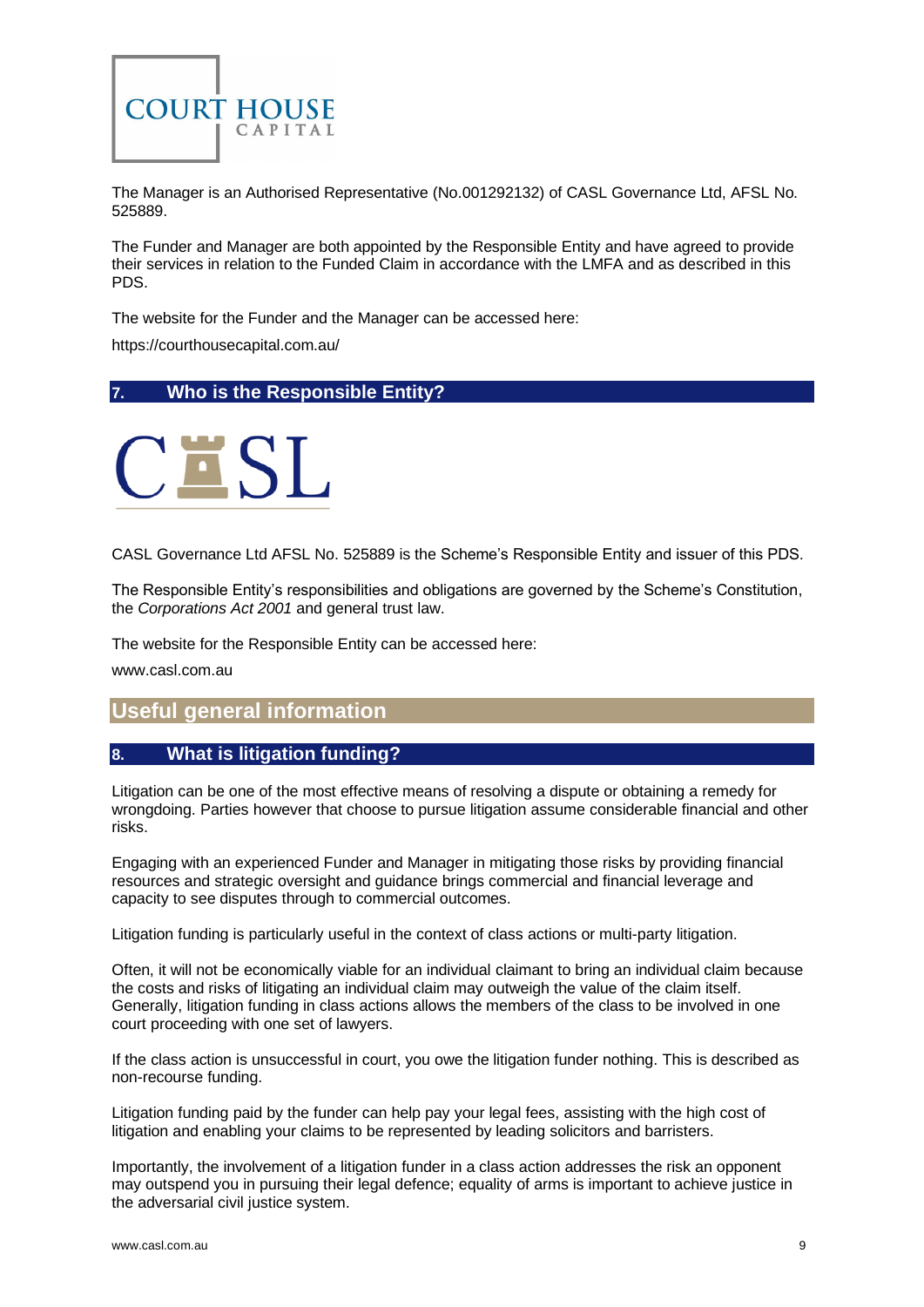

A litigation funder levels the playing field, ensuring claims are considered on their legal merits rather than the depth of available financial resources.

## <span id="page-9-0"></span>**9. What is a class action?**

A class action is a special type of court proceeding. Generally, in order for a class action to be commenced, all that is required is:

- (i) at least 7 people exist with claims against the same party;
- (ii) the claims of those 7 or more people arise out of similar or related circumstances; and
- (iii) the claims of those 7 or more people give rise to substantial common issues of law or fact.

The key feature of a class action is the representative nature of the proceeding.

In a class action, one or a small number of persons, known as the "representative parties", commence a court proceeding against one or more defendants or respondents.

The proceeding is not an action by a class or group. The proceeding is a claim made by the representative party in which a class or group of non-parties can be bound.

While the representative party advances their claim in the interests of all members of the class, the class usually plays a passive role, at least until the common issues are resolved.

In a class action, the representative party's claim is used to resolve as many factual and legal issues common to the class members as possible. Depending on the nature of the class action, there may be sub-groups that have issues common only to them.

The court manages the proceedings closely to ensure the common issues pertaining to the class members are dealt with in the most efficient and expeditious manner. The court will make a judgment about the common issues unless the claim is settled prior to this determination.

There may be circumstances pertaining to individual members of the class that are different and not determined by the judgment of the court relating to the class and individual actions may need to be pursued following resolution of the common issues.

#### <span id="page-9-1"></span>**10. What is a scheme?**

A scheme is a litigation funding scheme, constituted as a registered managed investment scheme, which is created by some or all of the class members agreeing with the litigation funder to pursue a class action. The litigation funder, the manager and the appointed lawyers, if they are to be paid from settlement or judgment proceeds, are also members of the scheme.

The Scheme is treated as a managed investment scheme under the *Corporations Act 2001* because claimants are regarded as contributing something valuable (i.e. their future entitlement to a share of any claim proceeds paid as a result of the class action) in return for the benefit of the funding and the services provided by the litigation funder, manager and the appointed lawyers. The contributions of the claimants as members are pooled to produce a financial benefit. The Responsible Entity, which has the ultimate control and responsibility to operate the Scheme, has authorised and appointed the Manager to assist with certain operations of the Scheme.

The Responsible Entity for the Scheme will ensure the Funder, Manager and the Lawyer are paid any amounts, approved by the Court, from the resolution of the class action.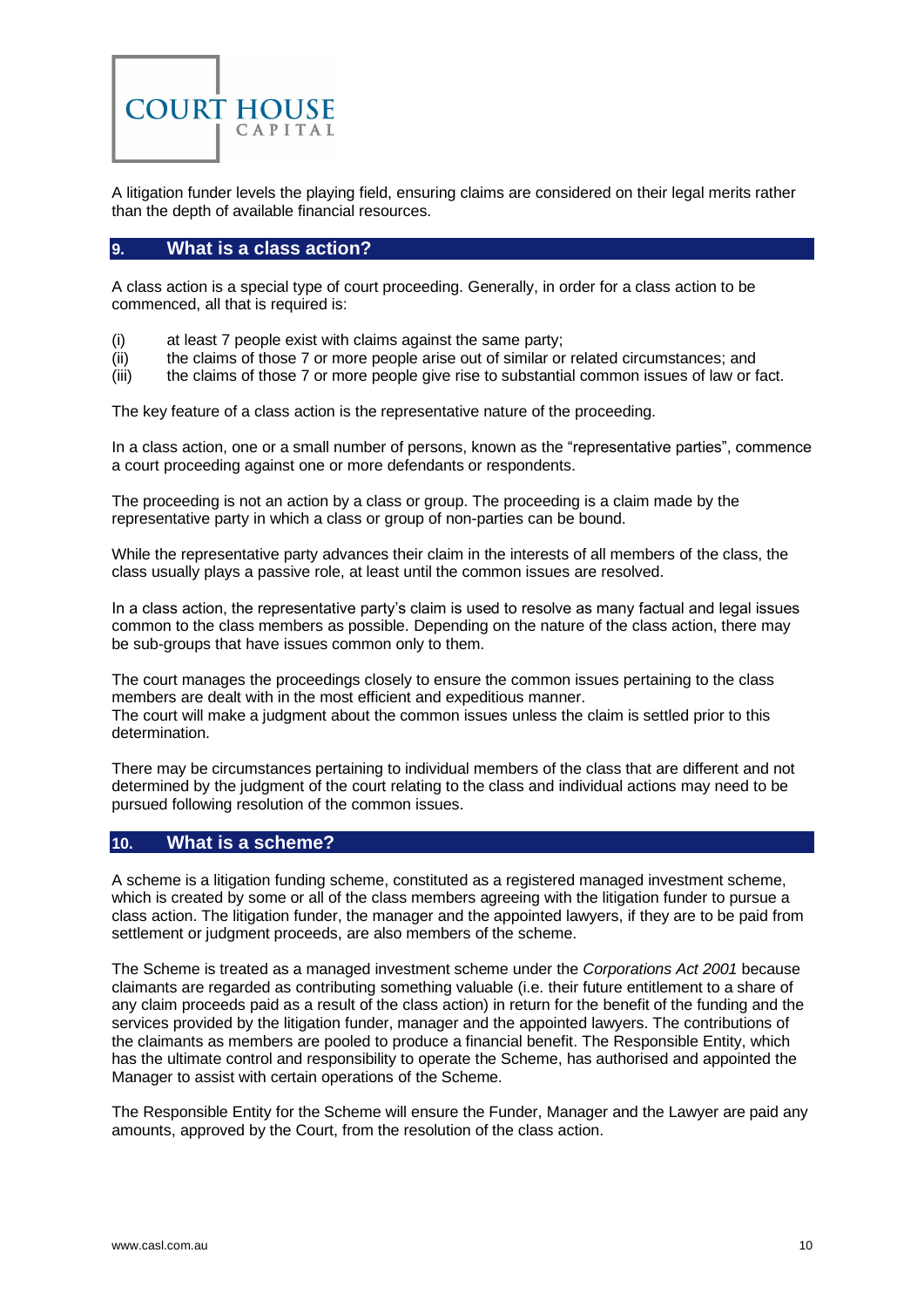

## <span id="page-10-0"></span>**Scheme and Class Action documents**

#### <span id="page-10-1"></span>**11. Why are there so many documents?**

Since 22 August 2020, class actions in Australia must operate as registered managed investment schemes under the *Corporations Act 2001*.

These registered schemes are regulated by ASIC which requires a prescribed level of information be disclosed to potential scheme members, the operators of the scheme hold sufficient regulatory capital and the manager is trained, skilled and licenced to provide the particular financial services.

<span id="page-10-2"></span>These legal and regulatory requirements are designed principally **to protect your interests**.

#### **12. Which documents are the most important?**

Each document listed below is important and serves a specific purpose.

The following documents are relevant to the commitments you make in relation to the Scheme and Class Action and require you to make decisions. You should read and consider each of these documents and seek legal and financial advice before making any decision:

- (i) Product Disclosure Statement (this document)
- (ii) Application Form
- (iii) Lawyer's Retainer
- (iv) LMFA (which incorporates the terms of the Law Firm Relationship Agreement)
- (v) The Financial Services Guide

The following documents relate to the operation of the Scheme and may be made available on request:

- (vi) Scheme Constitution
- (vii) Law Firm Relationship Agreement, as signed
- (viii) Litigation Funding Relationship Deed
- (ix) Compliance Plan

If you would like a copy of these documents, you may email your request to [info@courthousecapital.com.au](mailto:info@courthousecapital.com.au)

Some of these documents are described in more detail in Sections [33](#page-20-1) - [38](#page-22-2) and [55.](#page-28-2)

<span id="page-10-3"></span>This Product Disclosure Statement contains information about the financial services being provided.

## **Frequently asked questions by Claimants**

## <span id="page-10-4"></span>**13. How do I participate if I have a claim?**

In this section, "you" means a Claimant who is considering applying for an Interest in the Scheme and participating in the Class Action as a Funded Member of the class.

If you have suffered a loss of the type that is being alleged in the Class Action, you should consider whether you wish to participate as a Funded Member of the class, with funding from the Funder. Please carefully read this PDS and the Application Form that is attached at the back of this document (see **[Annexure A](#page-38-0)**) or available via<https://courthousecapital.com.au/tyro-class-action/>, as they explain the terms on which the Funder will agree to fund the costs of bringing the Class Action and on which the Responsible Entity will operate the Scheme.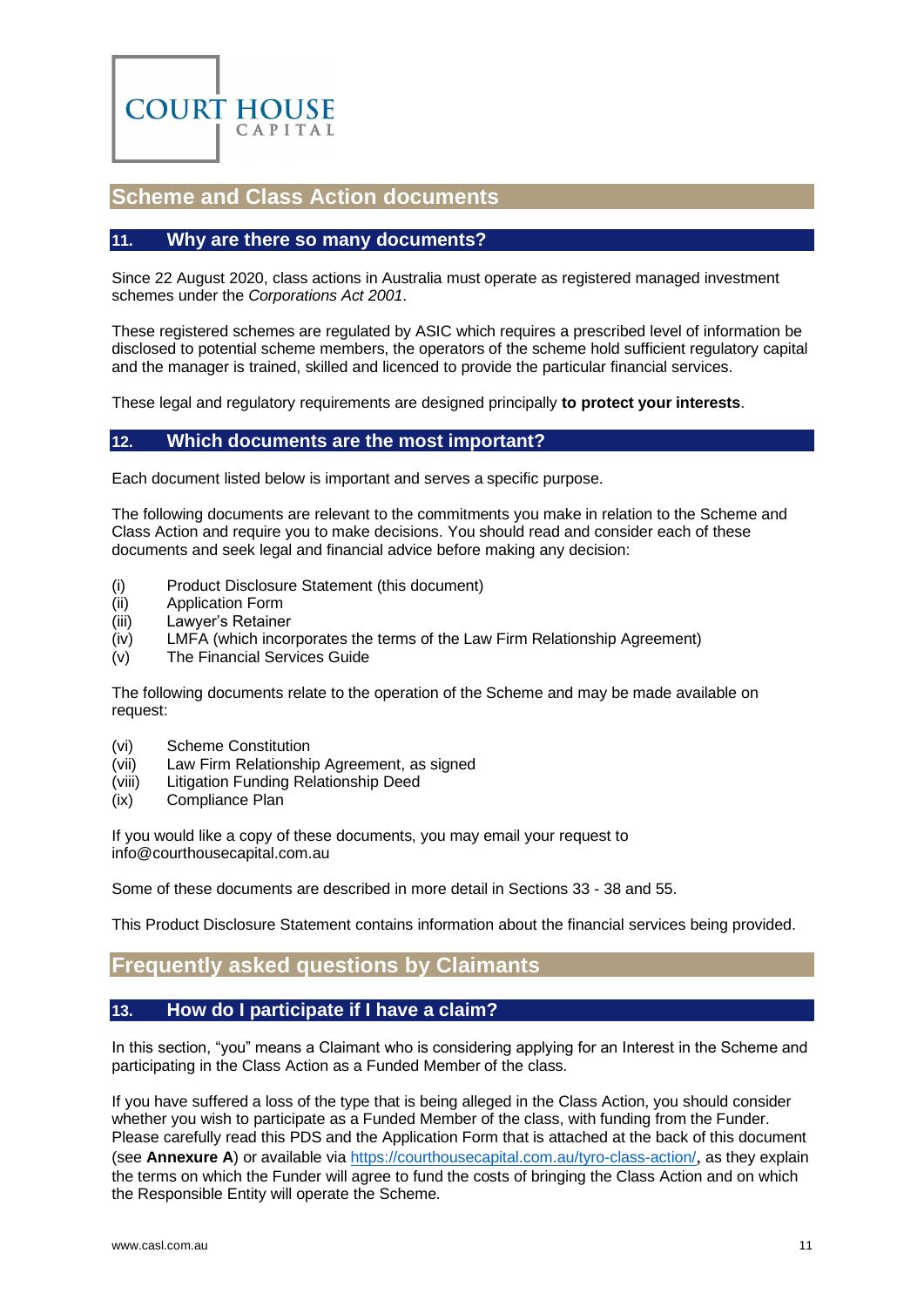

If you would like to participate as a Funded Member of the Class Action, you should complete the Application Form at the back of this PDS or available via [https://courthousecapital.com.au/tyro-class](https://courthousecapital.com.au/tyro-class-action/)[action/](https://courthousecapital.com.au/tyro-class-action/), and return it to the Responsible Entity. The contact details for the Responsible Entity are on the Application Form. The Responsible Entity will check your details and process your application, on the basis that you represent in the Application Form that you are eligible to be a Funded Member of the Class Action, and will record your name in the register of Members of the Scheme.

The Responsible Entity will confirm via email, or otherwise in writing, its acceptance of your application to participate in the Scheme. Subsequent to this acceptance, if it is determined you do not have a valid claim in the Class Action your Interests in the Scheme will be cancelled and the Responsible Entity will remove your details from the register of Members of the Scheme.

## <span id="page-11-0"></span>**14. Is the Scheme different to the Class Action?**

The Scheme is different from the Class Action.

The Scheme is created by the pooling of the Funder's promises to pay the Project Payments to fund the conduct of the Class Action, the Manager's promises to provide services in connection with the management of the Class Action and Scheme, the Lawyer's promises to conduct the Class Action with a portion of their professional fees at risk, together with each Claimants' contribution to the Scheme of their Claim Proceeds (if any) in order that it can be divided up between the Lawyer, the Funder, the Manager and the Claimants in accordance with the relevant Court approval.

The performance of these mutual promises is monitored and administered by the Responsible Entity. As a Claimant, your claim in the Class Action remains your own personal property, which cannot be assigned because it is personal to you and particular to your own circumstances.

As a Funded Member, it is only your share of any Claim Proceeds that results from a successful claim that you assign to the Scheme.

## <span id="page-11-1"></span>**15. What am I agreeing to by applying for an Interest in the Scheme?**

You are agreeing to accept an Interest in the Scheme but will not pay anything for that Interest unless the Funded Claim is successful.

When you apply for an Interest in the Scheme as a Funded Member, you agree to assign your future interest in any Claim Proceeds to the Funder and Manager and you agree that, subject to Court Order, your future interest in Claim Proceeds will be allocated between the Funder, the Manager, the Lawyer and you and you agree to give instructions to the Lawyer, consistent with this allocation, when called upon.

**If you are a Funded Member, after the Cooling-Off Period (see Section [21](#page-14-1) for details of the cooling-off terms), you will not be able to undo this assignment, even if you withdraw from the Scheme.**

## <span id="page-11-2"></span>**16. What will it cost me to participate in the Scheme?**

All the costs of running the Class Action will be met by the Funder or the Lawyer. You will not have to pay anything to acquire your Interest in the Scheme.

The Funder will pay part of the Lawyer's fees, the costs of the barristers, any experts or consultants reasonably necessary to prosecute the claim, and the Court costs. The Funder will also arrange for any security for costs or Order for Costs made against the Representative Member to be satisfied, if required.

You will not have to pay any of these costs other than from Claim Proceeds achieved from settlement or judgment in the Class Action.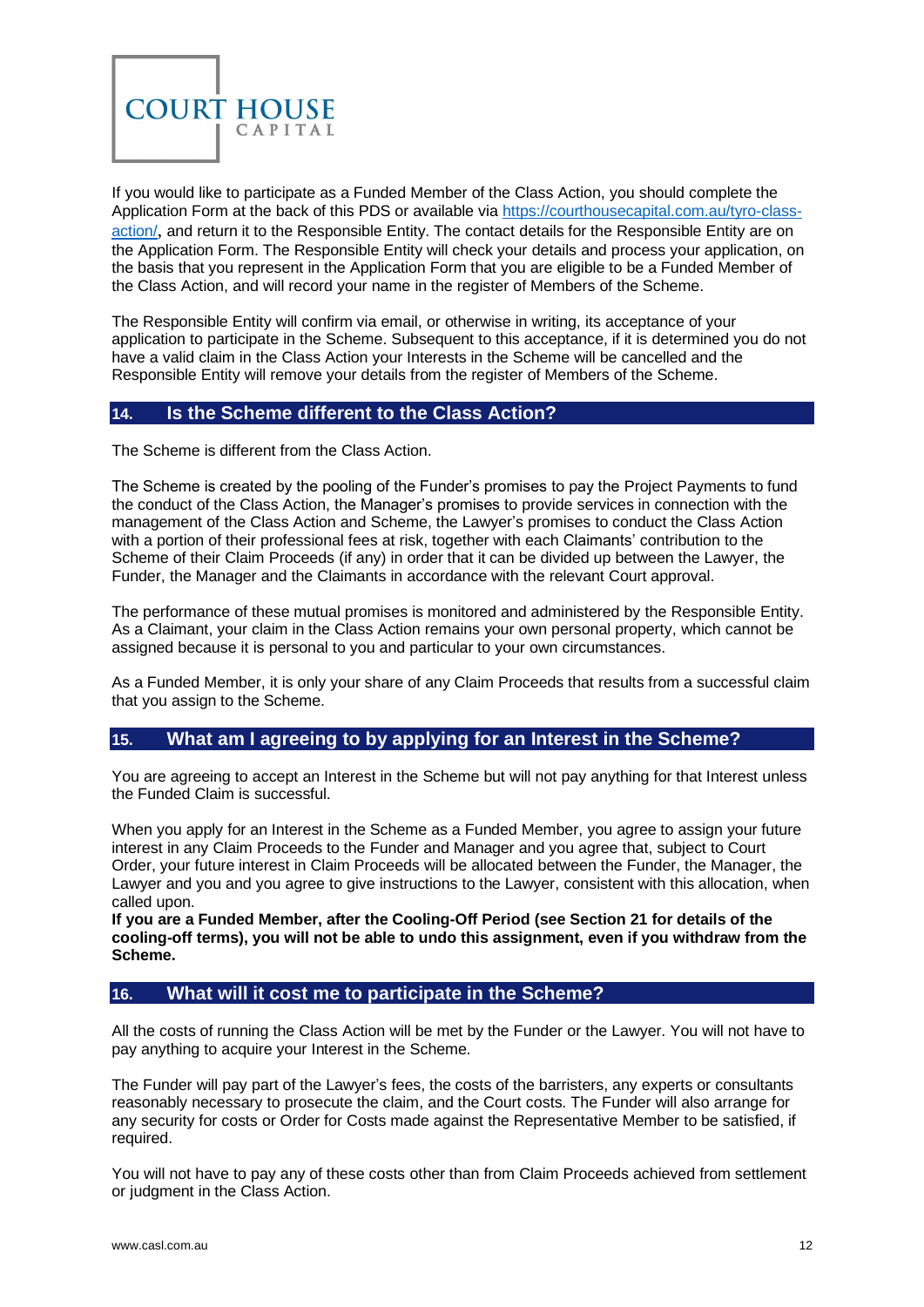

The Manager will provide services to the Responsible Entity in connection with the management of the Class Action and Scheme.

The Lawyer has agreed to accept deferred payment of a portion of its professional fees, to which it is otherwise entitled, from any Claim Proceeds, which may only be payable if a successful result is achieved in the Class Action.

In return:

- (i) Funded Members agree to appoint the Lawyer who will prosecute the Class Action;
- (ii) if you are the Representative Member, you agree to appoint the Lawyer and give instructions to the Lawyer when requested;
- (iii) if you are a Funded Member, you assign to the Funder and Manager any Claim Proceeds that may be awarded to you by the Court or agreed with the Defendant Entities in a settlement that is approved by the Court as being fair and reasonable;
- (iv) the Funder aims to recoup the Project Payments and be paid an agreed remuneration from the Claim Proceeds, subject to Court approval. This is what the Funder receives in return for providing funding for the costs of the Class Action and the Scheme;
- (v) the Manager aims to be paid its agreed remuneration from the Claim Proceeds, subject to Court approval. This is what the Manager receives in return for providing services in connection with the Class Action; and
- (vi) the Lawyer aims to recoup any unpaid fees to which it is entitled, including any uplift, from the Claim Proceeds, subject to Court Approval. This is what the Lawyer receives for providing the Legal Services Undertakings.

<span id="page-12-0"></span>Fees & Other Costs are outlined in Section [2.](#page-4-2)

#### **17. Which type of Scheme Member am I?**

There are different types of membership of the Scheme as follows:

- (i) Passive Member
- (ii) Unfunded Active Member
- (iii) Funded Member

A **Passive Member** is a Claimant that has a qualifying claim in the Class Action but has not entered into any agreements with the Lawyer, Funder or Manager or submitted an Application Form in relation to the Scheme.

A Passive Member is encouraged to complete an Application Form to at least become an Unfunded Active Member, as a Passive Member has **no entitlement** to a distribution from the Scheme unless ordered by the Court.

Converting from a Passive Member to an Unfunded Active Member does not cost you anything.

An **Unfunded Active Member** is a Claimant that has a qualifying claim in the Class Action, and who has submitted an Application Form to the Responsible Entity but has not entered into a LMFA.

A **Funded Member** is a Claimant that has a qualifying claim in the Class Action, and has:

- (i) submitted an Application Form to the Responsible Entity; and
- (ii) entered as a party into a LMFA.

You should consider a risk that exists if you choose not to become a Funded Member as outlined in Section [3.](#page-5-0)

The Lawyer, the Funder and the Manager are also Members of the Scheme referable to their respective roles and entitlements in relation to the Scheme.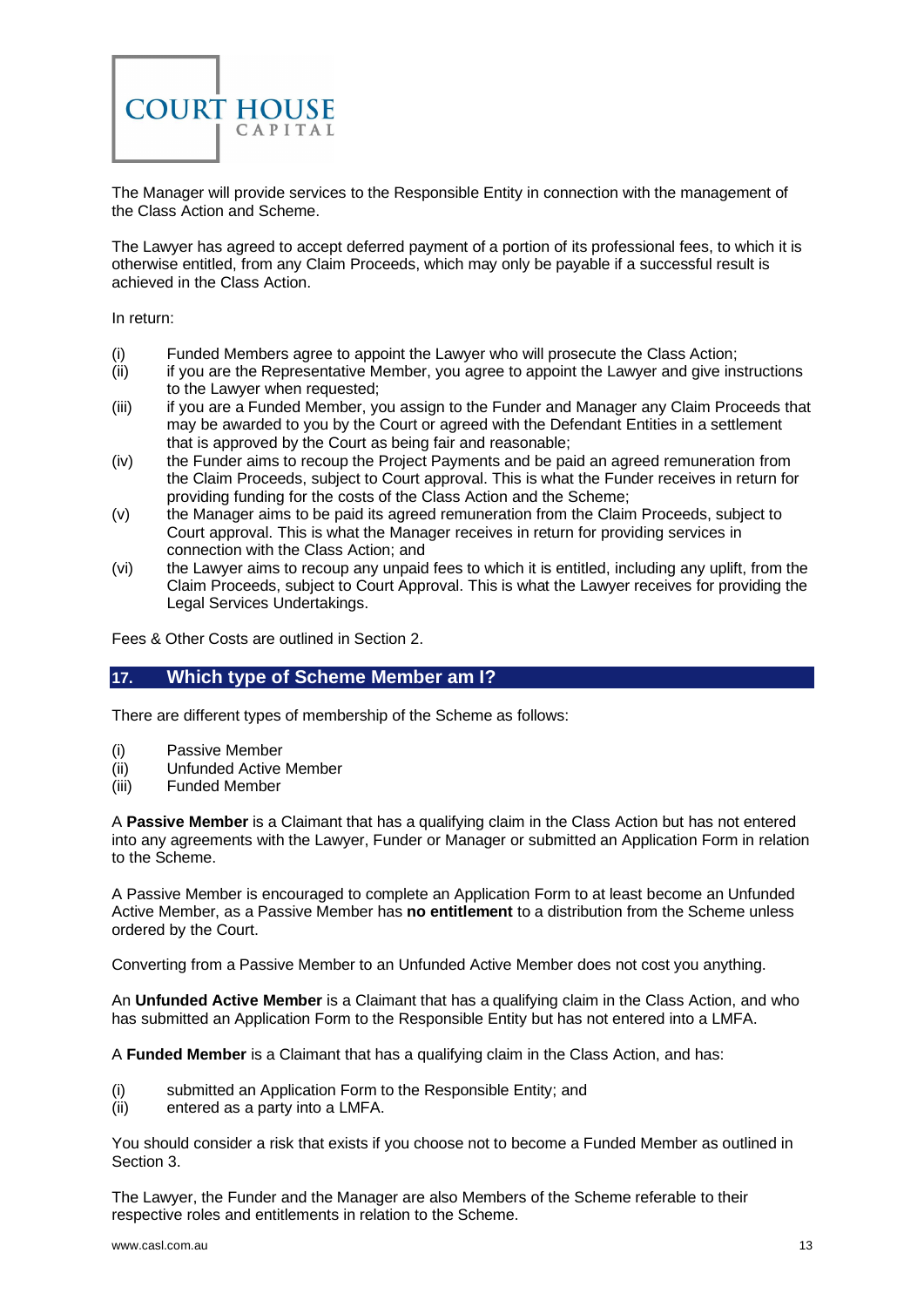

## <span id="page-13-0"></span>**18. What happens at the end of the Class Action?**

If the Class Action is unsuccessful, you will pay nothing and you will receive nothing. The Representative Member may be ordered to pay the Defendant Entities' costs, however the Funder has agreed to pay for those costs, unless the LMFA has been terminated.

If the Class Action is successful (either because the Court decides in favour of the Representative Member and awards damages, or because the Defendant Entities agree to settle all claims that constitute the Class Action out of Court, and the Court approves that settlement as being fair and reasonable), a distribution scheme is typically established to distribute the Claim Proceeds as required by the Court judgment and/or any settlement agreement.

Typically, an administrator of the distribution scheme is appointed by the Court and this may be the Lawyer, or an independent third-party such as a major accounting firm.

The Funder, Manager and the Lawyer are paid their respective share of the Claim Proceeds as set out in the Scheme's Constitution, subject to Court approval including any adjustments the Court may require.

The remainder of the Claim Proceeds will be distributed amongst the Claimants. Each Claimant's share of this sum will depend on the merits of each Claimant's own claims in the Class Action. The proportion of the Claimants' share of the Claim Proceeds to which you may be entitled will depend on the relative merits and quantum of your claim as a proportion of all the claims on the Claim Proceeds. This proportion will typically be determined by either the Court (which may require you to give evidence) or by the distribution scheme administrator in accordance with the Court approved distribution scheme.

The Lawyer and the Funder are not responsible for determining the value of your share of the Claim Proceeds (if any) as the calculations and methodology are set and approved by the Court. The Responsible Entity or Lawyer may be appointed by the Court to administrate the payment of your share of the Claim Value in accordance with the Court approved methodology.

Your share of any Claim Proceeds may alternatively be paid directly to you by a Court-appointed distribution scheme administrator, or such other person appointed by the Court, and any such payments will be treated as distributions by the Scheme.

In certain circumstances, a Defendant Entity may meet its obligations with assets rather than cash. We will contact you if that happens.

Once the administration of the distribution scheme has been completed and all funds have been paid to the Court approved recipients, the Responsible Entity intends to arrange to wind up the Scheme.

## <span id="page-13-1"></span>**19. What if I want to sue the Defendant Entities directly, without funding from the Funder?**

You may opt out of the Class Action and the Scheme (and therefore the funding arrangements) and bring a claim by yourself, but you will need to meet your legal costs from your own financial resources.

If you apply for an Interest in this Scheme as a Funded Member, and subsequently wish to withdraw after the expiry of the Cooling-Off Period (see Section [21](#page-14-1) for details of the cooling-off terms), a share of your Claim Proceeds may still be paid to the Scheme.

Please see Section [22](#page-14-2) for important information about withdrawing from the Scheme.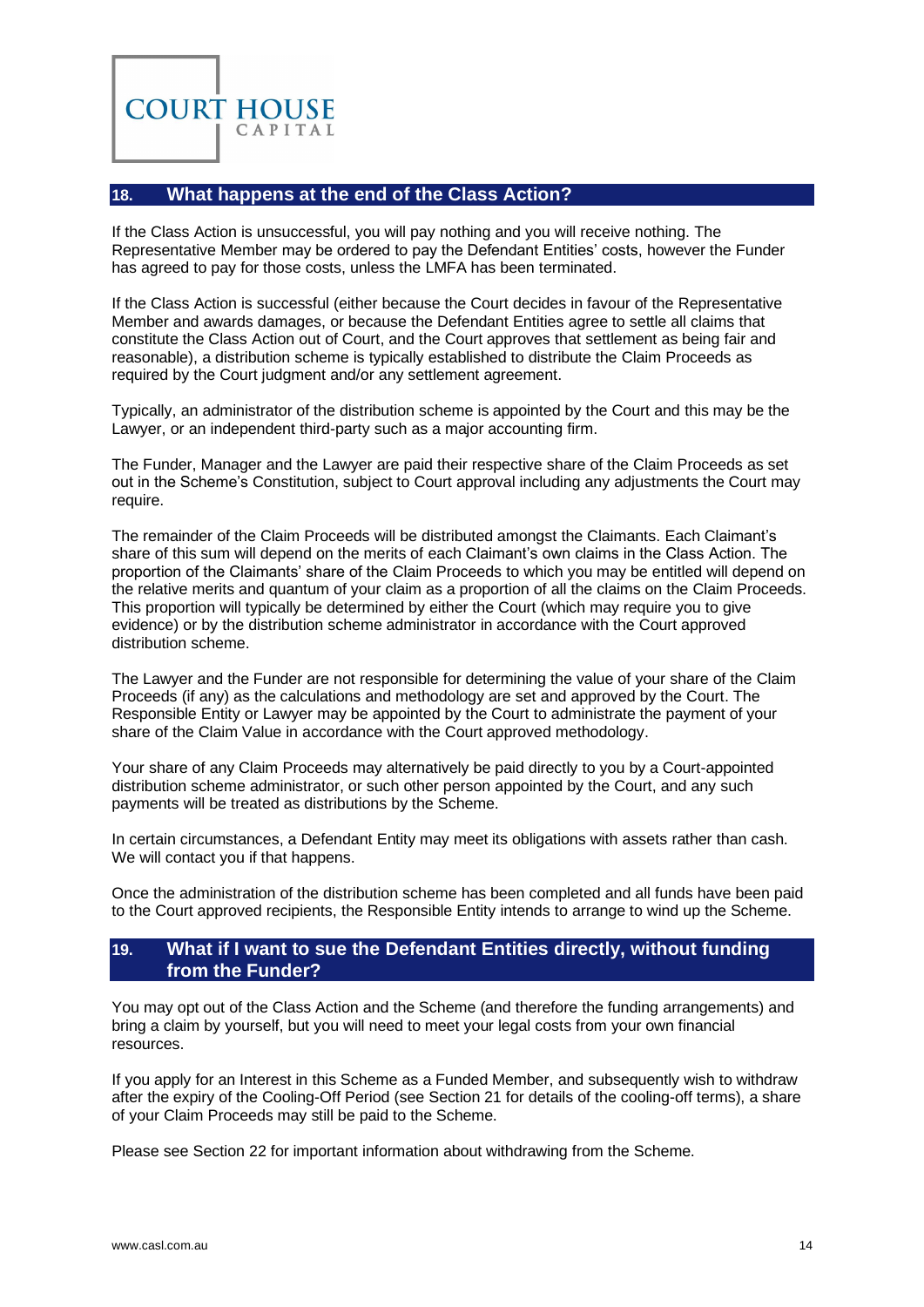

## <span id="page-14-0"></span>**20. Can I get funding from another litigation funder?**

Other litigation funders may have made arrangements with claimants to bring a class action about the same or similar matters as this Class Action. You may choose to participate with a different funder instead of the Funder and Responsible Entity (but you may not apply for funding through more than one scheme as you cannot assign your share of the Claim Proceeds more than once).

The Court may make orders that combine these different class actions and order that the Claim Proceeds are shared between all the claimants and funders, regardless of which scheme they are a member of (if any). You should consider all funding options that may be available, and seek financial and legal advice, before making any decision about your claim.

## <span id="page-14-1"></span>**21. Tell me about my cooling-off rights if I change my mind**

As a Funded Member, you have a 21 day Cooling-Off Period to determine whether the funding arrangements with the Funder meet your needs.

By completing the Application Form and electing to become a Funded Member, you appoint the Responsible Entity as your agent and attorney to sign the Lawyer's Retainer and the LMFA on your behalf. The 21 day Cooling-Off Period commences on the day that the Responsible Entity provides you with a fully executed LMFA.

If, during the 21 day Cooling-Off Period, you decide that the funding arrangements do not meet your needs, you may withdraw your application by notifying us in writing at [info@courthousecapital.com.au.](mailto:info@courthousecapital.com.au) Your confidentiality obligations and the limitation of the Responsible Entity's liability will survive even if you exercise your rights during the Cooling-Off Period. If you do exercise your rights during the Cooling-Off Period, the Responsible Entity will either reclassify you as a Passive Member or as an Unfunded Active Member in accordance with your instructions.

If you apply for an Interest in this Scheme as a Funded Member, and subsequently wish to withdraw after the expiry of the Cooling-Off Period, a share of your Claim Proceeds may still be paid to the Scheme.

Any Cooling-Off Period ends automatically if the Court makes an order that stipulates an end date for opting out of the Class Action. You will not be able to exercise any cooling-off rights or withdraw from the Scheme after this Court stipulated date.

## <span id="page-14-2"></span>**22. What happens if I want to terminate the funding arrangements or withdraw from the Scheme?**

If you wish to terminate the funding arrangements after the Cooling-Off Period, you cannot undo the previous assignment of a portion of your Claim Proceeds to the Funder and Manager. The Funder and Manager will remain entitled to a share of your Claim Proceeds.

If you wish to withdraw from the Scheme, you will not be paid anything by doing so, except in the unlikely event that the Court makes an order for payment to you. You may only withdraw from the Scheme if you opt out of the Class Action or otherwise cease to have an interest in the outcome of the Class Action.

If you wish to terminate the funding arrangements or withdraw from the Scheme, you should contact the Manager in writing at [info@courthousecapital.com.au.](mailto:info@courthousecapital.com.au) You may be required to provide an opt out notice depending on your instructions.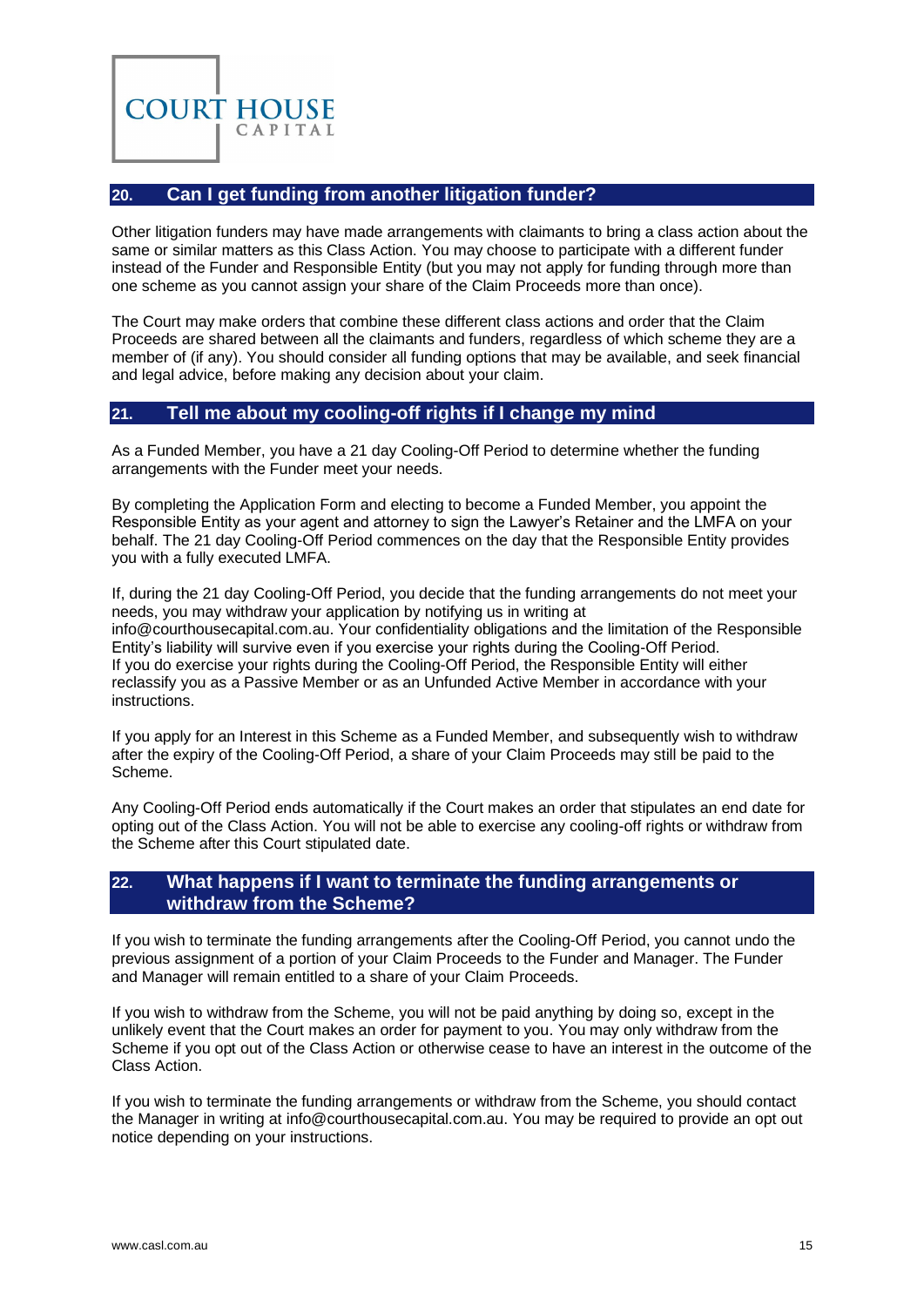

## <span id="page-15-0"></span>**23. What is an opt out notice?**

An opt out notice is a form of notice mandated by the Court, to be completed by any Claimant wishing to opt out of the Class Action and be excluded from membership of the class in relation to whom the common facts are to be determined by the Class Action.

Where you are a Passive Member, Unfunded Active Member or a Funded Member and wish to withdraw from the Scheme, you must complete an opt out notice at the same time.

#### <span id="page-15-1"></span>**24. Can the Funder stop funding the Class Action?**

Yes, the Funder has the right to terminate their services by providing 14 days written notice to you (or with no notice, if there has been a material breach of the LMFA which is incapable of remedy).

The Funder intends to consult the Lawyer and the Representative Member before exercising any such right, but after that it may still decide to stop funding any or all of the claims that make up the Class Action.

This decision to stop funding will most likely occur because the Funder considers the chances of the Class Action succeeding are too low and the cost of funding outweighs the likely benefit.

If this occurs, the Funder will be liable to pay the Lawyer's fees **up to that point** along with any order made by the Court for the Representative to pay the Defendant Entities' costs.

The Claimants will not be required to pay anything to the Funder if the Funder makes the decision to stop funding.

Any Claimant may decide to continue with the proceedings without funding (or with the support of a different funder) noting they will be responsible for the costs of prosecuting the claims including any adverse costs if the claim is unsuccessful. If you recover any Claim Proceeds, a share of your Claim Proceeds may still be paid to the Scheme.

#### <span id="page-15-2"></span>**25. Will I be required to appear in Court?**

It is extremely rare for claimants in a class action to be required to appear in Court.

The Representative Member will need to provide instructions to the Lawyer and may need to attend Court from time to time. It is likely that the Representative Member will also have to provide evidence in the form of an affidavit or witness statement and appear at the trial or another hearing in the matter to give evidence in the witness box.

In some class actions, in addition to the Representative Member, a small number of "sample group members" may also be required to provide evidence.

It is possible that you will be asked to be a sample group member, but will not be required to do so unless you agree.

At the conclusion of the trial of the Representative Member's claim and the common issues, if the Court is unable to fully resolve the claims of all claimants, it may be necessary for those claimants to commence individual proceedings to finalise their claims.

#### <span id="page-15-3"></span>**26. What is the role of the Representative Member and what do they do?**

The Representative Member is named as the representative party in the Class Action and carries on the litigation in their own name. Other parties may be named as representative parties however none of the other Claimants have been designated as representative parties at this stage.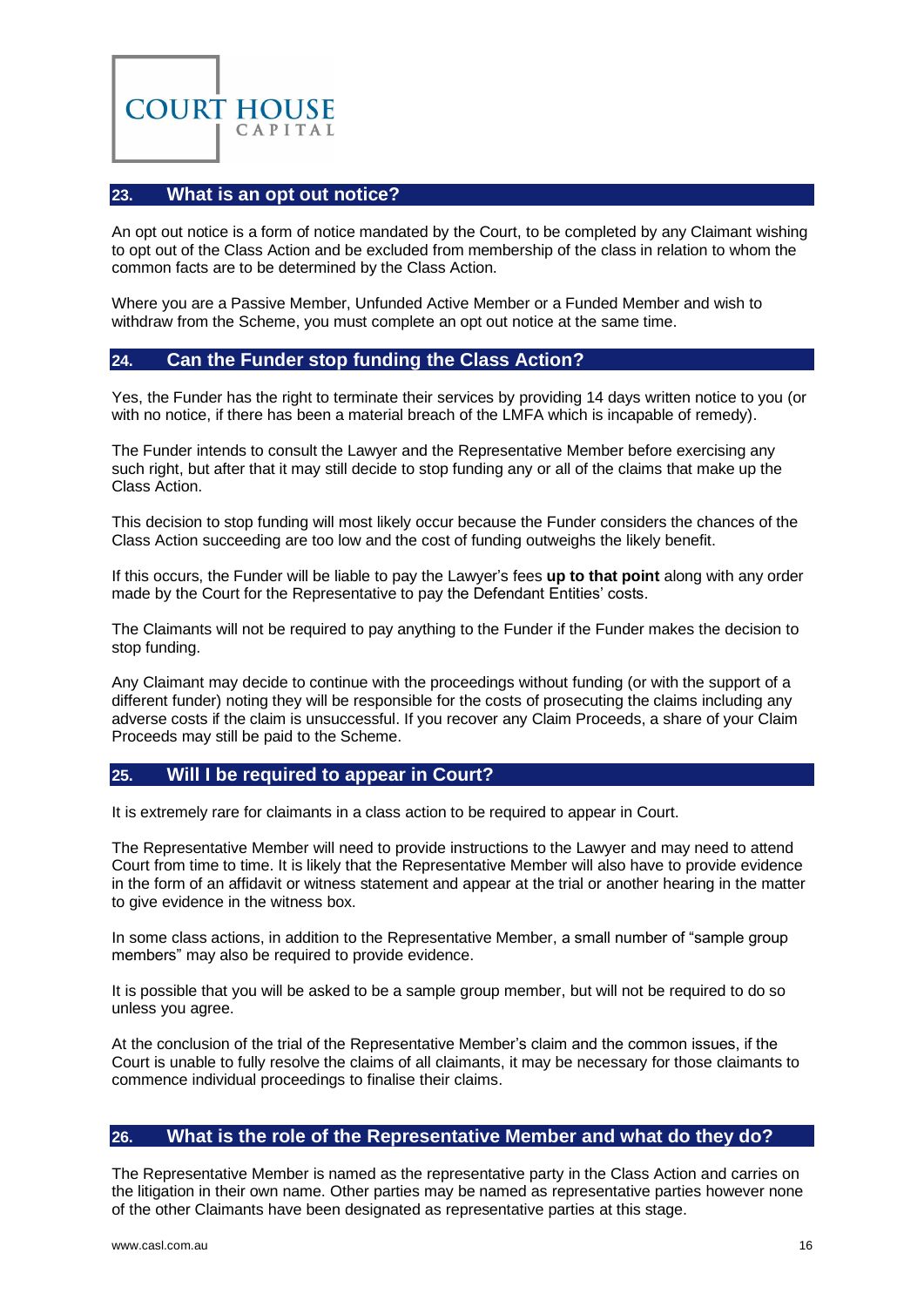

The Representative Member, along with the Responsible Entity and Manager, has the right and obligation to give certain instructions to the Lawyer who is conducting the litigation.

If you are the Representative Member, the Lawyer will provide assistance to you in dealing with the formalities of the Class Action and you most likely will have an active role in the proceedings.

All other Claimants may be affected by the decisions made by the Representative Member.

From a practical perspective, it is not possible for all Claimants to give instructions to the Lawyer in respect of the conduct of the Class Action, which is why the Representative Member is given the right to give instructions to the Lawyer on significant matters pursuant to the LMFA and the Lawyer's Retainer.

If you are not the Representative Member, the extent of the instructions you may be called upon to give to the Lawyer may be limited to instructing them to include you as a Claimant in the Class Action and the extent of the losses that you claim to have suffered as result of the conduct of one or more Defendant Entities in the Class Action.

## <span id="page-16-0"></span>**27. Who provides legal advice to the Claimants?**

Only the Lawyer provides legal advice in relation to the Class Action. The Funder, Manager and Responsible Entity do not provide any legal advice.

As a condition of applying for an Interest as a Funded Member of the Scheme and obtaining the benefit of funding, you instruct the Lawyer to act for you in relation to the Class Action.

Information about the Lawyer's Retainer is found in Sectio[n 38.](#page-22-2)

If you are unsure whether you should participate in the Class Action, we encourage you to obtain your own legal advice or such other professional advice that you may require in order to assess the merits of participating in the Class Action.

Under the LMFA, the Lawyer is instructed that it can accept day to day instructions from the Manager in the management of the Class Action (subject to certain exceptions). At no stage are the Manager or Funder acting as lawyers or providing legal advice.

#### <span id="page-16-1"></span>**28. Do I get a say in whether the Class Action settles and for how much?**

Much thought and analysis goes into whether a class action settles and, if so, on what basis and for what amount (if any).

Any settlement must be agreed between the parties to the Class Action, being the Representative Member on the one hand and the Defendant Entities on the other hand.

In recognition of the Funder's involvement in the Class Action, the Funder has a right to state the terms of any settlement that the Funder considers appropriate. If there is a difference of opinion between the Representative Member and the Funder regarding any potential settlement, the difference of opinion will be resolved by the most senior barrister of those retained by the Lawyer in respect of the Class Action.

If you are a Claimant, but not the Representative Member, you are not entitled to participate in any settlement discussions, but you will be entitled to lodge an objection (at your own cost) at a settlement approval Court hearing to let the Court know that you disagree, and the reasons why you disagree, with the settlement.

The Court ultimately decides whether a settlement is fair and reasonable for the Claimants overall and therefore whether it should be approved.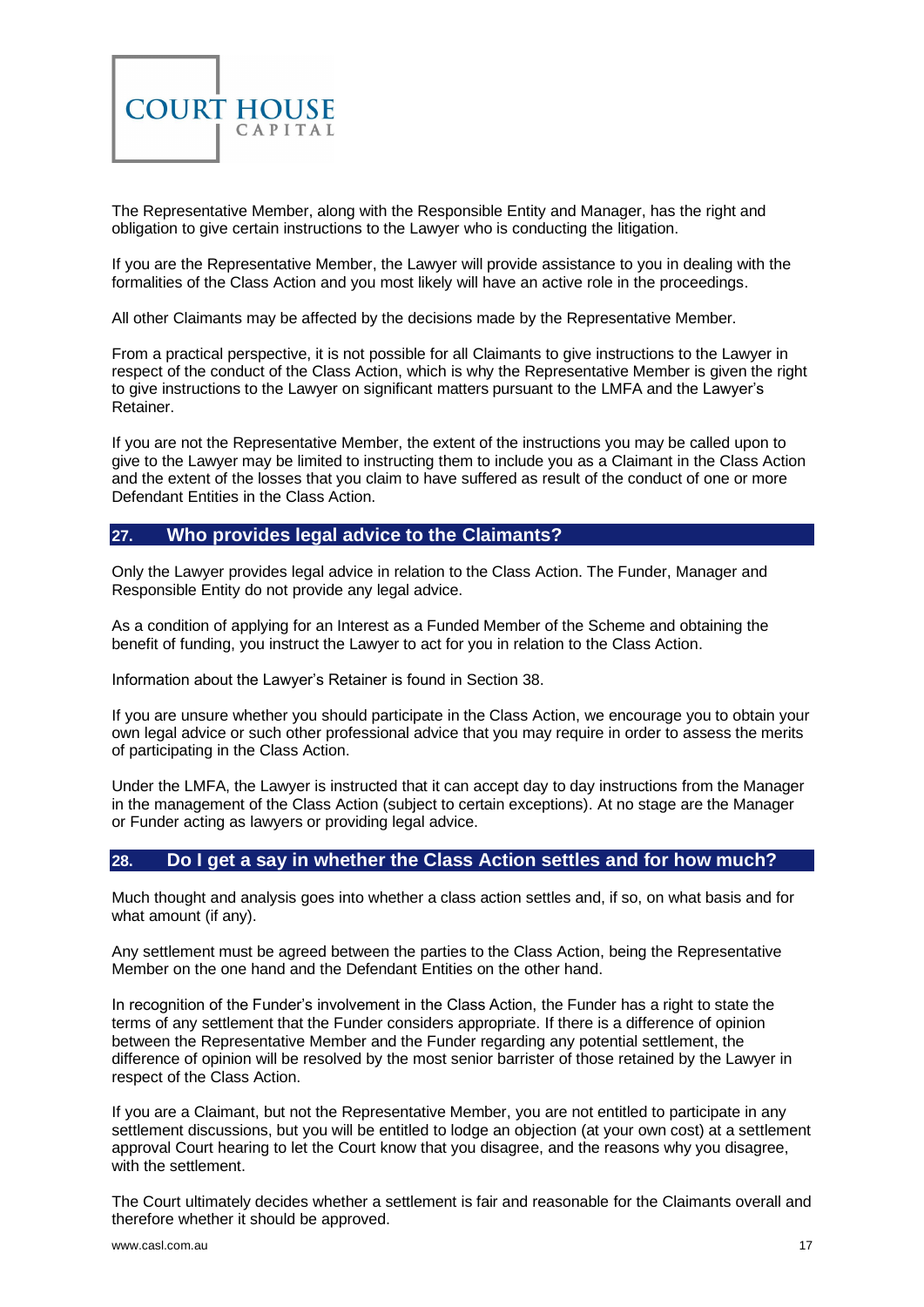<span id="page-17-0"></span>

If you are unhappy with the way the Scheme is operated by the Responsible Entity or with how the litigation is being managed by the Manager, you can raise a complaint by contacting the Responsible Entity.

<span id="page-17-1"></span>Details about how you can raise a complaint is set out in Section [68](#page-32-2) of this document.

#### **30. What happens if I disagree with the way in which the Lawyer is managing the Class Action?**

If you are unhappy with the way the Lawyer is conducting the Class Action, you can raise a complaint directly with the Lawyer.

Complaints and disputes with the Lawyer in relation to its professional services do not fall under the complaints policy of the Responsible Entity.

#### <span id="page-17-2"></span>**31. Will I have to pay tax?**

**COURT HOUSE** 

CAPITAL

There may be taxation implications associated with your entitlement to Claim Proceeds.

As the law requiring funded class actions to be operated as managed investment schemes is new, the application of tax laws and ATO policy to amounts received by the responsible entity of a scheme or to claim proceeds received by members of a scheme is untested.

A brief outline of the likely taxation treatment of claim proceeds referable to a scheme is set out below.

#### **The Responsible Entity recommends that you obtain your own independent taxation advice in respect of any possible tax implications.**

Claim Proceeds are expected to be considered capital of the scheme and not taxable income of the scheme. As mentioned above, as the law regulating litigation funding schemes is new, this position has not been confirmed by ATO or the Courts at the date of the issue of this PDS.

The taxation treatment of claim proceeds received by a member should be governed by the principles that apply to taxation of compensation for wrong or loss, including the principles applied by the ATO on the capital gains tax treatment of compensation in its Taxation Ruling TR 95/35. The tax treatment will depend on the personal circumstances of the claimant and the particular nature of the claim.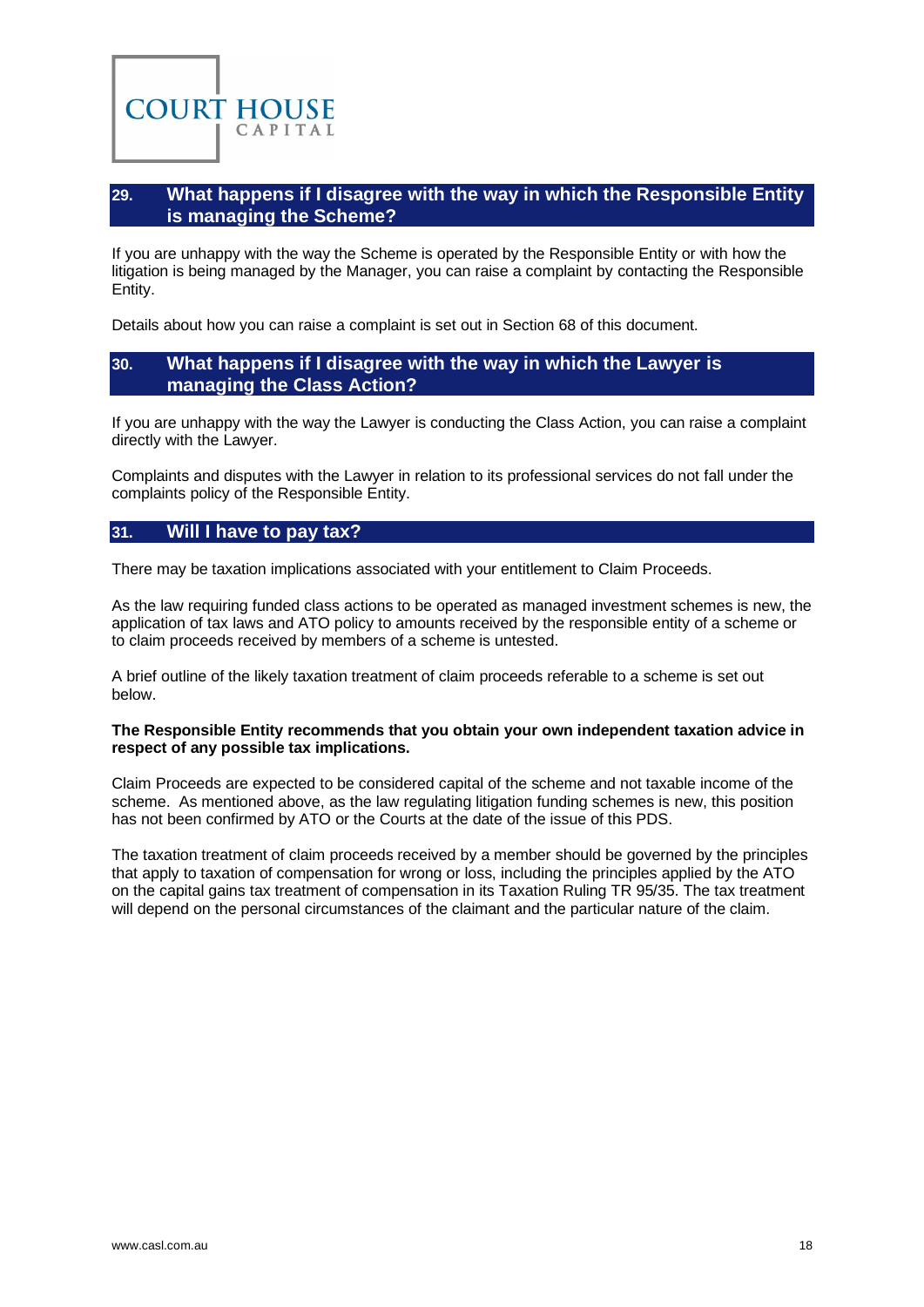

# <span id="page-18-0"></span>**Detailed disclosure of fees & other costs**

#### <span id="page-18-1"></span>**32. Fees & Other Costs**

In reliance on ASIC Corporations (Disclosure in Dollars) Instrument 2016/767, the Responsible Entity has not set out the "dollar" estimate of fees and disbursements of the Lawyer, the Manager, the Funder or Responsible Entity or any premium payable for Adverse Costs Insurance. Disclosure is set out in the Lawyer's Retainer and the LMFA.

#### **Responsible Entity: Fees and expenses**

The Responsible Entity will be paid the following fees for operating the Scheme:

- (i) a \$10,000 establishment fee;
- (ii) \$9,000 per month management fee or part thereof from the date one month prior to the date the Scheme is registered by ASIC to the date of the termination of the Scheme; and
- (iii) a \$5,000 Scheme termination fee,
- plus GST.

The \$9,000 per month management fee is payable quarterly in advance by the Funder (but not from Scheme Assets), or as otherwise agreed between the Responsible Entity and the Funder, and in accordance with the prevailing regulations.

The Responsible Entity is also entitled to be reimbursed for ordinary expenses incurred in the proper performance of its duties in relation to the Scheme, including the costs of the Custodian, director fees, compliance committee member fees, any administrator's costs, audit and taxation fees (see 'Responsible Entity: Other costs' below for more information).

The Responsible Entity may also be entitled to be reimbursed for abnormal or extraordinary expenses incurred in the future (such as litigation costs, the costs of convening Member meetings and termination and wind-up costs).

In circumstances where the Scheme is unlikely to have Available Cash until Claim Proceeds are received, the fees and expenses of the Responsible Entity will be paid by the Funder. Any payment by the Funder will be considered

a fee funded out of Scheme Assets and will reduce the amount of Claim Proceeds (if any),

subject to Court approval, payable to Members if the Funded Claim is successful.

#### **The Lawyer: Legal fees & disbursements**

The Lawyer is entitled to receive fees and reimbursement for costs in connection with the provision of legal services concerning the Funded Claim.

Further information, including dollar estimates of fees and costs, is available from the Lawyer.

The Lawyer's Retainer includes information in relation to applicable hourly rates charged in relation to work performed by the Lawyer as well as details about other disbursements that may be incurred and charged from time to time.

Fees payable to the Lawyer will be calculated based on time spent by the solicitors and other personnel having regard to the following hourly rates, which may be increased pursuant to an annual review:

| <b>Practitioner/Position</b> | <b>Hourly Rates</b><br>(exc GST) |
|------------------------------|----------------------------------|
| Principal                    | \$650                            |
| (Partner equivalent)         |                                  |
| Legal Consultant             | \$600                            |
| <b>Special Counsel</b>       | \$500                            |
| Senior Associate             | \$370                            |
| Associate                    | \$320                            |
| Graduate Lawyer              | \$200                            |
| Paralegal                    | \$200                            |
| Admin/Clerk                  |                                  |

The fees and expenses of the Lawyer are either paid by the Funder and recouped out of Claim Proceeds if the Funded Claim is successful or paid directly from Scheme Assets.

#### **Funder remuneration and expenses**

The Funder is entitled to receive remuneration and reimbursement of Project Payments in return for the provision of the Funding and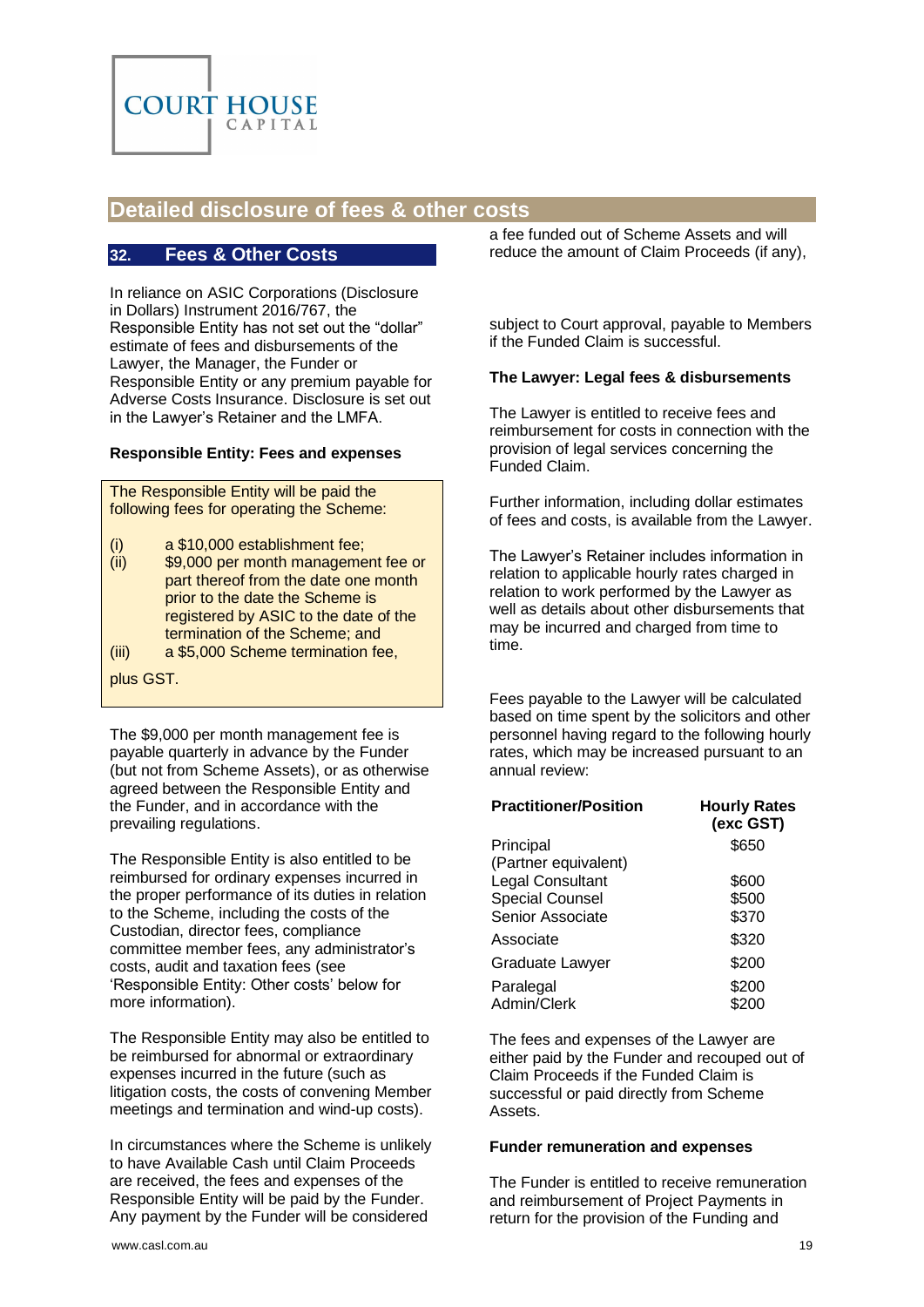

Management Undertakings under LMFAs entered into with Members.

The Funder is entitled to:

- (i) 25% of Claim Proceeds received after the Claim is filed and before the expiry of 18 months after filing; or
- (ii) 30% of Claim Proceeds received on or after the expiry of 18 months after filing,

plus GST if applicable

The Funder is also entitled to be reimbursed from Claim Proceeds, an amount equal to the Project Payments paid by the Funder, including:

- (i) the Responsible Entity's fees and expenses, or any right of indemnity, pursuant to the Scheme Constitution;
- (ii) the Lawyer's fees and disbursements;
- (iii) disbursements of the Funder, including Adverse costs Order Expenses, and the Manager; and
- (iv) any GST payable as a result of the above costs or expenses being incurred.

All amounts to be deducted from Claim Proceeds are subject to Court approval.

Further information about fees and costs payable to the Funder is set out in the LMFA.

#### **Additional Defendants & Appeals**

If any other party (other than the Defendant Entities) becomes a defendant or respondent and the Funder agrees to pay for the joinder of that additional defendant or respondent, then the Funder's fees will increase by an amount or percentage as set out in the LMFA subject to any cap provided in the LMFA.

If the Funder agrees to pay the costs and disbursements of any appeal, the Funder's fee will increase by an amount or percentage as set out in the LMFA subject to any cap provided in the LMFA.

#### **Responsible Entity: Other costs**

The Constitution does not provide for the Responsible Entity to charge fees additional to those described in this Fees & Other Costs section, but does entitle the reimbursement of costs and expenses, whether incurred before or after registration of this Scheme, connected with:

- (i) the Constitution and the formation of the Scheme, any modification, repeal or replacement of the Constitution and lodgement with ASIC;
- (ii) the Litigation Funding Relationship Deed;
- (iii) the Law Firm Relationship Agreement;
- (iv) the LMFAs;
- (v) the preparation, review, printing, distribution and promotion of any disclosure document, product disclosure statement or information memorandum in respect of Interests and any material supplemental, or in replacement of, such document;
- (vi) the sale, purchase, transfer, insurance, custody of, and any other dealing with, the Assets;
- (vii) the preparation, printing and postage of distribution statements or any other communications with Members;
- (viii) convening and holding meetings of, and dealings with, Members (other than expenses payable under section 252C(4) of the Corporations Act 2001), and the implementation of any resolutions passed at a meeting of Members;
- (ix) the engagement of delegates, brokers, underwriters, custodians, administrators, other agents, valuers, asset consultants, advisers and contractors of all kinds including legal costs and expenses (charged at the usual commercial rates of the relevant legal services provider);
- (x) preparation and audit of the taxation returns, financial statements and reports and accounts of the Scheme;
- (xi) computer and other facilities relating to the matters in paragraphs (v) and (viii);
- (xii) any costs incurred in connection with, or as a result of, any agreement in connection with the Scheme to which the Members are parties and any costs which any such agreement provides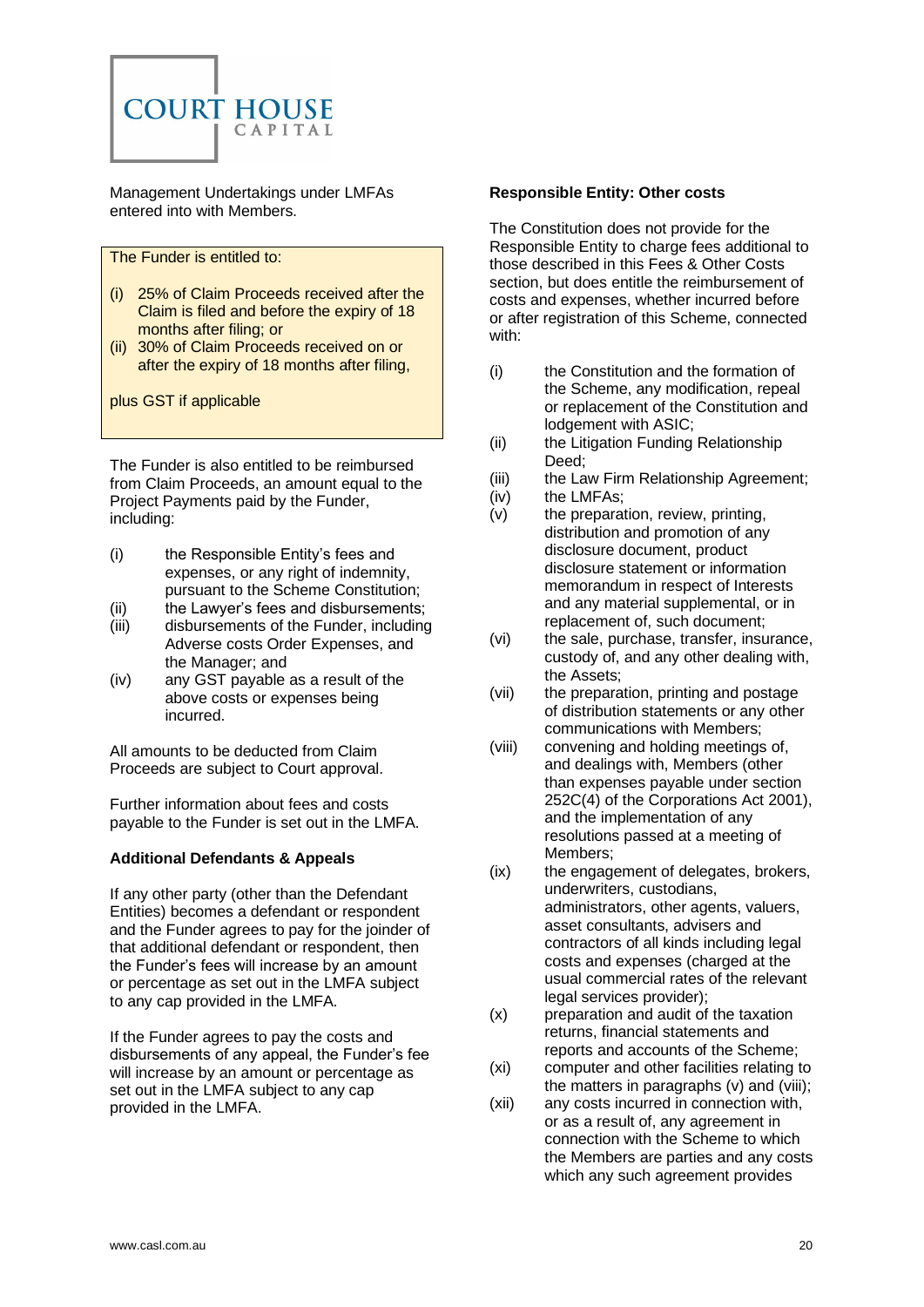

are to be borne by the Scheme or paid for out of the Assets of the Scheme;

- (xiii) any interest or other costs of borrowing for the Scheme (although the Responsible Entity does not intend to borrow);
- (xiv) Tax, including any amount charged by a supplier of goods or services, or both, to the Responsible Entity by way of or as a reimbursement for GST;
- (xv) termination of the Scheme and the retirement or removal of the Responsible Entity and the appointment of a replacement (unless the retirement or removal of the Responsible Entity is foreshadowed prior to the Scheme being registered);
- (xvi) any court proceedings, arbitration or other dispute concerning the Scheme or this Constitution including proceedings against the Responsible Entity, except to the extent that the Responsible Entity is found by a Court to be in breach of trust or to have been grossly negligent, in which case any expenses paid or reimbursed under this paragraph (p) must be repaid by the Responsible Entity;
- (xvii) complying with any law, and any request or requirement of the ASIC; and

# <span id="page-20-0"></span>**Operation of the Scheme**

## <span id="page-20-1"></span>**33. Constitution**

The Constitution contains a number of provisions relating to the rights, terms, conditions and obligations imposed on both the Responsible Entity, as the responsible entity, and the Members (including Passive Members).

Subject to the rights, obligations and liabilities of a class, your Interest will not give you an interest in any particular Assets.

The Responsible Entity's responsibilities and obligations, as the Responsible Entity of the Scheme, are governed by the Constitution of the Scheme and the Corporations Act, as well as general trust law. The Constitution contains a number of provisions relating to the rights, terms, conditions and obligations imposed on both the Responsible Entity, as the responsible (xviii) any indemnity in favour of any Compliance Committee Member in relation to liability incurred in good faith.

Any increase in fees or costs will be notified to relevant Members.

#### *Differential fees*

The Responsible Entity, Funder or Manager may agree a different fee arrangement with certain Members on a case-by-case basis to the extent permitted under the *Corporations Act 2001*.

This includes, but is not limited to, differential arrangements as follows:

- (i) in relation to certain Members who are wholesale clients within the meaning of the Corporations Act 2001; or
- (ii) in relation to certain Members based on (a) the total estimated value of Interest held by a Member; or (b) the total estimated period of time during which the Member has held its Interest.

As at the date of this PDS, no differential fee arrangements are in place with any Members.

entity, and Members. Some of the provisions of the Constitution are discussed elsewhere in this PDS. Other provisions relate to a Member's rights under the Constitution, and include:

(i) a Member's right to share in any Scheme income, and how it is calculated. A Member's entitlement to a share in the Claim Proceeds (where the Funded Claim is successful) will be payable in accordance with the arrangements set out in the LMFA and Court Order. The entitlement of a Member to Claim Proceeds is an Asset of the Scheme (but is not

> income of the Scheme). In practice, it is expected that Scheme income will be minimal and may comprise interest or other income earned in respect of the Claim Proceeds (for example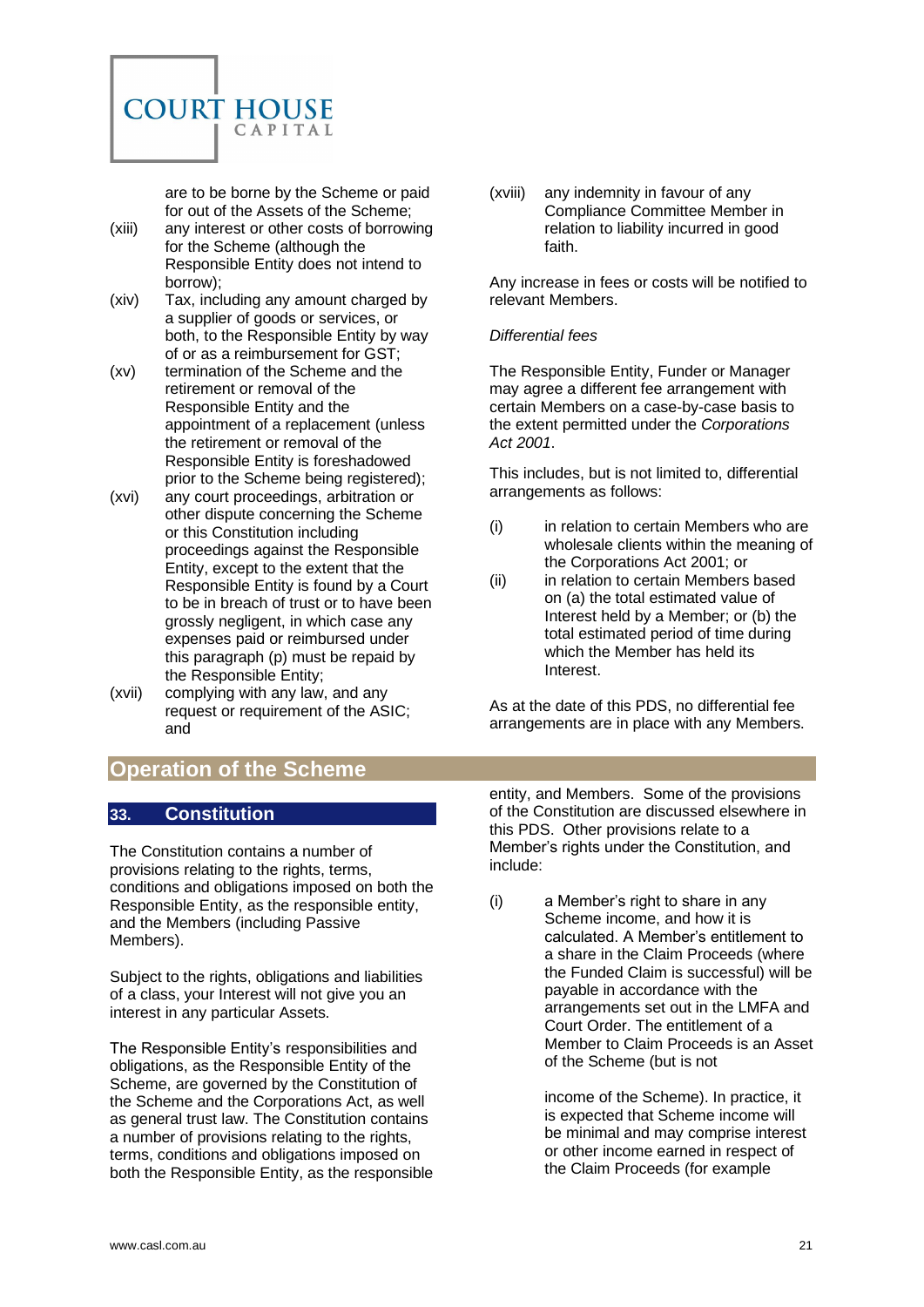

where held in a bank account pending distribution to Members).

- (ii) what you are entitled to receive if the Scheme is wound up;
- (iii) the nature of each Interest identical rights attach to each Interest within a class;
- (iv) a Member's rights with respect to meetings; and
- (v) the quorum requirement for meetings at least two Members unless the Scheme has only one Member who may vote on a Member resolution, in which case that one Member constitutes a quorum.

There are also provisions governing the Responsible Entity's powers and duties, including:

- (i) when the Constitution can be amended - generally the Constitution can only be amended where the Responsible Entity reasonably believes that the changes will not adversely affect Members' rights or if the amendments are approved at a meeting of Members;
- (ii) when the Responsible Entity can retire as the Responsible Entity of the Scheme - when permitted by law;
- (iii) when the Responsible Entity can be removed as the responsible entity of the Scheme - which is when required by law; and
- (iv) powers to invest and borrow money, however, it is not expected that the Responsible Entity will exercise such powers.

The Constitution and the Corporations Act also deal with the Responsible Entity's liabilities in relation to the Scheme and when it can be reimbursed out of the Scheme's Assets (including Claim Proceeds), for example:

- (i) the Responsible Entity is not liable for acting in reliance and in good faith on professional advice;
- (ii) the Responsible Entity may only be liable to Members for loss to the extent that the Corporations Act imposes such liability; and
- (iii) the Responsible Entity is entitled to be indemnified and can be reimbursed for any liability it incurs in connection with

the proper performance of its duties in respect of the Scheme.

The Constitution also requires that the Responsible and Entity and Member each strictly maintain the confidentiality of the LMFA and any other documentation or information provided to the Responsible Entity by the Member or the Lawyer or vice versa for a purpose connected to the Funded Claim, subject to certain exceptions.

Copies of the Constitution are available, free of charge, on request from the Responsible Entity.

## <span id="page-21-0"></span>**34. Custody Agreement**

Equity Trustees Limited ABN 46 004 031 298, AFSL No. 240975 (**Custodian**) is the custodian of the Assets of the Scheme.

The Custody Agreement dated 17 November 2020 governs the services the Custodian will provide to the Responsible Entity.

Under the Custody Agreement, the Custodian must act on instructions from the Responsible Entity and holds legal title to the Assets of the Scheme. The role of the Custodian will be subject to Court Order relating to Scheme Assets such as Claim Proceeds.

The Custodian has no supervisory role in relation to the operation of the Scheme and is not responsible for protecting the interests of Members.

## <span id="page-21-1"></span>**35. Law Firm Relationship Agreement**

The Responsible Entity, Funder, Manager and Lawyer are party to a Law Firm Relationship Agreement.

This Law Firm Relationship Agreement sets out the terms on which the Lawyer is funded to provide legal services in respect of the claims of the Claimants the Lawyer's reporting obligations to the Responsible Entity, and the circumstances in which the Lawyer's appointment may be terminated by the Lawyer or the Responsible Entity.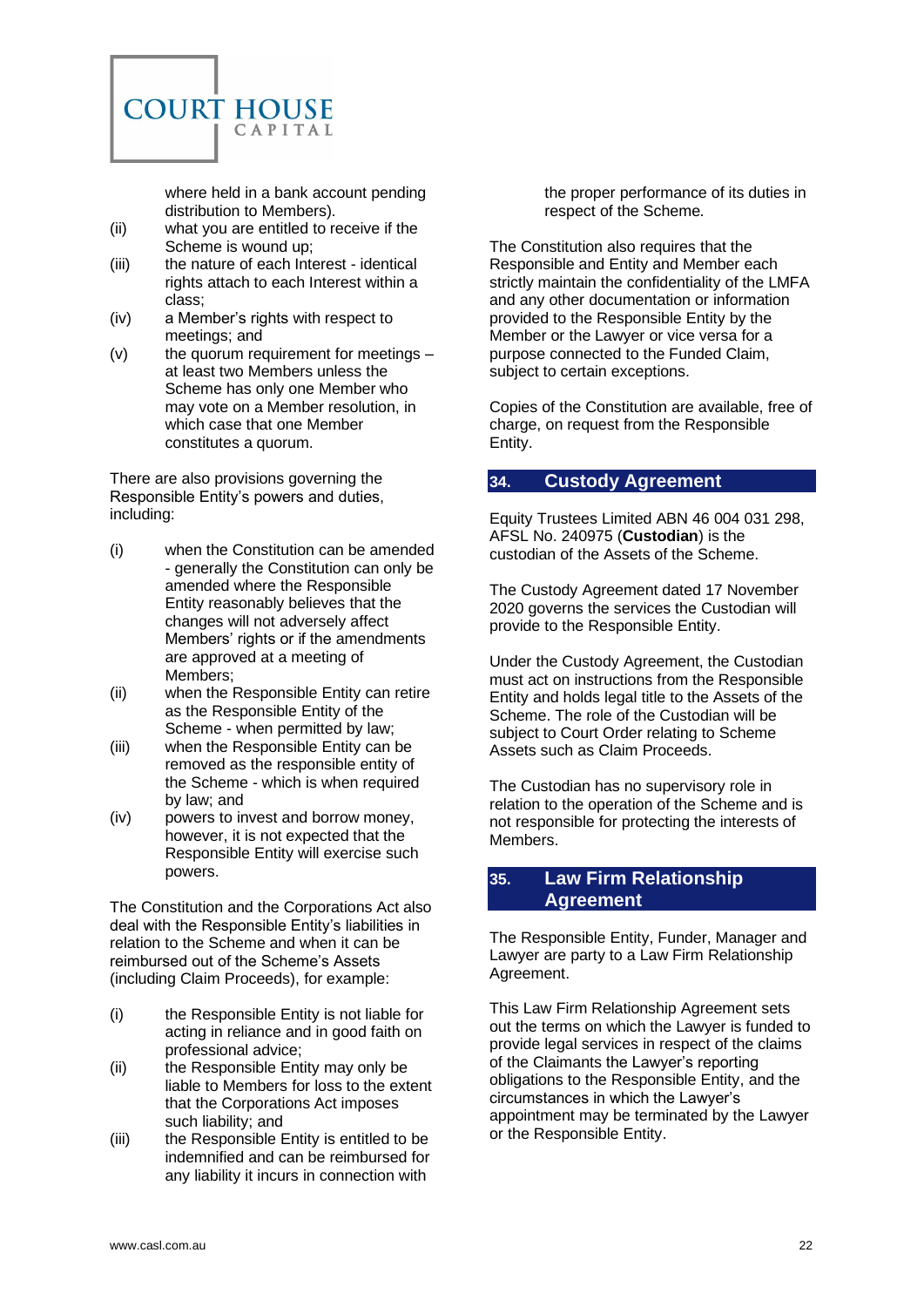

## <span id="page-22-0"></span>**36. Litigation Funding Relationship Deed**

The Responsible Entity, Funder and Manager are party to a Litigation Funding Relationship Deed. Some of its key features are summarised below:

- (i) the Responsible Entity is required to consult and cooperate with the Funder and Manager in relation to a range of operational matters in relation to the Scheme;
- (ii) the Funder and Manager agree to provide certain management services in relation to this Scheme;
- (iii) the Funder and the Manager have undertaken to the Responsible Entity to comply with their obligations under the LMFAs;
- (iv) an undertaking by the Funder and the Manager to the Responsible Entity to comply with their obligations under the Law Firm Relationship Agreement and enforce any rights under that agreement against the Lawyer; and
- (v) provision for the termination of the Litigation Funding Relationship Deed in certain cases involving default by or insolvency of the Funder or Manager.

#### <span id="page-22-1"></span>**37. LMFA**

If the Funder decides to offer litigation funding to you, the Responsible Entity, Funder and Manager will enter into an LMFA with you for the Class Action and the Funding and Management Undertakings will be provided to Funded Members, conditional on the terms of the LMFA.

Under the LMFA, Funded Members agree to assign their interests in the Claim Proceeds to the Funder and Manager and the Funder and Manager are entitled, as assignees to be paid certain amounts from any Claim Proceeds (as detailed in Section [32](#page-18-1) above) if the Funded Claim is successful. Funded Members also agree to pay, from Claim Proceeds, any amounts owing to the Lawyer which have not been funded by the Funder.

Funding may cease if the Responsible Entity considers further funding to be commercially unviable.

Under the LMFA, Claimants also agree that the Representative Member, along with the Responsible Entity and Manager, has the right and obligation to give certain instructions to the Lawyer who is conducting the litigation and these instructions may be given on behalf of all Funded Members.

The Funder and the Manager are not providing any advice or making any recommendation as to whether Claimants ought to enter into the LMFA. You should obtain independent advice before signing.

Cooling off rights are granted under the LMFA, meaning a Funded Member may withdraw from the LMFA within 21 days after they receive a fully executed copy of the LMFA and are notified that they have been accepted and registered as a Funded Member of the Scheme. If a Funded Member exercises this right and withdraws from the LMFA, the Responsible Entity may reclassify the Member into either the Unfunded Active Member Class or Passive Member Class. Confidentiality obligations and the limitation of the Responsible Entity's liability will survive even if the LMFA is withdrawn during the Cooling-Off Period.

Following termination of a LMFA, after the Cooling-Off Period, the Funder, Manager, Responsible Entity and Lawyer continue to have rights to be paid fees and costs out of Scheme Assets if Claimants or their affiliates recover any Claim Proceeds.

#### <span id="page-22-2"></span>**38. Lawyer's Retainer**

Members who enter into the Lawyer's Retainer agree that the Lawyer will conduct and undertake the Class Action in accordance with the instructions of, and in consultation with, the Representative Member.

The Lawyer's Retainer also sets out the scope of your instructions to the Lawyer and the fees that the Lawyer is entitled to charge from any Claim Proceeds. If you are a Funded Member, the terms of the LMFA and/or Law Firm Relationship Agreement prevail to the extent of any inconsistency with the Lawyer's Retainer.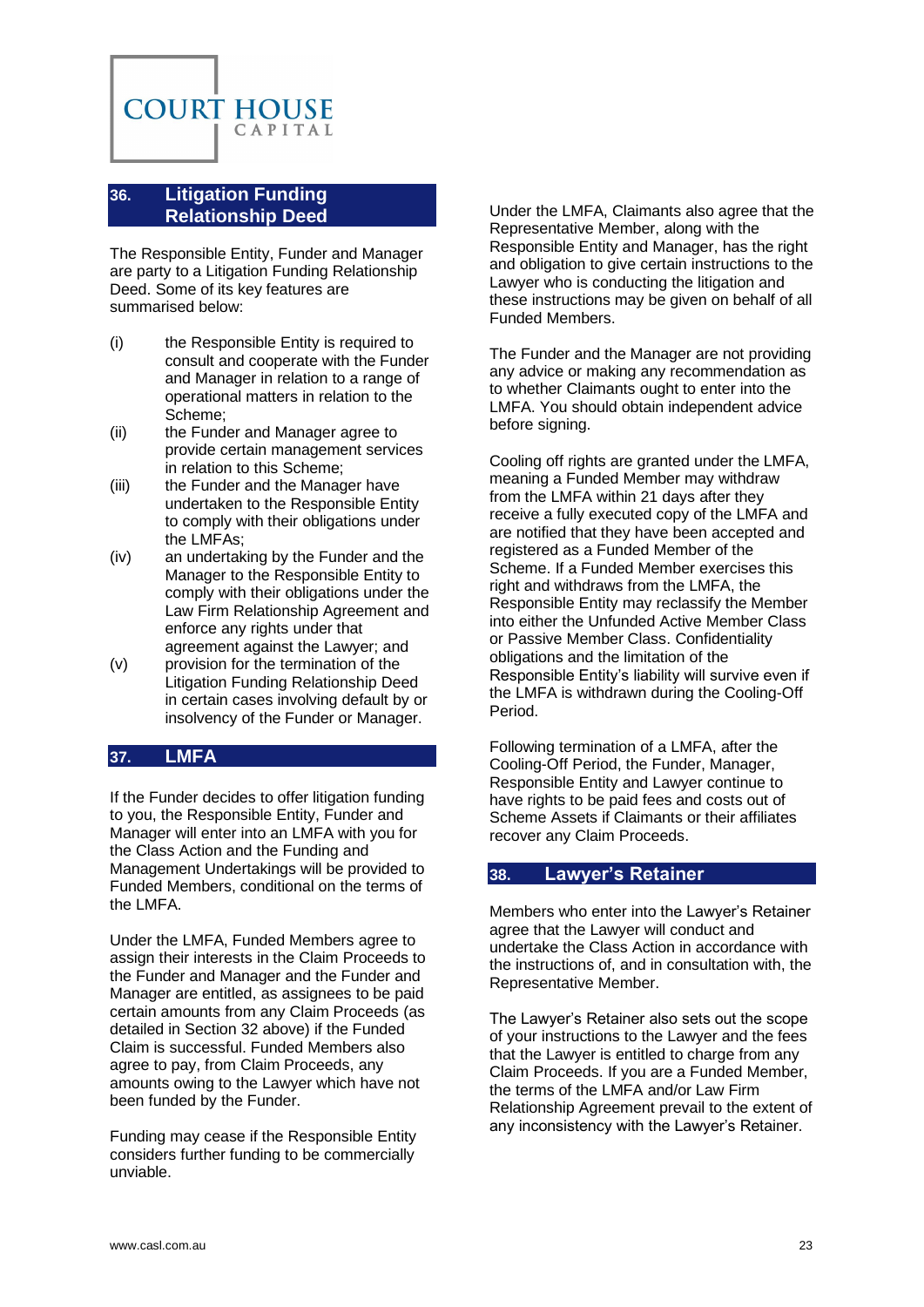

## <span id="page-23-0"></span>**39. Application for an Interest**

Persons wishing to become Active Members are required to submit an Application Form (whether online or via post), together with any required supporting documentation, to the Manager in Sydney, Australia. A printable copy of the Application Form is found in [Annexure](#page-38-0) A of the PDS.

If any part of the application process is outstanding at this time, the Responsible Entity reserves the right not to accept the applicant as an Active Member of the Scheme (and such person may instead be classified as a Passive Member).

You should also read the copy of the LMFA and Lawyer's Retainer provided with the Application Form. You need not sign and return copies of those agreements. Under the Application Form, for convenience, you are taken to elect to appoint the Responsible Entity as your attorney to execute the LMFA and Lawyer's Retainer on your behalf.

The Responsible Entity may also classify you as an Active Member if you complete the Application Form and provide written notification (including via website registration) to the Responsible Entity, Funder or Lawyer (in the form determined by the Responsible Entity and Funder) that you agree to, or wish to, participate in the Scheme.

Eligible persons from jurisdictions other than Australia must contact the Responsible Entity in relation to relevant documentation.

The completed Application Form can be sent to the Manager (on behalf of the Responsible Entity) via the following:

| Mail: | Court House Capital Management            |
|-------|-------------------------------------------|
|       | Limited                                   |
|       | Attention: Tyro Litigation Funding Scheme |
|       | Level 45, 19 Martin Place                 |
|       | Sydney NSW 2000                           |

Email: info@courthousecapital.com.au Website:

[https://courthousecapital.com.au/cl](https://courthousecapital.com.au/class-actions/tyro) [ass-actions/tyro](https://courthousecapital.com.au/class-actions/tyro)

The Responsible Entity reserves the right to refuse any application or admission as an Active Member if:

- (i) the admission of the Member would result in cost to the Responsible Entity;
- (ii) admission would trigger a licence or registration requirement under any other jurisdiction; or
- (iii) the applicant has not provided satisfactory information in their application or for any other reason.

The Responsible Entity need not provide reasons for refusing to accept an application.

## <span id="page-23-1"></span>**40. Withdrawal Arrangements**

The Scheme is generally expected to be illiquid given that the primary Assets of the Scheme are the right to enforce the Funding and Management Undertakings and the potential entitlement to a share in the Claim Proceeds if the Funded Claim is successful.

If the Funded Claim is successful, Claim Proceeds may become available towards the end of the life of the Scheme to be distributed to Members.

Accordingly, as it is not envisaged that the Scheme will hold liquid assets (other than if the Funded Claim is successful), a Member will not have the right to withdraw from the Scheme (subject to any right to opt out permitted by law).

The Responsible Entity is not expected to make any withdrawal offers.

The Responsible Entity may permit or require withdrawal of the Interest of any Member if the Member:

- (i) opts out of the Class Action in relation to the Funded Claim in accordance with the Court rules or any order of the Court; or
- (ii) ceases to have an interest in the outcome of the Class Action in relation to the Funded Claim.

## <span id="page-23-2"></span>**41. Withdrawal Price**

The Responsible Entity is not required to pay any amount to the Member in connection with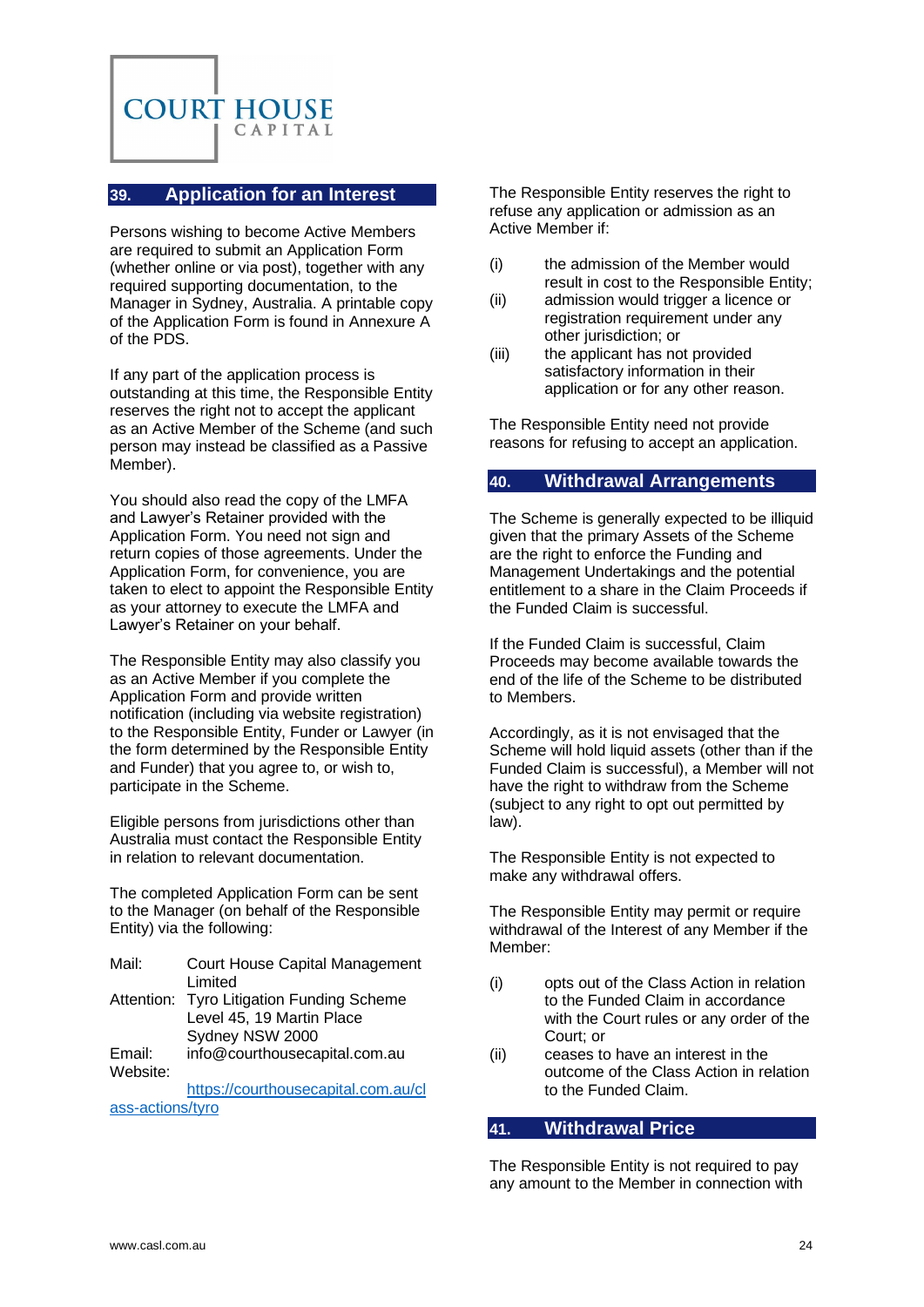

cancellation of the Member's Interest, other than any amount determined by Court Order, if applicable, or if there is no Court Order, the Member's Share Percentage of any Available Cash.

## <span id="page-24-0"></span>**42. Reporting**

If you are a Funded Member, the Manager and Lawyer will report to you in accordance with the LMFA and Lawyer's Retainer entered into with you.

The Responsible Entity, through the Manager, intends to also provide the following reports to Members:

- (i) **Quarterly reporting** containing a summary report on progress of the Funded Claim.
- (ii) **Annual Report** including any financial statements and auditor's report will be made available by email or on a secure website notified to Members in due course for each financial year ending 30 June.

You can contact the Manager on (02) 9221 8000 for updated information and other general information about the Scheme.

The Responsible Entity will only provide reports to Members who have provided an email and physical address.

#### <span id="page-24-1"></span>**43. Distributions to Members**

The potential entitlement of a Member to share in Claim Proceeds is an Asset of the Scheme. The entitlement may be satisfied by the Custodian (if the Funded Claim is successful), subject to requirements of any Court Order and subject to the terms of the LMFA (if applicable).

If Claim Proceeds are held in a bank account or otherwise invested pending distribution, the Scheme may also distribute interest or other income earned.

Accordingly, the Responsible Entity does not expect the Scheme will generate significant income or make distributions during the term of the Scheme.

If the Scheme distributes any amount, these distributions will be directly credited to your nominated bank account.

Unless otherwise agreed with the Responsible Entity, Members must nominate a bank account held in their own name with an Australian domiciled bank.

Cash distributions will only be paid in Australian dollars to such an account.

#### <span id="page-24-2"></span>**44. Your obligations, acknowledgements and instructions**

If you are a Funded Member, the nonmonetary commitments by you are contained in the LMFA.

You must co-operate in good faith with the Manager and comply with any reasonable request the Manager makes, and, in particular, provide to the Manager all information that the Manager reasonably requires. You must follow all reasonable legal advice given by the Lawyer in relation to the Funded Claim.

The non-monetary commitments by you are in order to achieve the Overarching Objective of the claim for the benefit of you, other Members and the Funder and Manager. A failure to comply with your non-monetary commitments may affect your rights in relation to the Funding and Management Undertakings.

#### <span id="page-24-3"></span>**45. Termination of the Scheme**

The Responsible Entity may (subject to consultation with the Manager) resolve at any time to terminate, liquidate and wind up the Scheme in accordance with the Scheme's Constitution.

The Scheme may otherwise terminate if required by law or Court Order. A notice will be provided to Members advising of the Scheme's termination. Upon termination and after conversion of Scheme Assets into cash (to the extent within the control of the Responsible Entity) and payment of, or provision for, all costs and liabilities (actual and anticipated), the net proceeds will in broad terms be distributed to each Member according to the Member's Share Percentage.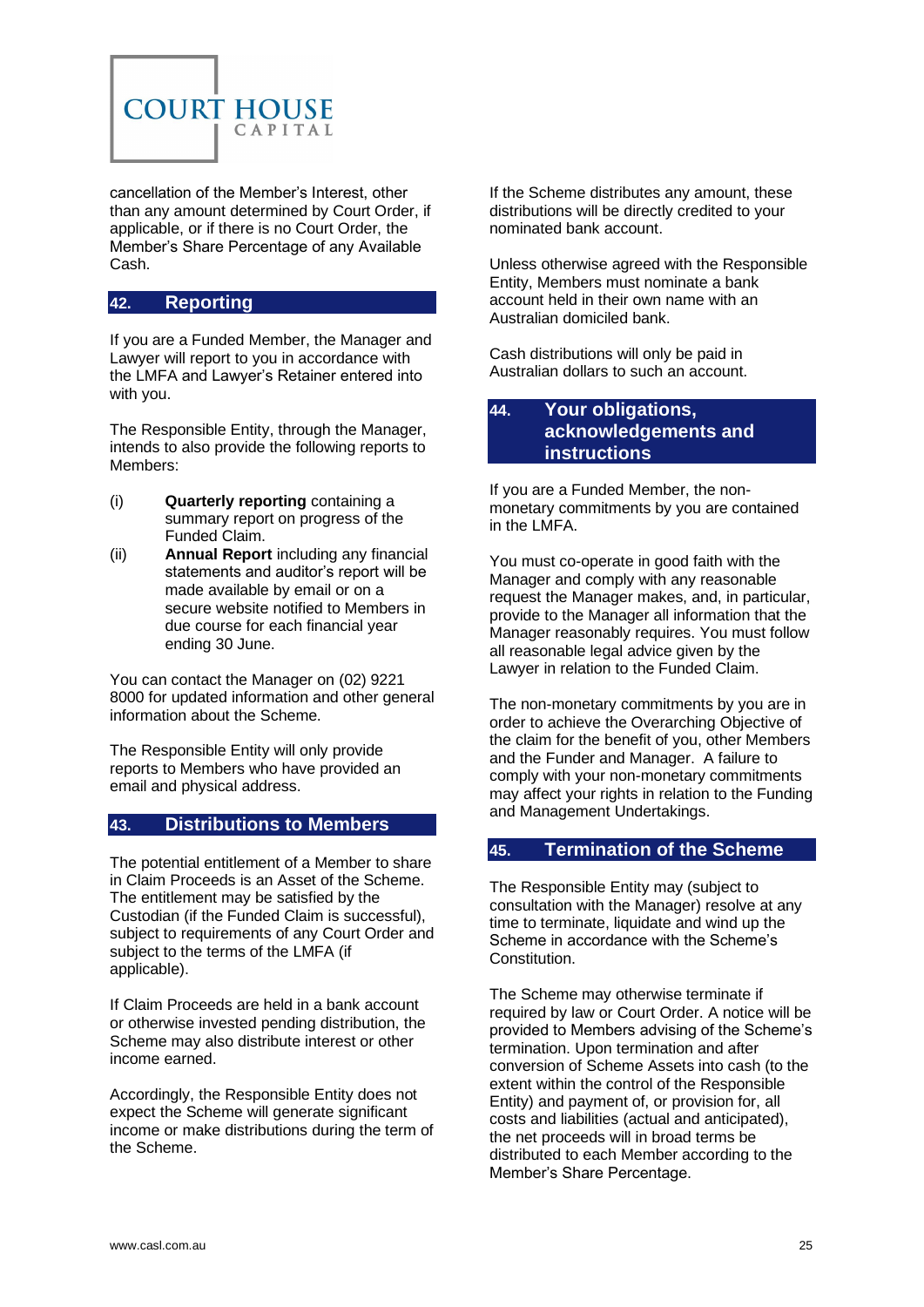

If the Funded Claim is not successful, then Scheme Assets will likely be \$0 and a Member would not receive any distribution upon winding up of the Scheme.

If the Funded Claim is successful and there are Claim Proceeds, then a Member is entitled to receive a share of the Claim Proceeds, determined in accordance with their LMFA (if applicable) and after Scheme wind-up costs are paid.

In practice, payment will be made in the manner determined by Court Order, which may

# <span id="page-25-0"></span>**Conflicts of Interest**

## <span id="page-25-1"></span>**46. Conflicts management**

All transactions to which the Responsible Entity, Funder and Manager may have, or may be perceived to have, a conflict of interest, including related party transactions, will be conducted to ensure they comply with the relevant legislation.

The Responsible Entity, Funder and Manager comply with a conflicts management policy (the **Conflicts Management Policy**).

Whenever a conflict of interest is identified, the Responsible Entity is obligated to ensure that the Claimant's interests are adequately protected.

The Responsible Entity may be required to disclose conflicts of interests to Members and to ensure that its disclosure is timely, prominent, specific and meaningful, and contains enough detail to understand and assess the potential impact on the service provided by the Responsible Entity. These conflict situations will be monitored, assessed and evaluated by the Responsible Entity.

## <span id="page-25-2"></span>**47. Potential Conflicts - General**

The Responsible Entity, Manager and Funder have identified aspects of the Scheme that have the potential to lead to conflicts of interest, including:

*Pre-existing relationships* There may be a pre-existing legal or commercial relationship between the Funder, involve payment being made indirectly via the Custodian or directly by the Lawyer to Active Members and (if directed by Court Order) Passive Members.

The Scheme will generally be operated until the Custodian distributes all Claim Proceeds or the Funded Claim is finalised unless terminated earlier in accordance with the terms of the Constitution. The expected term of the Scheme will depend on the course of the Funded Claim and is not able to be reliably estimated.

Manager, Lawyer, Claimants, Defendant Entities or Responsible Entity.

#### *Interests of the Parties*

The interests of the Funder and Manager in the Scheme are not necessarily the same as Members and although you may have certain rights to provide a direct instruction to the Lawyer, there is a risk the Manager gives instructions that are not instructions the Member would provide.

A portion of the Lawyer's professional fees is deferred and may be recouped out of Claim Proceeds only if the Funded Claim is successful, subject to Court approval.

The Lawyer may be entitled to cease acting on the Class Action. This event would potentially cause significant disruption to the Class Action and the Scheme.

*Providing instructions to the Lawyer* Either the Responsible Entity or Manager is entitled to provide instructions to the Lawyer in connection with the carriage of the Class Action. In practice, instructions will be provided by the Manager.

#### *Potential future retainers*

The Lawyer may see the Funder or the Manager potentially facilitating future retainers concerning different legal proceedings, to be paid for by the Funder.

*How to achieve the Scheme's objectives* Claimants, the Lawyer, the Funder, the Responsible Entity and the Manager may have different views about how to achieve the Scheme's Overarching Objective.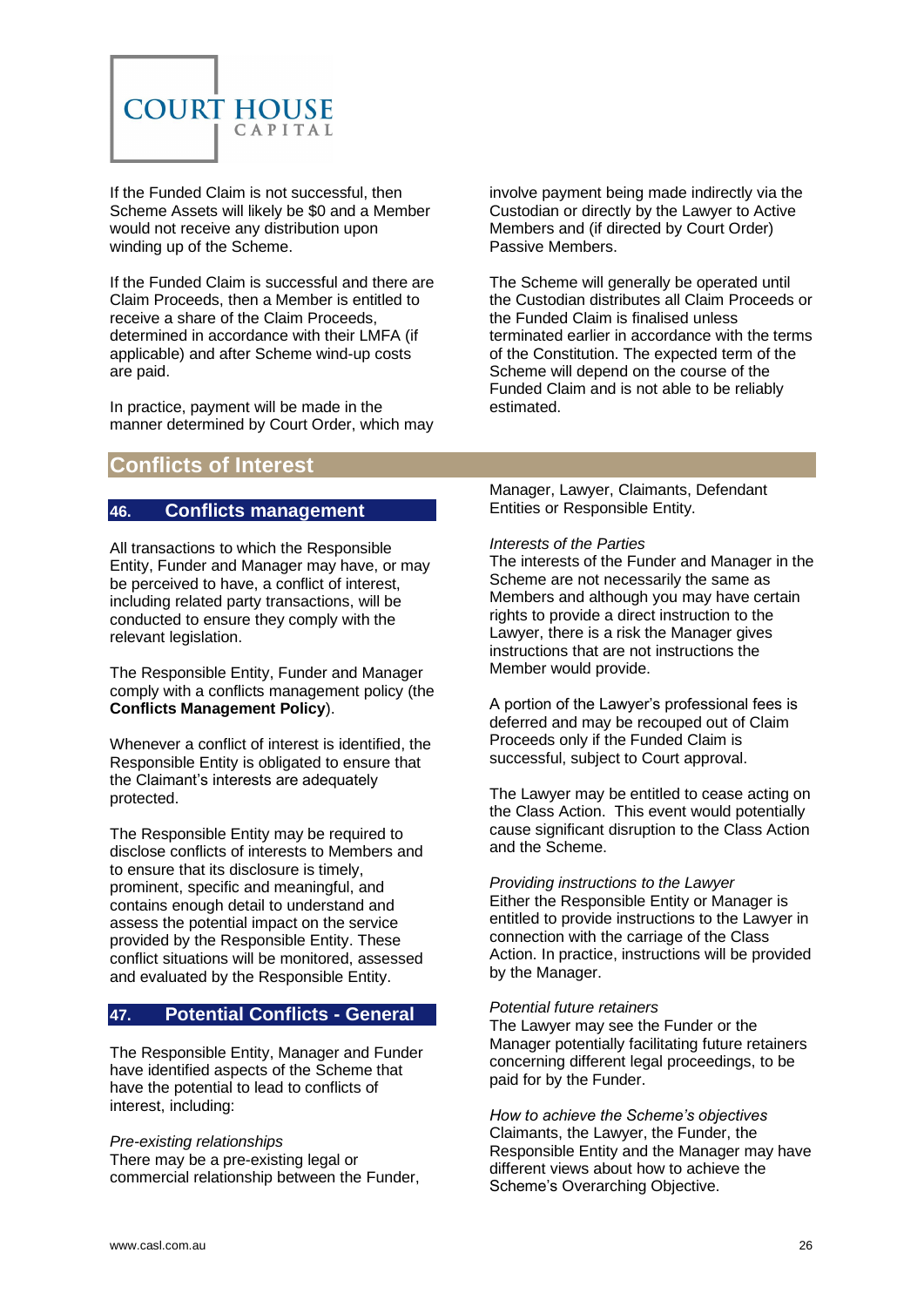

Other potential conflicts may occur during the course of the Class Action and conduct of the Scheme.

Potential conflicts are generally addressed in Scheme documentation (see Section [12\)](#page-10-2), including the LMFA, Lawyer's Retainer, Law Firm Relationship Agreement and Litigation Funding Relationship Deed.

For example, the LMFA:

- (i) informs Claimants of any pre-existing relationships between the Responsible Entity, the Funder, the Manager and the Lawyer;
- (ii) confirms that the Lawyer is retained by the Claimants;
- (iii) confirms that if the Lawyer considers they may be in a position of conflict they may, in certain circumstances:
	- take instructions from or give advice to any Claimant, whose instructions will override those of the Manager (as authorised agent for the Responsible Entity) and may be contrary to the interests of the Manager (as authorised agent for the Responsible Entity); and
	- not give the Manager (as authorised agent for the Responsible Entity) advice or act on the Manager's (as authorised agent for the Responsible Entity) instructions where that advice or those instructions may be contrary to a Claimant's interests; and
- (iv) identifies procedures to resolve disputes between the Responsible Entity, the Funder, the Manager and Funded Members.

## <span id="page-26-0"></span>**48. Potential Conflicts Concerning Class Action Claims**

Actions funded by the Funder may include Claimants who have not entered into a LMFA.

Generally, all issues of law or fact common to all Claimants are determined for the benefit of all members of the class and only then are the separate claims of each Claimant determined (assuming there is no earlier settlement).

The Funder's funding and remuneration and the Manager's remuneration is usually reimbursed from the Claim Proceeds by class members on a pro-rata basis according to the size of their share of Claim Proceeds (as determined by the Lawyer, the Court or a Court-appointed Administrator). Distribution of a Member's share of Claim Proceeds is also usually on this basis.

If you are a Funded Member and opt out of the Class Action (after the relevant cooling-off rights have expired), the LMFA requires you to pay to the Funder, Manager and Lawyer their entitlements from any monetary compensation you may later receive in respect of your claim that was included in the claim funded by the Funder.

Potential conflicts may arise where:

- (i) some Members have stronger claims than other Members which may result in issues in relation to the allocation of Claim Proceeds or Members with stronger claims bearing a share of the costs of the weaker claims; and
- (ii) adding additional Members (whether Funded Members or not) may not be in the interests of existing Funded Members.

Class actions are blunt instruments designed to enable receipt of the benefits of conducting all claims through one proceeding (particularly from the point of view of saving costs). The resultant potential conflicts may be addressed in the following ways:

- (i) the LMFA addresses conflicting interests around settlements (see section titled Potential Conflicts Concerning Settlements below);
- (ii) the Lawyer determines the value of each claim for the purposes of cost allocation and global settlement sum allocation; and
- (iii) the Funder may determine whether to enter into LMFAs with additional persons. It may be necessary for them to do so in order to ensure that the claim is viable or to improve the prospects of settlement.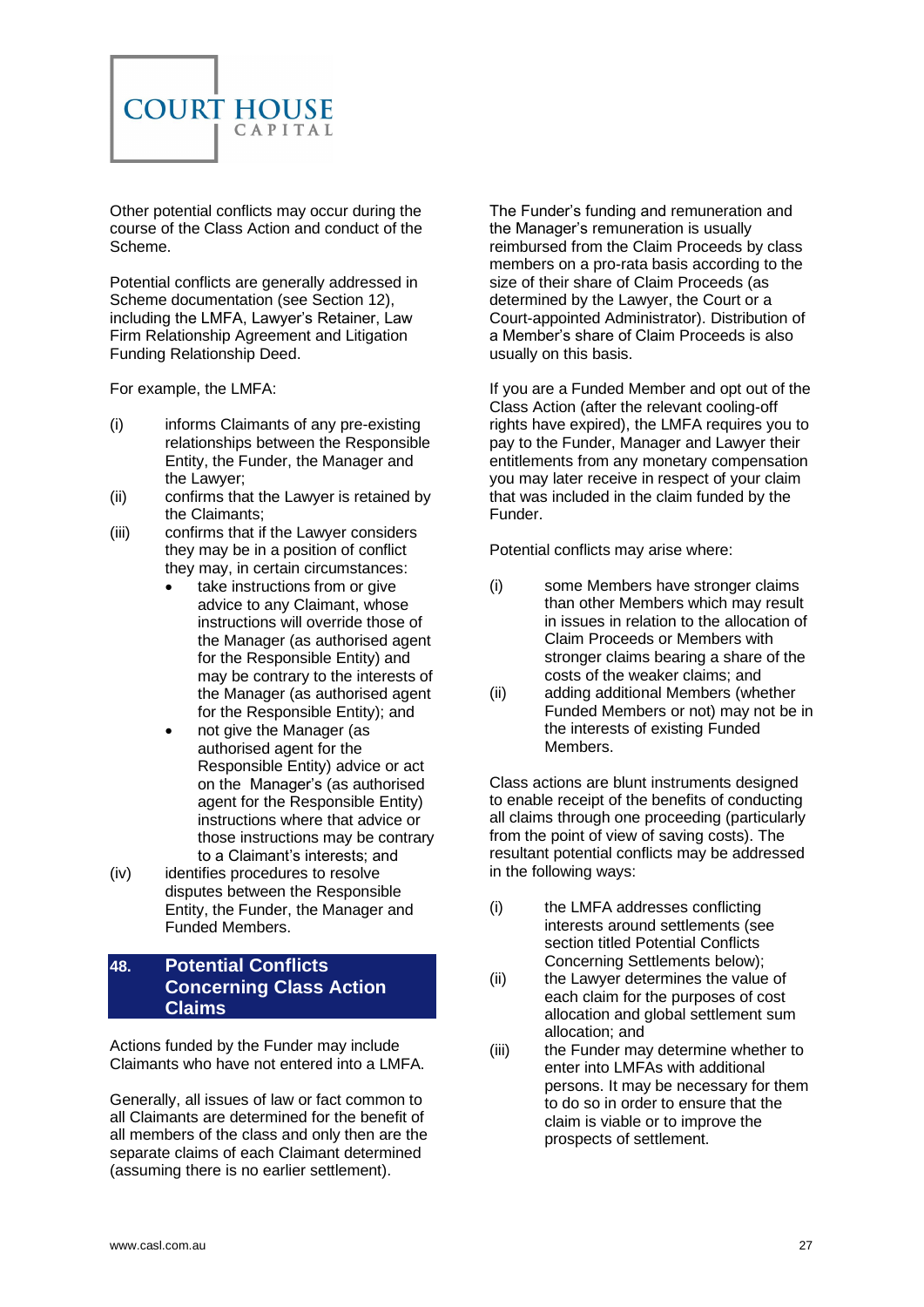

## <span id="page-27-0"></span>**49. Potential Conflicts Concerning Settlements**

You may want to settle and the Responsible Entity, Manager and/or Funder may not, or vice versa. This may happen for many reasons, including:

- (i) differing views on the prospects of success;
- (ii) the Funder is financially exposed if the claim is lost (because the Funder has paid the legal costs) whilst Claimants other than the Representative Member in Class Actions are not;
- (iii) the Funder wants to make a return on the time and money it invests in the claim;
- (iv) The Manager wants to make a return on the resources it invests in the claim;
- (v) a Member may consider his/her potential entitlement to Claim Proceeds to be too low; or
- (vi) potentially higher funding fees may be payable if the claim resolves later than earlier.

These potential conflicts are addressed in the LMFA on the basis that potential settlements of claims are referred to the most senior counsel retained by the Lawyer to decide whether the proposed settlement is fair and reasonable and only if his or her opinion is positive, and Court approval is obtained, will the claim settle.

## <span id="page-27-1"></span>**50. Potential Conflicts Concerning Termination of the LMFA**

The Responsible Entity, Manager and/or Funder may not want to continue funding a claim despite Claimants wishing the Funder to continue funding or vice versa.

Funding may cease if the decision of the High Court of Australia in Application No. M120 of 2020 or any other matter causes the Funder to consider further funding to be commercially unviable.

The LMFA addresses this potential conflict by:

- (i) specifying the rights which Claimants, the Responsible Entity, the Funder and the Manager have to terminate the LMFA and the consequences; and
- (ii) providing dispute resolution procedures in the event a dispute arises between Claimants, the Responsible Entity, the Funder and the Manager.

# <span id="page-27-2"></span>**General Terms**

#### <span id="page-27-3"></span>**51. Indemnity of the Responsible Entity**

The Constitution provides that the Responsible Entity is entitled to be indemnified for any liability incurred by it in properly performing or exercising any of its duties in relation to the Scheme (including without limitation the costs of winding up the Scheme).

The Responsible Entity is entitled to be paid fees, reimbursed for expenses or indemnified in the following order of priority: first, out of any Available Cash, then to the extent of any rights to be paid or reimbursed by the Funder under the Litigation Funding Relationship Deed, and then out of any other Assets.

Amounts reimbursed or paid by the Funder to the Responsible Entity may be taken into account as a recoverable cost (**Project Payments**) under the LMFA and therefore reduce a Member's ultimate entitlement to a share of the Claim Proceeds.

## <span id="page-27-4"></span>**52. Indemnity of the Funder & Manager**

Under the terms of the Litigation Funding Relationship Deed, the Responsible Entity (in its capacity as Responsible Entity) indemnifies the Funder and the Manager to the extent of any Assets of the Scheme against any loss or liabilities reasonably incurred by the Funder and the Manager, and any direct costs, charges and expenses incurred by the Funder and the Manager by reason of the Funder and the Manager properly performing their duties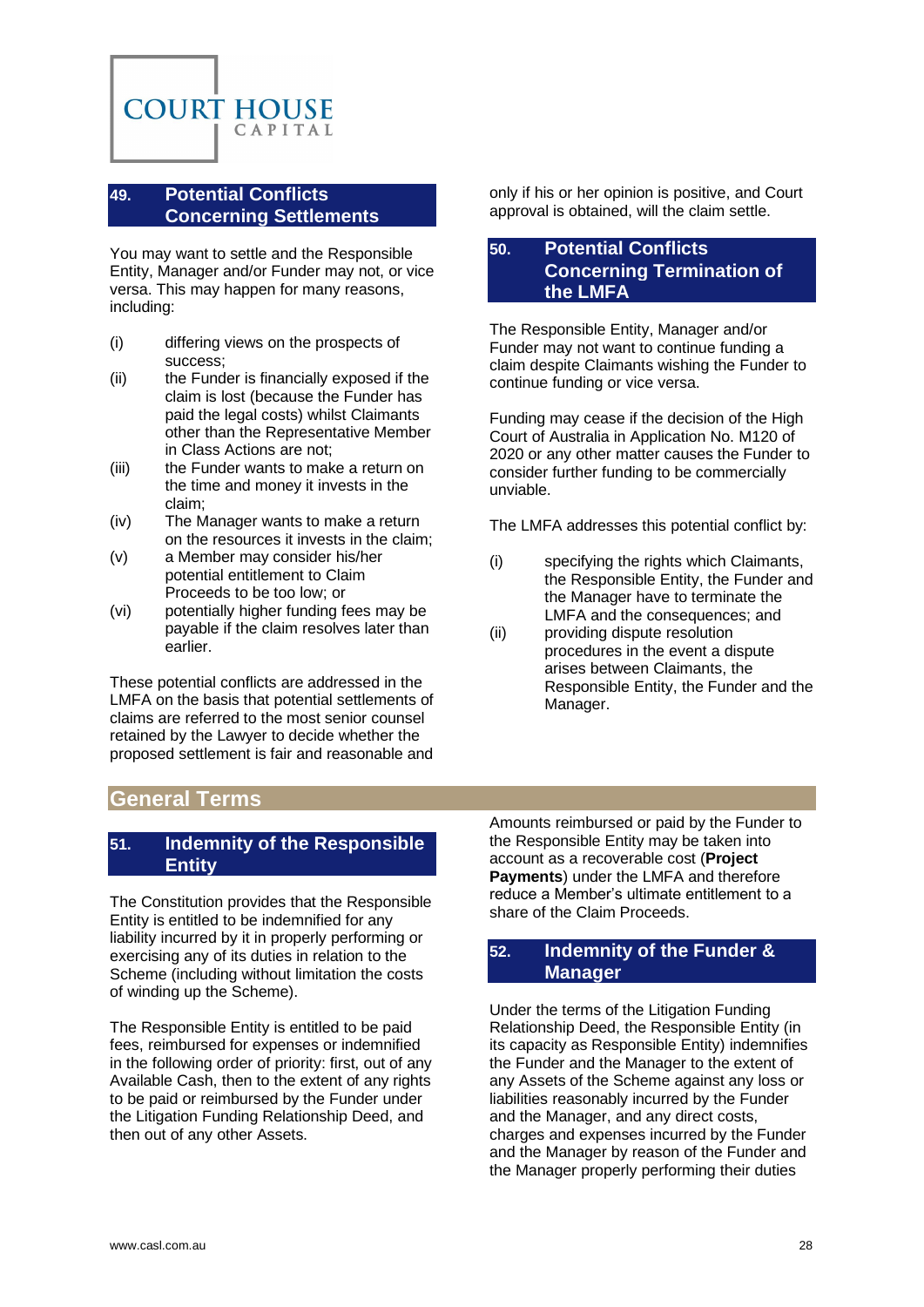

and obligations under the Litigation Funding Relationship Deed.

## <span id="page-28-0"></span>**53. Valuation**

The Responsible Entity is relying on *ASIC Corporations (Litigation Funding Schemes) Instrument 2020/787* which provides relief from the requirement to value Scheme Assets at regular intervals.

Accordingly, the Responsible Entity does not intend to undertake regular valuations of the Assets.

Any advice in relation to the prospects of success and quantum of the settlement amount in relation to the Funded Claim should be sought from the Lawyer.

Any valuation amount ascribed to any Asset in annual financial statements of the Scheme is not necessarily an indicator of the value of the prospective Claim Proceeds in relation to the Funded Claim.

#### <span id="page-28-1"></span>**54. Consents**

The Funder, Manager, Lawyer and Custodian have given, and at the date of this PDS have not withdrawn, their written consent:

- (i) to be named in this PDS in their respective roles; and
- (ii) to the inclusion of the statements made about them, the Scheme and to the information attributed to them in the form and context in which this information appears.

The Funder, Manager, Lawyer and Custodian have not caused or otherwise authorised the issue of this PDS.

None of the Funder, Manager, Lawyer or Custodian, nor their employees, officers or associated companies accept any responsibility arising in any way for errors or omissions from this PDS, other than in relation to the statements for which they have provided consent.

## <span id="page-28-2"></span>**55. Compliance Plan**

The Responsible Entity has prepared and lodged a compliance plan for the Scheme with ASIC. The compliance plan sets out how the Responsible Entity will ensure compliance with the Corporations Act and the Constitution when operating the Scheme.

## <span id="page-28-3"></span>**56. Replacement of the Responsible Entity**

It is foreshadowed that the Manager has applied to ASIC for an Australian financial services licence for an authorisation to operate litigation funding schemes which would allow it to become the responsible entity of the Scheme and replace the Responsible Entity.

The Responsible Entity will provide its consent to retire as responsible entity of the Scheme in circumstances where:

- 1. the Scheme Members approve appointment of the Manager as the new responsible entity of the Scheme;
- 2. the Manager has obtained an Australian financial services licence with the requisite authorisations; and
- 3. the Responsible Entity is able to discharge its statutory obligations in providing such consent.

Any costs of replacing the Responsible Entity will be borne by the Manager and will not be payable from Scheme Assets.

The LMFA contains details of the anticipated Scheme Expenses. If the Responsible Entity is replaced by the Manager, as described above, Scheme Expenses will be subject to change but are not anticipated to exceed the amount disclosed in the LMFA.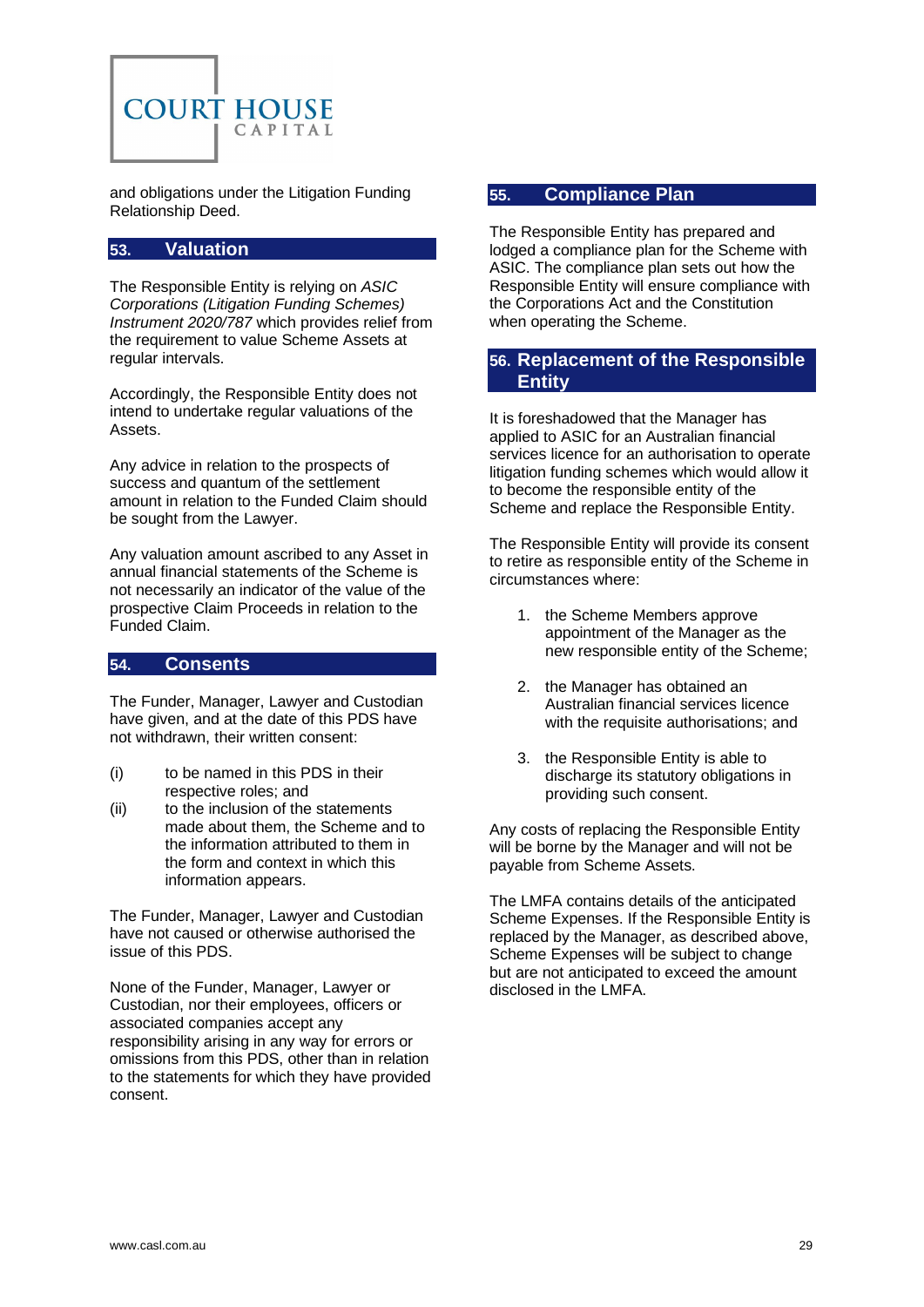

## <span id="page-29-1"></span><span id="page-29-0"></span>**Risks**

#### **57. Key Risks**

Participation in the Scheme carries risks. You are not guaranteed any monetary award or judgment in respect of the Funded Claim.

The following discussion of certain risk factors does not purport to be an exhaustive list or a complete explanation of all the risks in the Scheme or participation in the Funded Claim.

The Funder, Manager and Responsible Entity recommend you talk to a financial adviser and your legal adviser (including the Lawyer) about the risks Participation in the Scheme carries risks. You are not guaranteed any monetary award or judgment in respect of the Funded Claim.

The following discussion of certain risk factors does not purport to be an exhaustive list or a complete explanation of all the risks in the Scheme or participation in the Funded Claim.

The Funder, Manager and Responsible Entity recommend you talk to a financial adviser and your legal adviser (including the Lawyer) about the risks involved in participating in the Scheme and how it might impact on your individual financial circumstances.

## <span id="page-29-2"></span>**58. Litigation Risks**

Litigation is risky. Outcomes are often not as expected. Your claim may be unsuccessful which means that you will have lost the time and effort you put into the litigation.

Litigation can take a number of years to conclude and be subject to multiple levels of appeal. The costs, including legal expenses, to fund the Funded Claim may exceed any monetary award or judgment in your favour in which case you may not receive any proceeds from the monetary award of judgment.

Even if you are successful, the Defendant Entities may be unable to pay any of or the entire settlement or judgment sum.

The claim is heavily reliant on the performance of the Lawyer, and in certain cases, the recommendations of the Manager. The

Lawyer may cease providing services where the Lawyer is no longer in a position to act for

Members (provided that the Lawyer has the benefit of any necessary Court Order). Key people who have significant expertise and experience and are significant to the management of the Scheme may become unable or unavailable to perform their role.

The Responsible Entity will monitor the activities of the Funder and Manager but retains its right to recover fees and expenses from the Scheme Assets if a breach by those entities causes the Responsible Entity to breach its obligations (provided the Responsible Entity has properly performed its duties). In such circumstances, the Responsible Entity may have rights to take action for breach against the Funder or the Manager under the Litigation Funding Relationship Deed or the LMFA (as applicable). Remedies resulting from such an action may include recovery of all or part of the amounts that were paid from the Scheme Assets. However, the Responsible Entity may be prevented from seeking remedies if the Responsible Entity does not have funds to meet any litigation costs involved. The Responsible Entity may invite Members to contribute funds at the time to meet the associated costs, but if funds are not available, the Responsible Entity may be prevented from seeking such remedies.

#### <span id="page-29-3"></span>**59. Funding Risks**

LMFAs are structured so that Funded Members will not be required to pay any money other than from settlement or judgment proceeds. However, if you are the Representative Member in the Funded Claim you will not be indemnified for any Order for Costs incurred after termination of the LMFA.

The Funding and Management Undertakings are subject to terms, including that the Funded Member is complying with its obligations under the LMFA.

If the LMFA is terminated and a Funded Member later receives monetary compensation in respect of claims that are the subject of the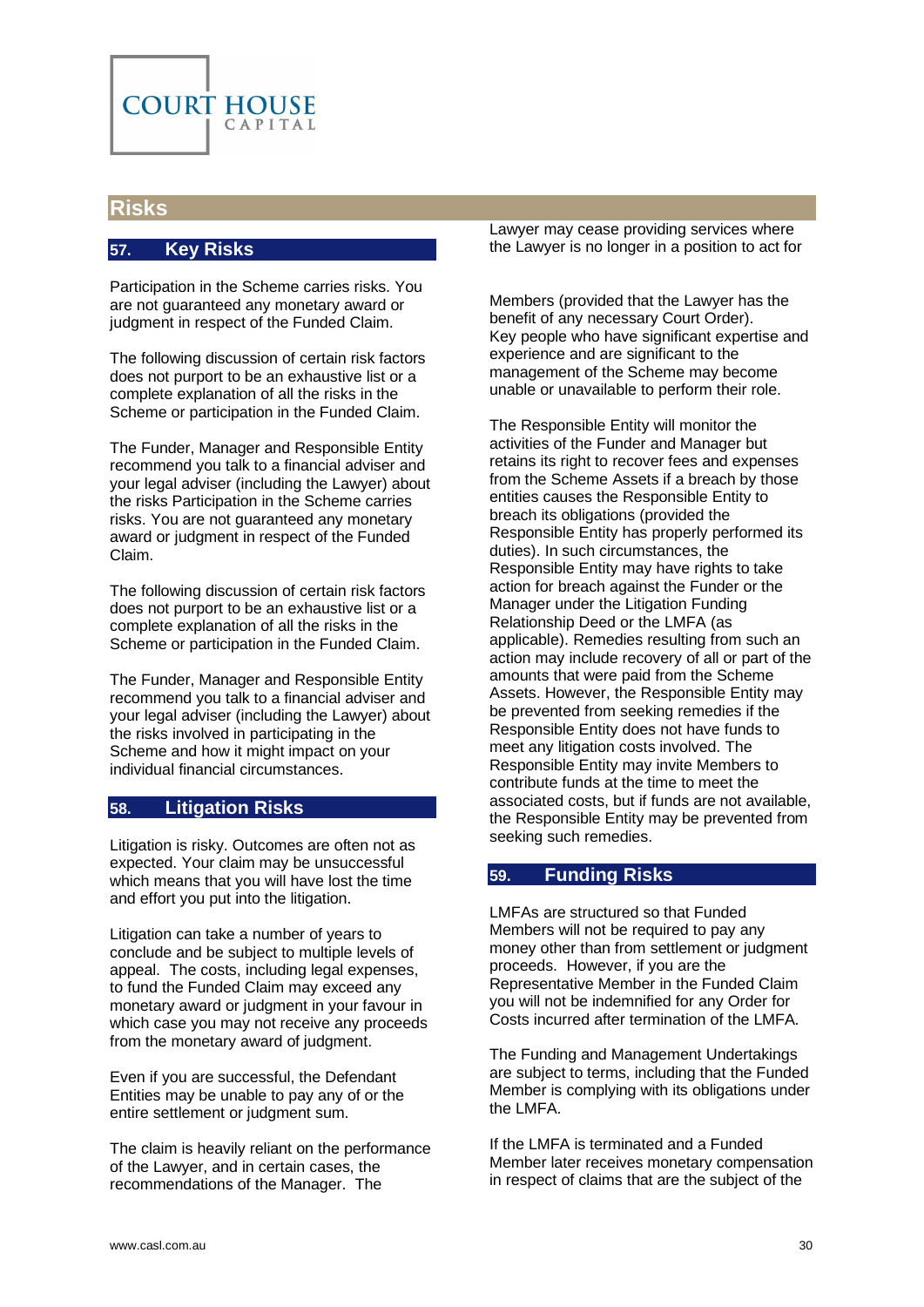

Funded Claim, the Funded Member may still be required to pay an amount to the Funder from that money.

The Funder may in its absolute discretion determine not to provide funding in respect of any appeals in which case it will be necessary to appoint a replacement funder for any such appeals.

The Funder agrees to pay the costs along the way but may become insolvent or otherwise unable to meet its payment obligations.

If the Funder is unable to pay costs, Members do not decide to provide their own funding and no replacement funder is available, the Funded Claim may not proceed.

## <span id="page-30-0"></span>**60. Financial Risks**

Even if the Funded Claim is successful, the net amount payable to a Member is likely to be reduced by the fees and expenses payable to the Responsible Entity, Funder, Manager and Lawyer as these may be a material component deducted from Claim Proceeds, reducing Scheme Assets.

If the Funded Claim is unsuccessful or if the Funded Claim delivers limited Claim Proceeds, the fees and costs of the Scheme may mean that Members are not entitled to receive a payment in relation to the Funded Claim. Please review the summary of fees and other costs set out in Section [2](#page-4-2) in determining whether to become a Member or pursue remedies through other avenues.

#### <span id="page-30-1"></span>**61. Other Risks**

Participation in the Scheme carries the following additional risks:

- Scheme may not proceed if the decision of the High Court of Australia Application No. M120 of 2020 or any other matter causes the Funder to consider further funding to be commercially unviable, the Scheme may not proceed.
- Insolvency risk the risk that the Funder becomes insolvent or otherwise defaults. In that case, if you wish to continue the claim, you will then need to find a replacement funder or provide your own funding.

Otherwise, you may cease to be entitled to a remedy.

- Termination of the Scheme the Responsible Entity may terminate, liquidate and wind up the Scheme.
- Additional settlement negotiations. interlocutory court processes, defendants and appeals – there is a risk that the fees and costs may increase if lengthy settlement negotiations are required or if there are significant additional interlocutory or pre-trial court process or additional defendants are joined to the proceedings beyond the amounts initially budgeted for. As a consequence, a Member's return from the Scheme may be eroded by those additional fees and costs.
- Conflicts of interest (including related party dealings) – there is a potential conflict of interest between the interests of the Funder, Manager, Lawyer, Members and the Responsible Entity. See Sections [46](#page-25-1) to [50](#page-27-1) for further detail regarding conflicts of interest.
- LMFAs the Funder may determine whether to enter into LMFAs with additional persons.
	- Breach by the Funder or Manager if the Funder or Manager breach the Funding and Management Undertakings, the Responsible Entity may be entitled to sue the Funder or Manager for breach pursuant to their respective covenants and agreements under the Litigation Funding Relationship Deed but may be prevented from pursuing litigation if the Responsible Entity does not have funds to meet any litigation costs. The Responsible Entity may invite Members to contribute funds at the time to meet the associated costs, but if funds are not available, the Responsible Entity may be prevented from enforcing the Funding and Management Undertakings, leading to discontinuation of the Funded Claim if a replacement funder cannot be found and loss of an entitlement to Claim Proceeds. If the Lawyer confirms in writing to the Responsible Entity that it considers the Funded Claim is meritorious and able to be conducted in a manner likely to conclude in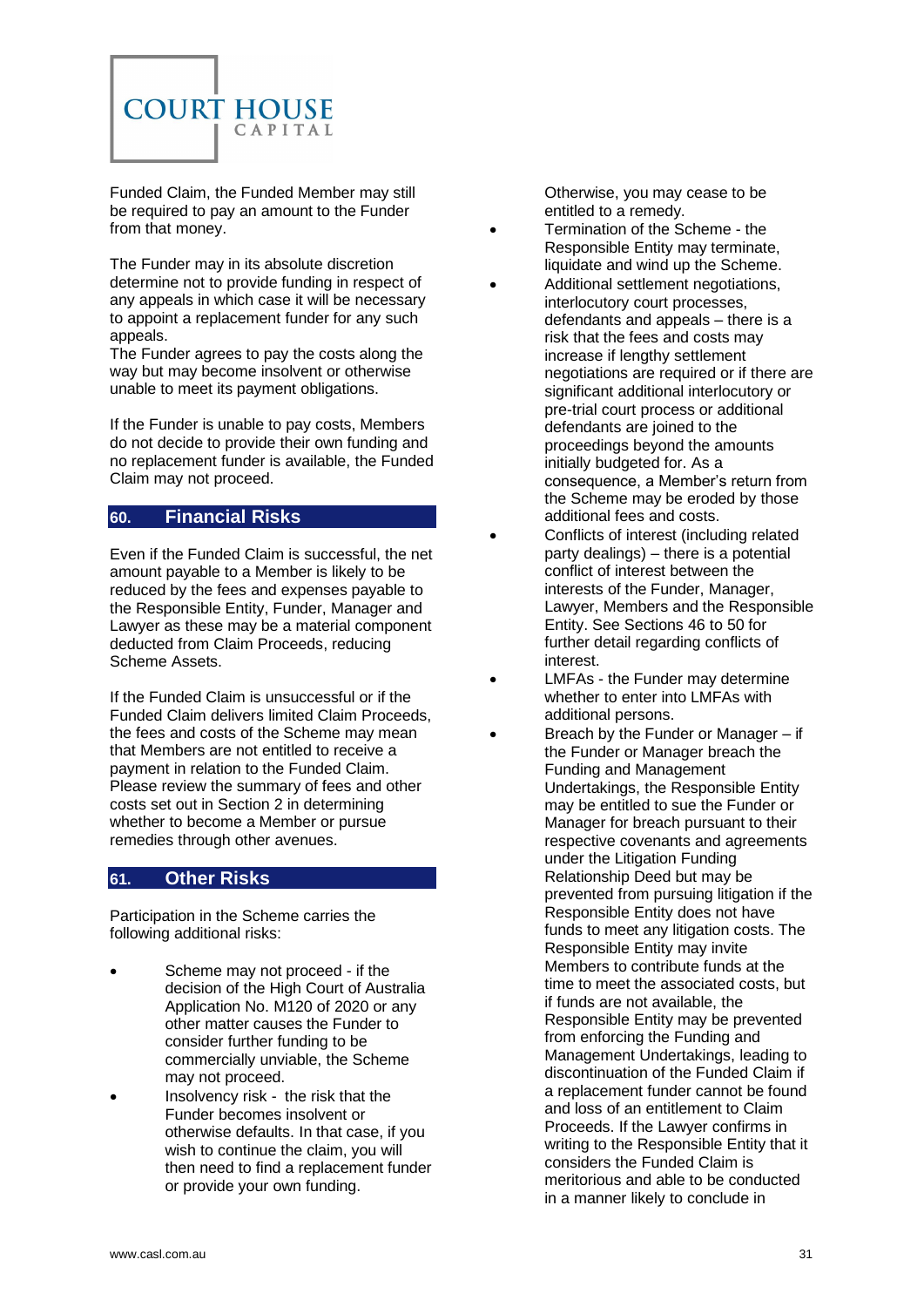

receipt of Claim Proceeds materially greater than estimated Project Payments, then the Responsible Entity shall apply best efforts to locate a replacement funder within a reasonable period of time. However, if a replacement funder is not found the Responsible Entity may take steps to wind up the Scheme on the grounds that it considers that the purpose of the Scheme cannot be accomplished.

#### <span id="page-31-0"></span>**62. Specific Risks for Passive Members**

A Passive Member has **no entitlement** to a distribution from the Scheme or the Custodian, unless directed by Court Order.

The Responsible Entity may not be able to make a distribution and reclassify a Passive

# <span id="page-31-3"></span>**Other Regulatory Matters**

## <span id="page-31-4"></span>**65. Design and Distribution Obligations**

Interests in the Scheme are classified as products which are regulated by the Product Design and Distribution Obligations under Part 7.8A of the Corporations Act. Commencing from 5 October 2021, the Responsible Entity may be required to prepare a written 'Target Market Determination' applicable to the issue and distribution of Interests in the Scheme from that date. If required, the Responsible Entity will prepare and publish a copy of a Target Market Determination for the Scheme on its website on or before 5 October 2021 in accordance with ASIC's regulatory guidance contained in Regulatory Guide 274 – Product design and distribution obligations.

## <span id="page-31-5"></span>**66. Anti-Money Laundering and Counter-Terrorism Financing Act**

The Responsible Entity has been granted an exemption by the Australian Transaction Reports and Analysis Centre (**AUSTRAC**) under the Anti-Money Laundering and Counter-Terrorism Financing Act (Exemption-CASL Governance Ltd) Instrument 2020 (No. 15) from item 35 of Table 1 in subsection 6(2)

Member as an Active Member if the person does not complete an Application Form and provide information required by the Responsible Entity.

## <span id="page-31-1"></span>**63. Legal, Regulatory and Tax Risks**

Changes in any law (including tax laws) regulation or government policy in Australia could have an impact on the Scheme's performance.

## <span id="page-31-2"></span>**64. COVID-19**

The spread of COVID-19 has the potential to impact or delay the settlement or final determination of the Funded Claim and result in increased costs and expenses over the life of the Scheme.

and item 54 of Table 1 in subsection 6(2) of the Anti-Money Laundering and Counter-Terrorism Financing Act 2006 (**AML Act**) in respect of the provision of designated services.

Any financial institution appointed to make payments to Members from Claim Proceeds has appropriate obligations under the AML Act.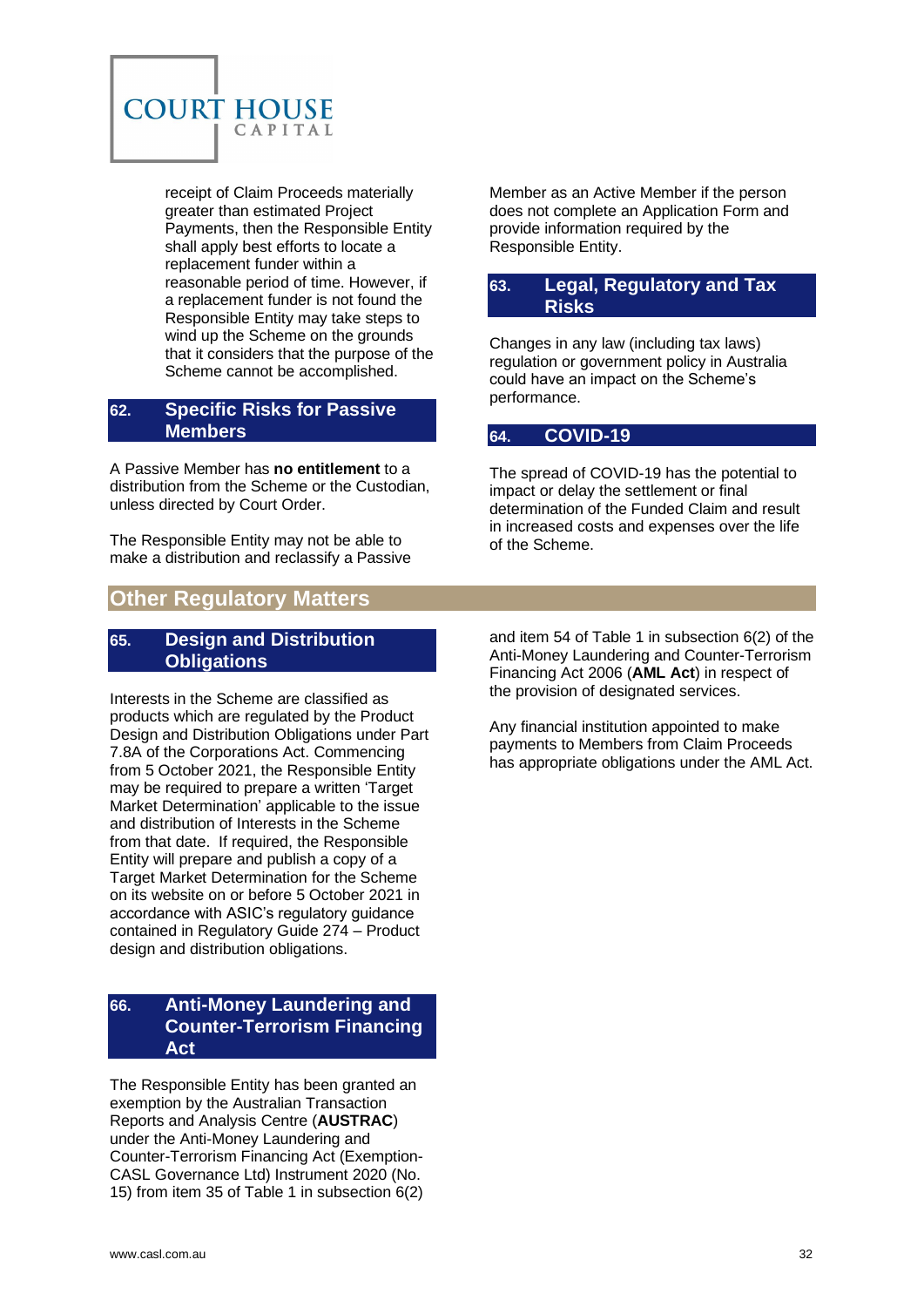

# <span id="page-32-0"></span>**Privacy & Complaints**

#### <span id="page-32-1"></span>**67. Privacy Statement**

The Privacy Act 1988 (**Privacy Act**) and the Australian Privacy Principles regulate the way organisations collect, use, disclose, keep, secure and give people access to their personal information. As the Responsible Entity, we are committed to respecting the privacy of Members' personal information throughout the information lifecycle and our Privacy Policy details how we do this.

The Responsible Entity may collect personal information about Member's and individuals associated with Members in order to provide products and services to Members, and to ensure compliance with legal and regulatory obligations (including under the Corporations

Act and tax-related legislation). Members must ensure that all personal information that Members provide to the Responsible Entity is true and correct in every detail, and should those personal details change it is the Members' responsibility to ensure that you promptly advise the Responsible Entity of the changes in writing. If Members do not provide the information requested the Responsible Entity may not be able to process the application (as an Active Member, if applicable) or administer or manage the Member's Interest. The Responsible Entity may also obtain or confirm information about individual Member from publicly available sources in order to meet regulatory obligations.

The Responsible Entity may disclose Member information to other members of its corporate group or to third parties, where it is necessary, in order to provide Members with the products or services. Those third parties may be situated in Australia or offshore, and the Responsible Entity will take reasonable steps to ensure that all third parties with whom it has a contractual relationship or other influence comply with the Australian Privacy Principles.

The third parties that the Responsible Entity may disclose Member information to expressly in relation to the Funded Claim include, but are not limited to:

- (i) those providing services for administering or managing the Scheme, including the Funder and Manager, any administrator or registrar, and auditors, or those that provide mailing or printing services;
- (ii) the Lawyer;
- (iii) those where you have consented to the disclosure and as required by law; and
- (iv) regulatory bodies such as ASIC, ATO and APRA.

The Responsible Entity, the Funder or the Manager may from time to time provide Members with direct marketing and/or educational material about products and services they believe may be of interest to Members. Members have the right to "opt out" by contacting the relevant entity.

The Responsible Entity's Privacy Policy contains information about how a Member can access information held about them, seek a correction if necessary, make a complaint if the Member thinks there has been a breach of their privacy and about how the Responsible Entity will deal with that complaint. Full details of the Responsible Entity's Privacy Policy is available at [www.casl.com.au.](http://www.casl.com.au/)

You can contact the Responsible Entity's Privacy Officer on +61 1800 26 26 00, or email to [enquiries@casl.com.au](mailto:enquiries@casl.com.au) to request a copy of the policy.

#### <span id="page-32-2"></span>**68. Complaints Resolution**

The Responsible Entity has an established complaint handling process and is committed to properly considering and resolving all complaints.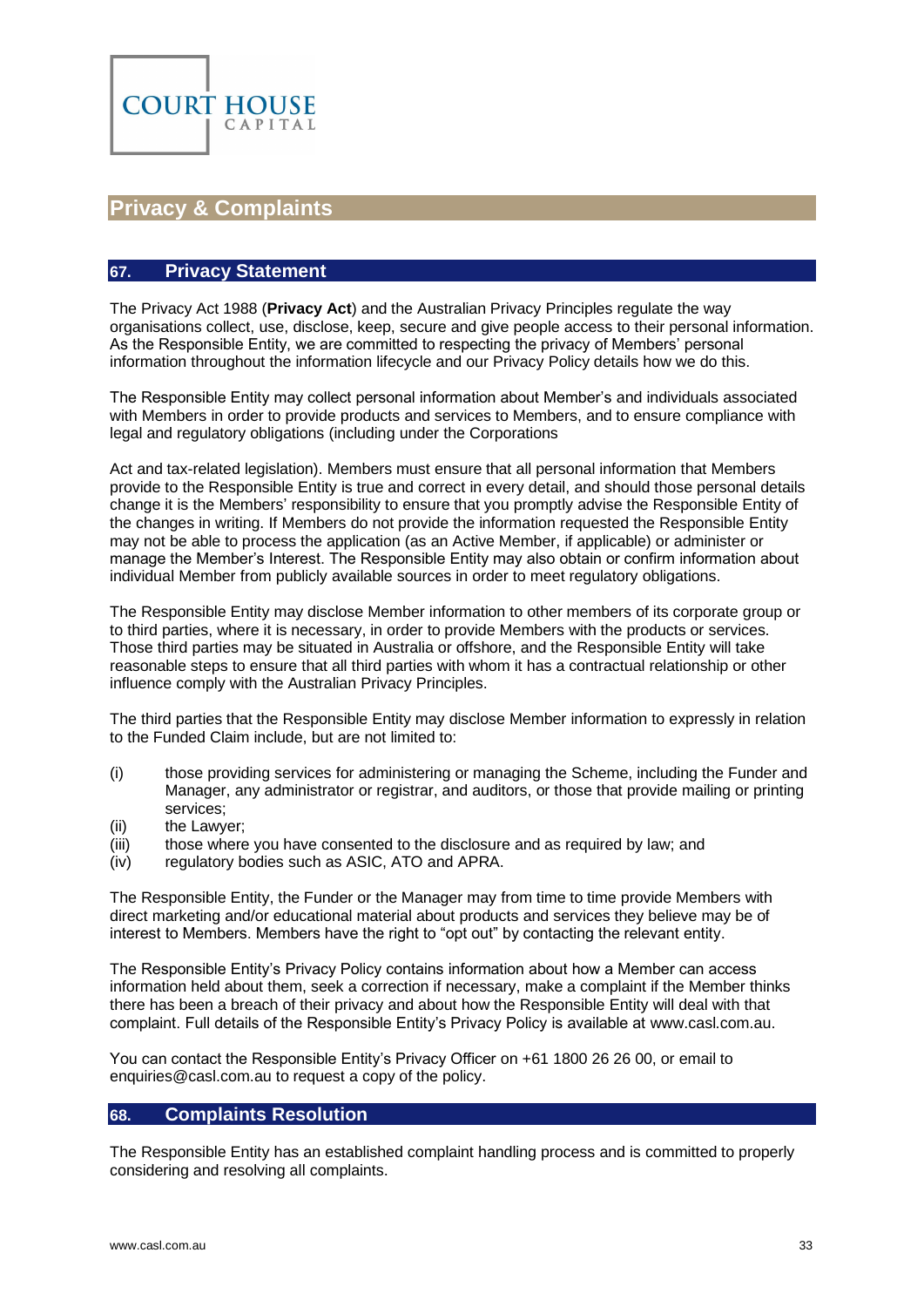

If you have a complaint in connection with the Scheme, please contact us on:

| Phone: | +61 1800 26 26 00          |
|--------|----------------------------|
| Post:  | <b>CASL Governance Ltd</b> |
|        | Level 13, 115 Pitt Street  |
|        | Sydney NSW 2000            |
| Email: | enquiries@casl.com.au      |

If we are unable to resolve the complaint or you are not satisfied with our response to your complaint, you may be able to lodge a complaint with the Australian Financial Complaints Authority ("**AFCA**"). Contact details are:

Online: [www.afca.org.au](http://www.afca.org.au/)  Phone: 1800 931 678 Email: [info@afca.org.au](mailto:info@afca.org.au) Post: GPO Box 3, Melbourne VIC 3001.

The external dispute resolution body is established to assist you in resolving your complaint where you have been unable to do so with the Responsible Entity.

However, it's important that you first contact the Responsible Entity, as outlined above, to permit an opportunity to resolve the complaint without needing to revert to the external dispute resolution process.

| <b>Active Member</b>    | a person who is a General Member of a litigation funding scheme in relation    |
|-------------------------|--------------------------------------------------------------------------------|
|                         | to the Funded Claim and has provided a completed Application Form to the       |
|                         | Responsible Entity.                                                            |
|                         |                                                                                |
| <b>Adverse Costs</b>    | a contract of insurance that provides cover for the costs incurred by the      |
| Insurance               | Defendant Entities that may be subject of an Order for Costs and/or security   |
|                         | for costs in any form required for costs of the Defendant Entities in the      |
|                         | Class Action.                                                                  |
| Adverse Cost Order      | any insurance premium or expense, including GST, incurred in securing or       |
| <b>Expenses</b>         | providing Adverse Cost Order insurance or security for Adverse Cost            |
|                         | Orders, respectively.                                                          |
| <b>AEDT</b>             | Australian Eastern Daylight Time                                               |
| <b>AFCA</b>             | Australian Financial Complaints Authority.                                     |
| <b>AFSL</b>             | Australian Financial Services Licence.                                         |
| <b>Application Form</b> | the form to be completed by Members where they elect to be either a            |
|                         | Funded Member or an Unfunded Active Member.                                    |
| Assets                  | the assets, rights and benefits (if any) which are held or required to be held |
|                         | by the Responsible Entity in connection with the Scheme, as outlined in this   |
|                         | PDS.                                                                           |

## <span id="page-33-0"></span>**Dictionary**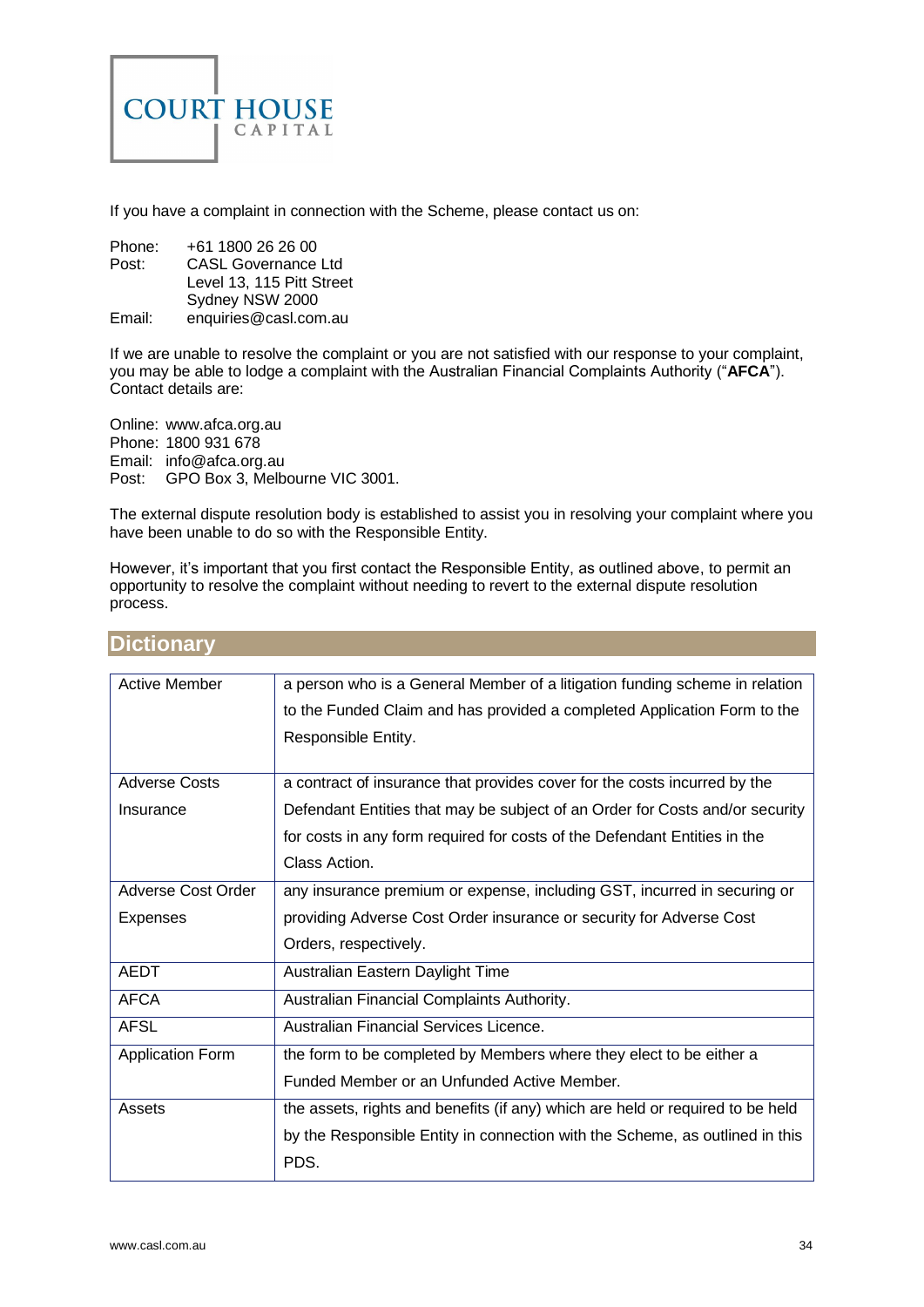

| <b>ASIC</b>               | Australian Securities and Investments Commission.                               |  |
|---------------------------|---------------------------------------------------------------------------------|--|
| <b>ATO</b>                | Australian Taxation Office.                                                     |  |
| Available Cash            | the cash or cash equivalent Assets of the Scheme, less any provision or         |  |
|                           | reserve on account of meeting anticipated expenses or obligations of the        |  |
|                           | Scheme (including in relation to any withdrawal or winding up).                 |  |
| <b>Business Day</b>       | a day other than a Saturday or a Sunday on which banks are open for             |  |
|                           | general banking business in Sydney.                                             |  |
| <b>Claimant or Member</b> | the holder of an Interest (including persons recorded jointly on the register). |  |
|                           | Passive Members, the Funder, the Manager and Lawyer are considered              |  |
|                           | Members. However, in this PDS, references to Members or Claimants do            |  |
|                           | not include Passive Members, the Funder, the Manager or Lawyer unless           |  |
|                           | expressly stated.                                                               |  |
| <b>Claim Proceeds</b>     | the sum of money, or the value of any goods or services, which is               |  |
|                           | attributable to the resolution, settlement, judgment and/or enforcement of      |  |
|                           | the Funded Claim and any interest (including interest earned on trust           |  |
|                           | money), and any monies recovered by virtue of a costs order or any              |  |
|                           | agreement in respect of costs in relation to the Funded Claim. The Claim        |  |
|                           | Proceeds refers to the gross value of these sums and is not net of any costs    |  |
|                           | or expenses of conducting the Funded Claim.                                     |  |
| <b>Class Action</b>       | The proposed proceedings to be filed In the Federal Court of Australia          |  |
|                           | against Tyro Payments Limited                                                   |  |
| Compliance Plan           | the compliance plan prepared by the Responsible Entity for the Scheme           |  |
|                           | and lodged with ASIC.                                                           |  |
| Constitution              | the constitution of the Scheme which sets out the rights, responsibilities and  |  |
|                           | beneficial interest of both Members and the Responsible Entity in relation to   |  |
|                           | the Scheme.                                                                     |  |
| Cooling-Off Period        | means the period ending 21 days after the LMFA has been executed and            |  |
|                           | delivered by all parties.                                                       |  |
| <b>Corporations Act</b>   | the Corporations Act 2001 (Cth) and Corporations Regulations 2001 (Cth),        |  |
|                           | as amended from time to time.                                                   |  |
| <b>Court Order</b>        | a judgement, order or direction of the court or tribunal in which the Funded    |  |
|                           | Claim is conducted.                                                             |  |
| Custodian                 | Equity Trustees Limited or any other person appointed in its place as           |  |
|                           | custodian or sub-custodian, subject to Court Order.                             |  |
|                           |                                                                                 |  |
| <b>Custody Agreement</b>  | the custody agreement dated 17 November 2020, between the Responsible           |  |
|                           | Entity and the Custodian which appoints the Custodian as custodian of the       |  |
|                           | Assets of the Scheme.                                                           |  |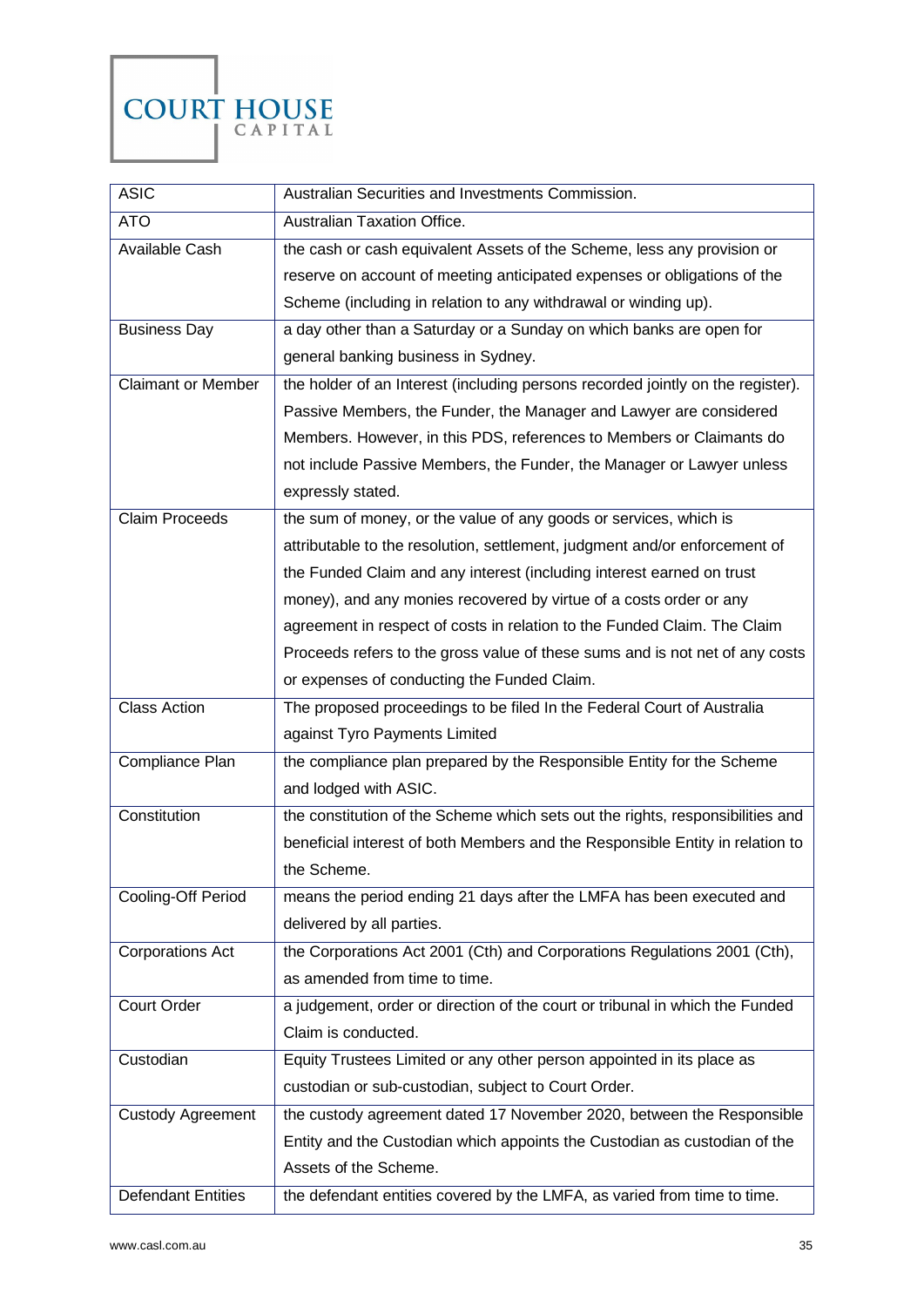

| <b>Funded Claim</b>       | the claim or legal proceeding made or to be made in relation to the             |  |  |
|---------------------------|---------------------------------------------------------------------------------|--|--|
|                           | Defendant Entities as contemplated in the Lawyer's Retainer and LMFA.           |  |  |
| Funded Member             | means an Active Member who has entered into a LMFA in respect of the            |  |  |
|                           | Funded Claim.                                                                   |  |  |
| Funder                    | CHC Investment Fund Pty Ltd ATF the CHC Investment Fund Unit Trust              |  |  |
| Funding and               | the undertakings of the Funder under a LMFA, in relation to the Funded          |  |  |
| Management                | Claim (including any undertaking to pay amounts on account of legal costs       |  |  |
| Undertakings              | and disbursements and the undertakings of the Manager to provide claims         |  |  |
|                           | management services.                                                            |  |  |
| <b>General Member</b>     | means a Member of the Scheme who is not the Funder, Manager or                  |  |  |
|                           | Lawyer.                                                                         |  |  |
| <b>GST</b>                | Goods and Services Tax.                                                         |  |  |
| Interest                  | an interest in the Scheme.                                                      |  |  |
| Law Firm                  | an agreement (however described) entered into between the Responsible           |  |  |
| Relationship              | Entity, the Funder, the Manager (if applicable) and Lawyer in relation to the   |  |  |
| Agreement                 | Funded Claim.                                                                   |  |  |
| Lawyer                    | the qualified legal practice appointed to provide legal services in relation to |  |  |
|                           | the Funded Claim.                                                               |  |  |
| Lawyer's Retainer         | an engagement letter or similar agreement relating to the provision of legal    |  |  |
|                           | services entered into by a Member in relation to the Funded Claim.              |  |  |
| <b>Legal Services</b>     | the undertakings of the Lawyer under a Lawyer's Retainer in relation to the     |  |  |
| Undertakings              | Funded Claim.                                                                   |  |  |
| <b>Litigation Funding</b> | the deed entered into among the Responsible Entity, the Funder and the          |  |  |
| Relationship Deed         | Manager (if applicable) in relation to the Scheme.                              |  |  |
| <b>LMFA</b>               | a Litigation Management Funding Agreement entered into between the              |  |  |
|                           | Responsible Entity, Funder, the Manager and a Member in relation to the         |  |  |
|                           | Funded Claim substantially in the form set out in Annexure A to the             |  |  |
|                           | Constitution. The key terms of the LMFA are summarised in this PDS.             |  |  |
| Manager                   | Court House Capital Management Limited                                          |  |  |
| Member or Claimant        | the holder of an Interest (including persons recorded jointly on the register). |  |  |
|                           | Passive Members, the Funder, the Manager and Lawyer are considered              |  |  |
|                           | Members. However, in this PDS, references to Members or Claimants do            |  |  |
|                           | not include Passive Members, the Funder, the Manager or Lawyer unless           |  |  |
|                           | expressly stated.                                                               |  |  |
| Member's Share            | generally determined by the Responsible Entity with reference to the            |  |  |
| Percentage                | Member's entitlement to damages in relation to the Funded Claim as a            |  |  |
|                           | percentage to the aggregate entitlement of all Members in the same Class        |  |  |
|                           | as the Member in relation to the Funded Claim.                                  |  |  |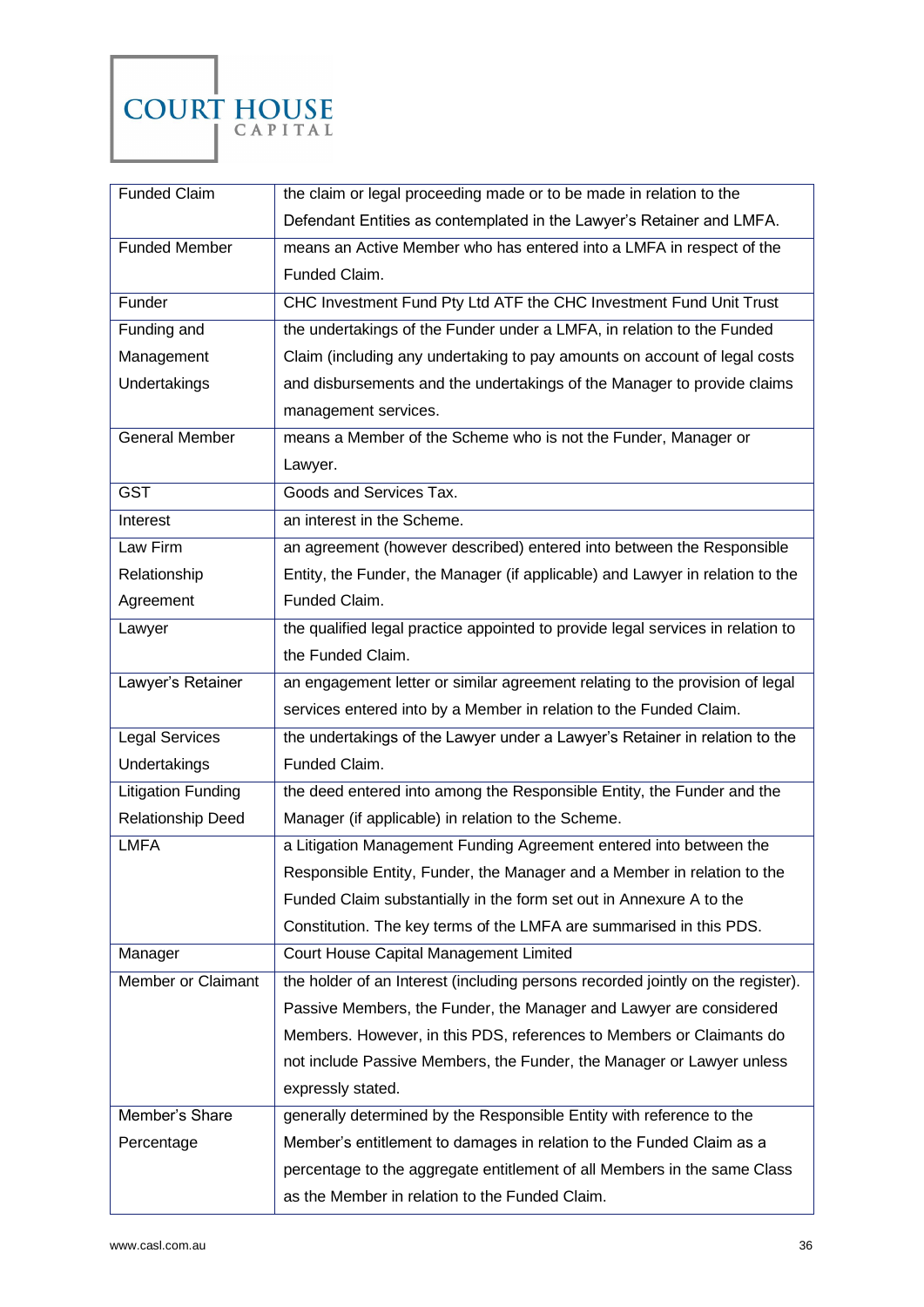

| Offer                     | the offer of Interests as outlined in this PDS.                                |
|---------------------------|--------------------------------------------------------------------------------|
| Overarching               | the just resolution of the Claims as quickly, inexpensively and efficiently as |
| Objective                 | possible with the aim of maximising the present value of money received via    |
|                           | the Settlement or adjudication of the Claims, net of costs, whilst having due  |
|                           | regard to all risks including, in particular, the risk of the Claims being     |
|                           | unsuccessful.                                                                  |
| Order for Costs           | any costs order made in favour of the Defendant Entities in the Class Action   |
| Passive Member            | a Member of a litigation funding scheme who is not an Active Member.           |
| <b>PDS</b>                | this Product Disclosure Statement.                                             |
| <b>Project Payments</b>   | the costs of the Funded Claim agreed to be paid by the Funder in               |
|                           | accordance with the terms of a LMFA.                                           |
| Representative            | means SPOZAC PTY LIMITED (ACN 112 100 231) as Trustee for the                  |
| Member                    | LDB Family Trust t/as Not Just Cakes, the representative party in the          |
|                           | Funded Claim.                                                                  |
| <b>Responsible Entity</b> | <b>CASL Governance Ltd.</b>                                                    |
| Scheme                    | the Tyro Litigation Funding Scheme (ARSN 652 674 505), a managed               |
|                           | investment scheme that is registered with the Australian Securities and        |
|                           | Investments Commission (ASIC).                                                 |
| <b>Scheme Expenses</b>    | any amount payable to the Responsible Entity on account of fees or             |
|                           | expenses, or any right of indemnity, including GST, pursuant to the Scheme     |
|                           | Constitution.                                                                  |
| Settlement                | any agreement providing for the settlement, compromise, discontinuance,        |
|                           | withdrawal, dismissal or waiver for all or part of the Funded Claim.           |
| Unfunded Active           | an Active Member that has not entered into a LMFA.                             |
| Member                    |                                                                                |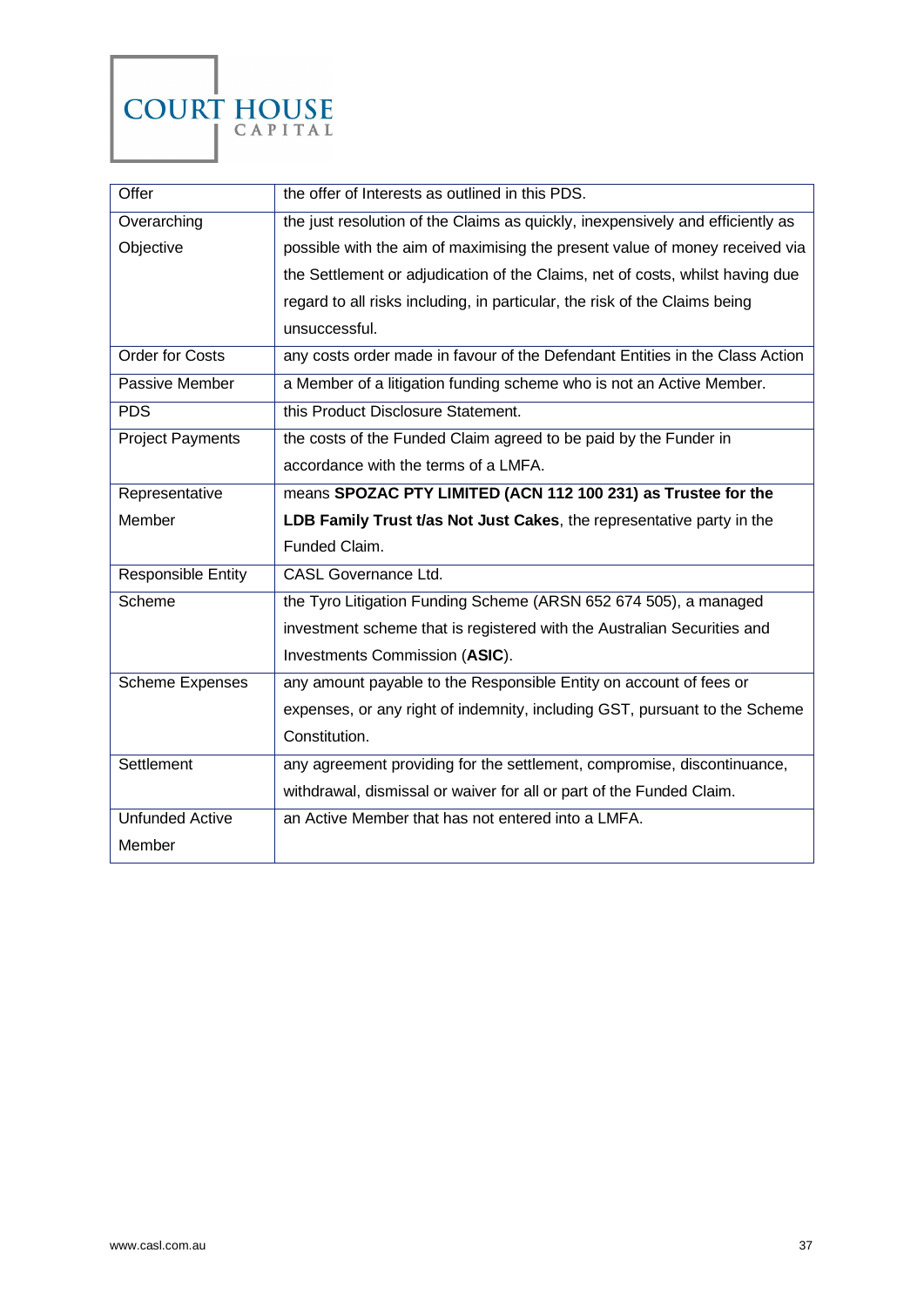

# <span id="page-37-0"></span>**Directory**

| Funder                    | CHC Investment Fund Pty Ltd ATF the CHC Investment Fund Unit Trust<br>Level 45, 19 Martin Place Sydney, NSW 2000<br>Ph: +61 2 9221 8000<br>Web: https://courthousecapital.com.au/ |
|---------------------------|-----------------------------------------------------------------------------------------------------------------------------------------------------------------------------------|
| Manager                   | Court House Capital Management Limited<br>Level 45, 19 Martin Place Sydney, NSW 2000<br>Ph: +61 2 9221 8000<br>Web: https://courthousecapital.com.au/                             |
| <b>Responsible Entity</b> | <b>CASL Governance Ltd</b><br>Level 13, 115 Pitt Street, Sydney 2000 NSW<br>+61 1800 26 26 00<br>Ph:<br>Web: www.casl.com.au                                                      |
| Custodian                 | <b>Equity Trustees Limited</b><br>Level 1, 575 Bourke Street, Melbourne 3000 VIC<br>+61 3 8623 5000<br>Ph:<br>Web: www.eqt.com.au                                                 |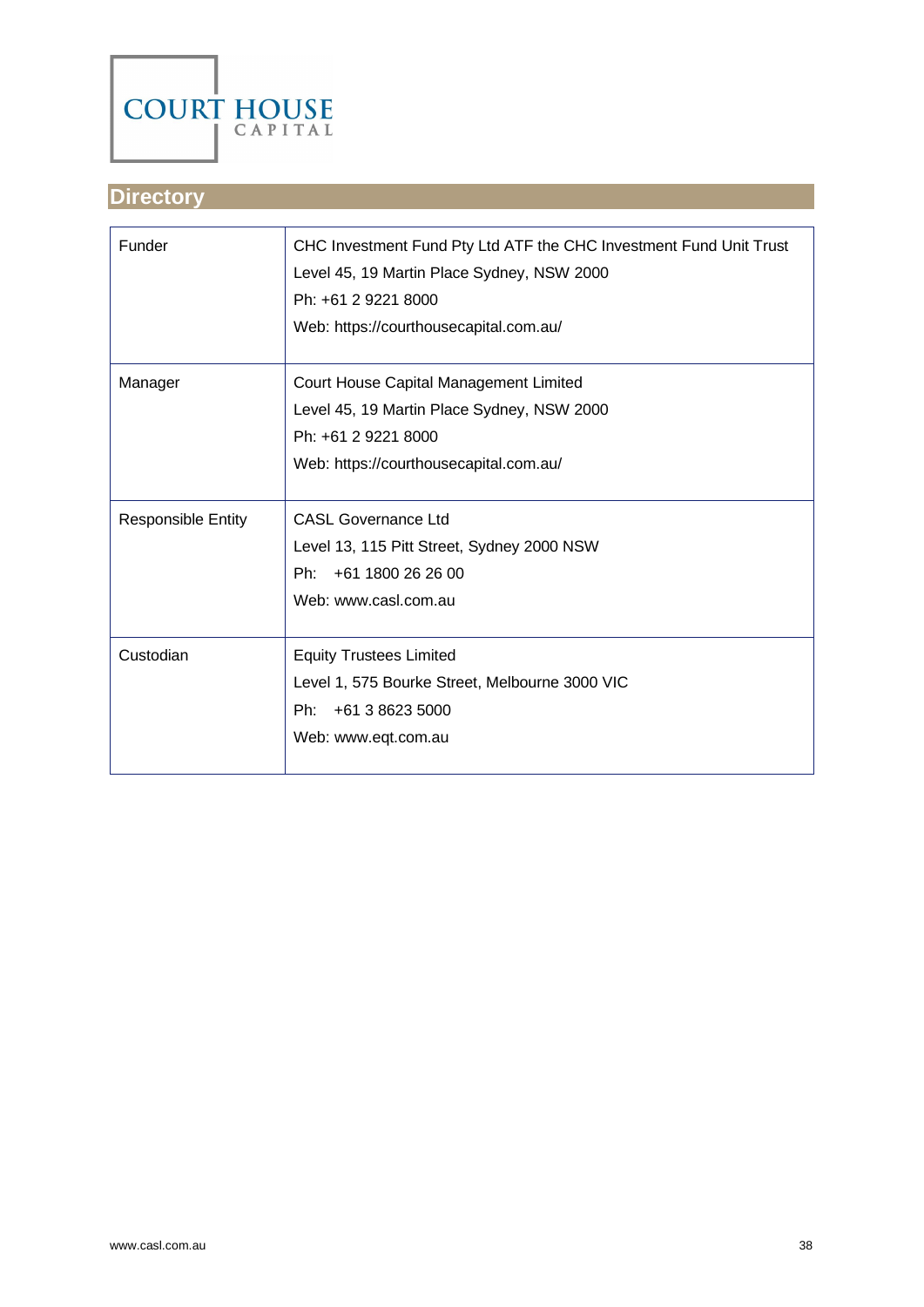### **Annexure A**

#### <span id="page-38-0"></span>**Application Form: Tyro Litigation Funding Scheme**

**Please use this Application Form if you wish to make an application for an Interest as an Active Member in the Tyro Litigation Funding Scheme.**

#### **PART A**

#### **1. Please read and ensure you understand the accompanying Product Disclosure Statement (PDS)**

The Product Disclosure Statement (**PDS**) is issued by CASL Governance Ltd ABN 97 643 977 833 AFS Licence No. 525889 (**CASL**) as responsible entity of the Tyro Litigation Funding Scheme. The PDS is also available at [https://courthousecapital.com.au/tyro-class](https://courthousecapital.com.au/tyro-class-action/)[action/.](https://courthousecapital.com.au/tyro-class-action/) The law prohibits any person passing this Application Form on to another person unless it is accompanied by a complete PDS. We will provide, on request and without charge, a paper or electronic form of the PDS and any document that updates the PDS as required by law.

You must read the Lawyer's Retainer and the Litigation Management and Funding Agreement. By executing this Application Form and confirming in section 7 of Part B of this Application Form that you wish to be a Funded Member, you are appointing CASL as your attorney to sign the Lawyer's Retainer and the Litigation Management and Funding Agreement on your behalf. You will not need to sign and return the Lawyer's Retainer or Litigation Management and Funding Agreement.

#### **2. Complete all sections of this Application Form online, then print and sign in the relevant fields using a black pen. If completing the form manually, please write in block letters, using a black pen. If you make an error while completing this form, do not use correction fluid. Cross out your mistakes and initial your changes.**

#### **3. Send your documents to Court House Capital Management Limited**

You can return your Application Form by Email by sending to: info@courthousecapital.com.au.

Alternatively, you can return your Application Form by Post by sending to the Manager (on behalf of CASL): Court House Capital Management Limited Attention: Tyro Litigation Funding Scheme. Level 45, 19 Martin Place, SYDNEY NSW 2000.

#### **4. Your Privacy**

For the purposes of providing products and services to you, CASL and its associates collect personal information about you (as outlined in the PDS) including from sources such as the Application Form and other forms, from other written, electronic or verbal correspondence, from your advisers, and/or from information captured on our internet websites.

When you sign this Application Form, you agree that CASL can, consistent with the *Privacy Act 1988* (Cth) (**Privacy Act**), collect, use and disclose personal information about you for those purposes. In some circumstances, CASL may be required by law to collect your personal information.

We take reasonable steps to ensure that any third party to whom we disclose your personal information is bound by privacy obligations to protect information about you.

Under the Privacy Act, you have rights to request access to, and correction of, personal information CASL holds about you.

You can find more information about how CASL handles and manages your personal information, and about your rights in connection with access, correction and complaints, in the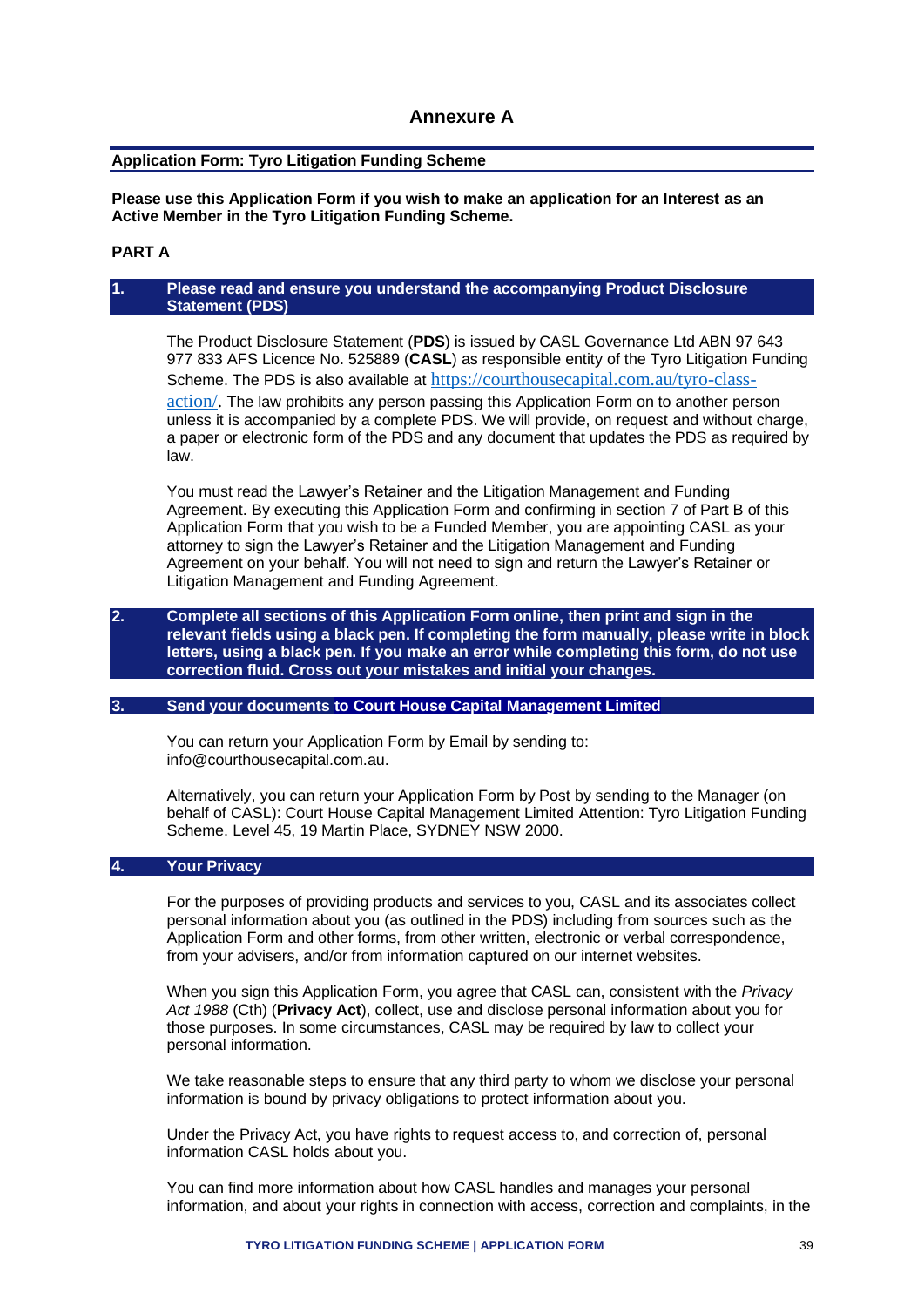CASL Privacy Policy at www.casl.com.au. If you would like a copy of CASL's Privacy Policy, please contact our Privacy Officer on +61 1800 26 26 00 or [enquiries@casl.com.au.](mailto:enquiries@casl.com.au)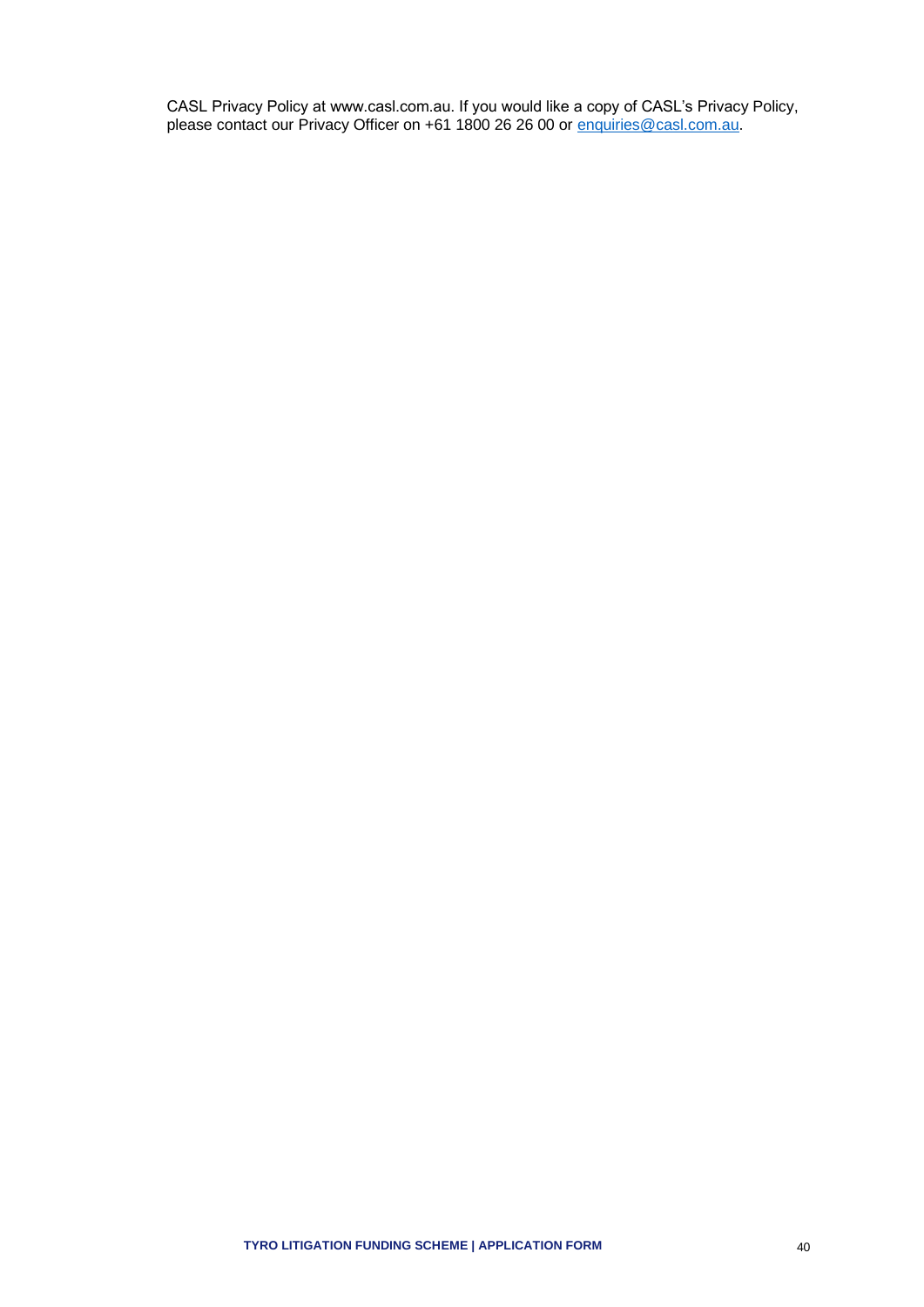#### **PART B**

**Complete all relevant sections of this Application Form online, then print and sign in the relevant fields using a black pen. If completing the form manually, please write in block letters, using a black pen. If you make an error while completing this form, do not use correction fluid. Cross out your mistakes and initial your changes.** 

| 1. | Scheme?                                          | Do you have an existing or previous Interest in any other CASL Litigation Funding |
|----|--------------------------------------------------|-----------------------------------------------------------------------------------|
|    | No<br>Scheme is/was                              | Yes, the CASL Litigation Funding                                                  |
| 2. | <b>Contact Details</b>                           |                                                                                   |
|    | First name:                                      |                                                                                   |
|    | Middle name:                                     |                                                                                   |
|    | Surname:                                         |                                                                                   |
|    | Telephone number<br>(include area code):         |                                                                                   |
|    | Email address:                                   |                                                                                   |
|    | What is your<br>relationship to the<br>Claimant? | ✓<br><b>Claimant Sole Trader</b><br>Director of Claimant Company                  |
|    |                                                  | Individual within Claimant Partnership<br>Agent of Claimant                       |
|    |                                                  | Other (please note)                                                               |

#### **3. Claimant Details**

| Full legal name                  |  |
|----------------------------------|--|
|                                  |  |
|                                  |  |
| <b>ABN / ACN</b> (if applicable) |  |
|                                  |  |
|                                  |  |
| Date of birth (if applicable)    |  |
|                                  |  |
|                                  |  |
| <b>Claimant Address</b>          |  |
|                                  |  |
| <b>Suburb</b>                    |  |
|                                  |  |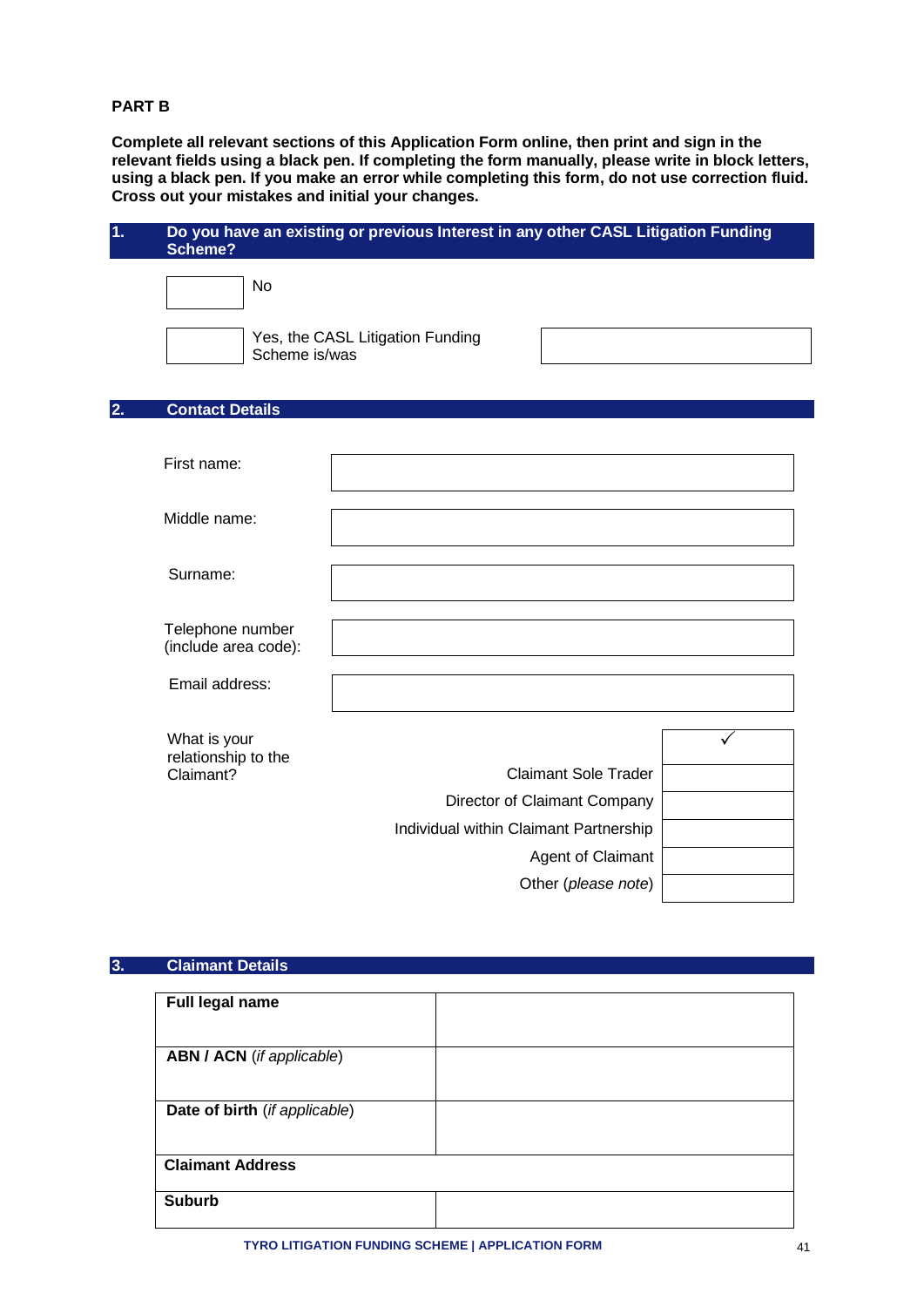| <b>State</b>                                  |  |
|-----------------------------------------------|--|
|                                               |  |
|                                               |  |
| <b>Postcode</b>                               |  |
|                                               |  |
| <b>Country</b><br>( <i>if not Australia</i> ) |  |
|                                               |  |
|                                               |  |

#### **4. Relevant information to assess eligibility and potential losses**

The information provided below will be used to assess whether your Claim falls within the scope of the Tyro Litigation Funding Scheme and to enable an assessment of the likely losses, to the extent possible, attached to your Claim and the aggregate Claim of all Members.

As at 5 January 2021, I WAS/WAS NOT (*Please circle*) a customer of Tyro Payments Limited (**Tyro**) who had entered into a written agreement to use physical Tyro EFTPOS terminals and software to accept non-cash payments.

#### **5. Bank Account Details**

You are requested to provide your bank account details to reduce any delays and minimise costs in the future should a distribution from the Tyro Litigation Funding Scheme become payable to you.

You may at any time make changes to these instructions by providing written notice to CASL in accordance with the PDS.

| Financial institution name:                       |  |
|---------------------------------------------------|--|
| <b>Bank Swift Code:</b><br>(if outside Australia) |  |
| Account name:                                     |  |
| Bank Code (e.g. BSB):                             |  |
| Account number:                                   |  |

#### **6. Annual Reports**

The annual financial statements of the Tyro Litigation Funding Scheme will be available free at <https://courthousecapital.com.au/tyro-class-action/>. Please note there is likely to be no material information contained in the annual financial statements unless and until the Funded Claim is successful (Scheme Assets are expected to be minimal unless the Funded Claim is successful).

If you would like to receive a copy by post or email, please indicate below.

This refers to annual reports only.

By Email

By Post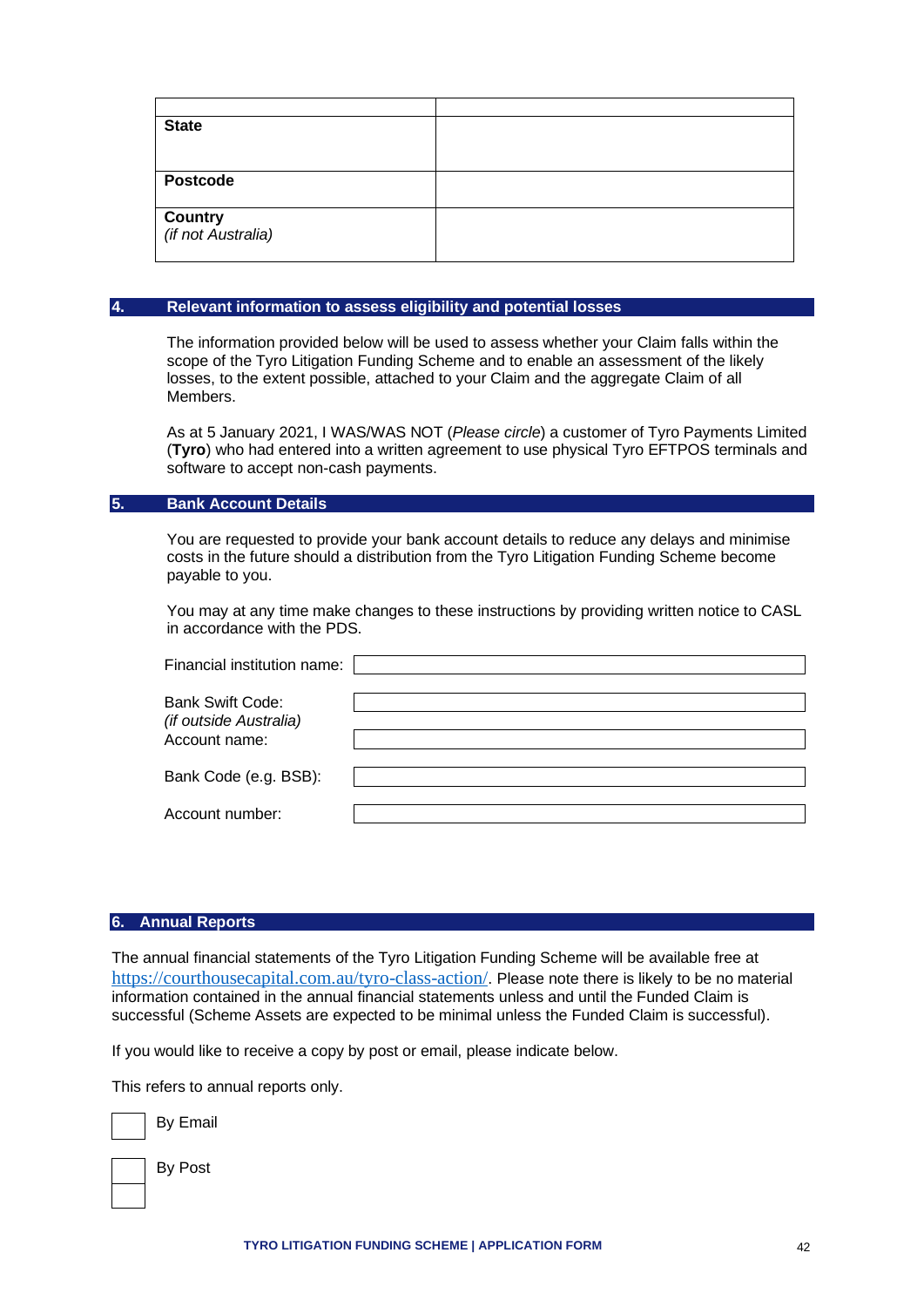#### **7. Acknowledgements**

When you complete this Application Form you make the following declarations:

- I have received, read and understood the PDS relating to the Litigation Funding Scheme to which this Application Form applies and agree to be bound by the terms and conditions of the PDS and the constitution (each as amended from time to time) of the Litigation Funding Scheme.
- By applying to be a Funded Member, I acknowledge that I have received, read and understood each of the Lawyer's Retainer and the Litigation Management and Funding Agreement relating to the Litigation Funding Scheme to which this Application Form applies, and agree to be bound by the terms and conditions of the Lawyer's Retainer and the Litigation Management and Funding Agreement.
- Where completed online, I agree that my electronic signing of this Application Form through the completion of Section 8 is legally binding.
- I consent to the exercise and enforcement by the Responsible Entity (or the Manager as agent of the Responsible Entity) on my behalf of any rights I might have under the Lawyer's Retainer.
- If my Application Form is incomplete, CASL will not process my Application Form and will notify me.
- I acknowledge that CASL may make relevant Litigation Funding Scheme information available by electronic or digital means. I consent to receiving relevant Litigation Funding Scheme information either via the email address provided or if the relevant Litigation Funding Scheme information is available digitally, I consent to receiving notification of where to access the relevant Litigation Funding Scheme information via the email address or mobile number provided.
- I hereby acknowledge and agree that CASL has outlined in the PDS provided to me how and where I can obtain a copy of CASL's Privacy Policy. I consent to my/our personal information being collected, held, used and disclosed in accordance with CASL's Privacy Policy.
- I acknowledge that CASL may be required to disclose my personal information to external third parties. I hereby consent to the disclosure of any of my personal information to external third parties including but not limited to the administrator, the custodian, the registry provider, and their related bodies corporate who may be located outside Australia and to government agencies (if required by law) for the purpose of administering the Litigation Funding Scheme.
- I hereby confirm that the personal information that I have provided is correct and current in every detail, and should these details change, I shall promptly advise CASL in writing of the change(s).
- I acknowledge that CASL, or its associated or related parties, does not guarantee any outcome, financial or non-financial, in any time period from the Litigation Funding Scheme, the Relevant Claim, or the Claimant's share of any Claim Proceeds.
- I acknowledge that an Interest in the Litigation Funding Scheme is subject to a number of legal, commercial and regulatory risks as outlined in the PDS.
- I have considered my personal circumstances and, where appropriate, obtained legal, tax and/or financial advice.
- I represent that I am not prohibited or restricted by an applicable securities or other laws or regulations from applying for or holding an Interest in the Litigation Funding Scheme or from receiving the PDS and this Application Form.
- I hereby acknowledge that I do not have an Interest in the Litigation Funding Scheme as an Active Member until CASL has confirmed acceptance of my Interest as an Active Member and I am recorded on the register of the Litigation Funding Scheme where required. As a Funded Member, acceptance of my interest as a Funded Member will be accompanied by a fully executed LMFA.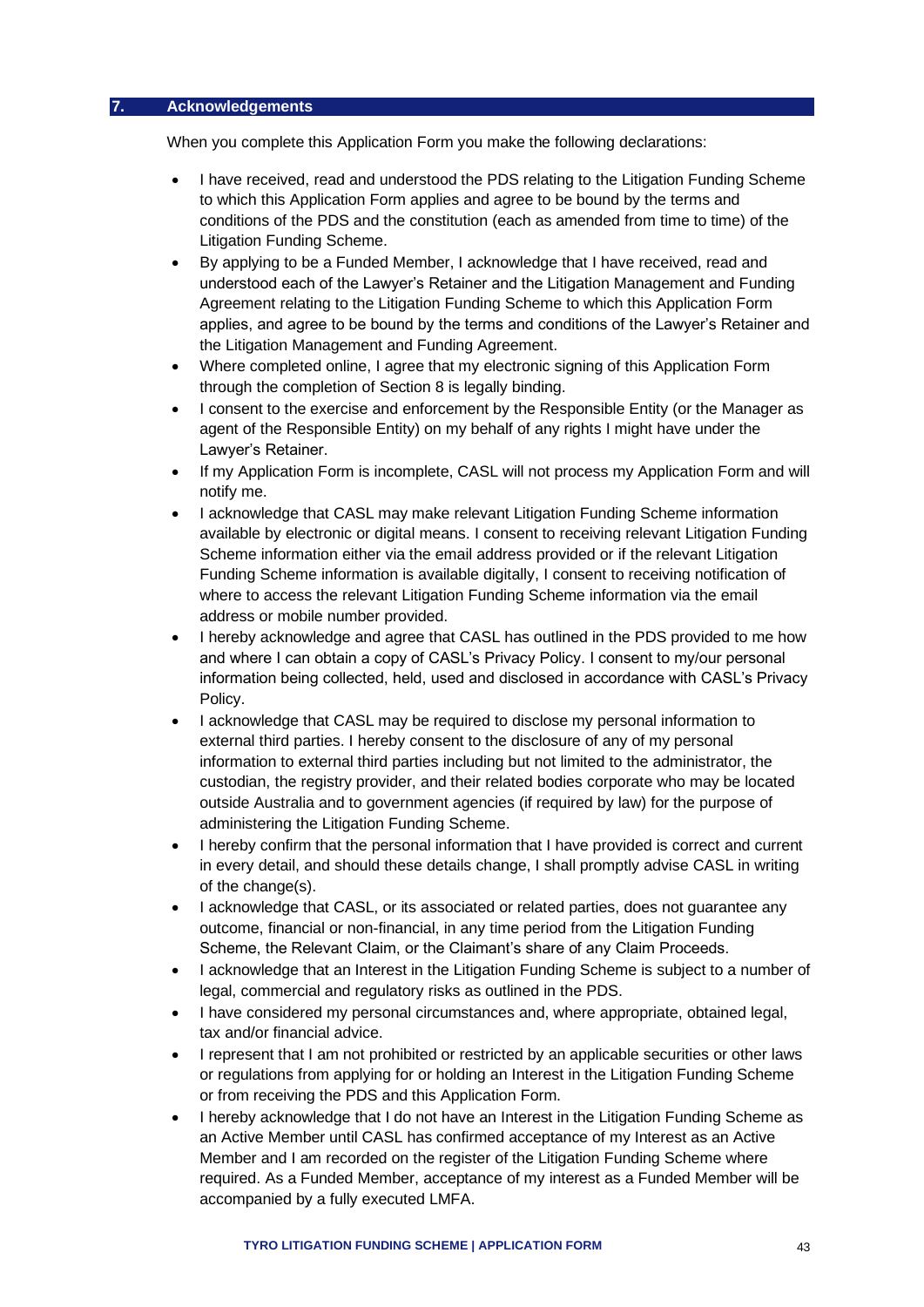- I acknowledge that if my Application Form and required accompanying documents (if any see above) are not complete and I am not admitted as a Funded Member, CASL may classify me as a member in another class as determined by CASL under the constitution.
- I hereby acknowledge that it is my responsibility to ensure this Application Form is properly and fully complete and CASL is not liable in respect of any delays should I be required to provide further information to process my Application.
- I acknowledge that I am 18 years of age or over and I am eligible to hold an Interest in the Litigation Funding Scheme.
- Subject to the constitution, I appoint CASL as my agent to submit a withdrawal request on my behalf in respect of my Interest in the Litigation Funding Scheme in circumstances where CASL, in its sole discretion, determines that I have become ineligible to hold an Interest in the Litigation Funding Scheme or I have provided misleading information in this Application Form.
- I acknowledge that in order to comply with AML/CTF laws (if applicable), CASL may be required to take action, including delaying or refusing the processing of any application, distribution or withdrawal.
- I agree to provide further information or personal details to CASL if required to meet its obligations under anti-money laundering and counter-terrorism legislation and acknowledge that processing of my Application Form or subsequent distributions from settlement proceeds may be delayed and will be processed on the Business Day after all required information has been received and verified to the satisfaction of CASL.
- I am not a "politically exposed" person for the purpose of any Australian AML Law.

#### 8. **Signing the Application Form**

By signing this Application Form you are signing as a **deed poll** in favour of CASL Governance Ltd (ABN 97 643 977 833) as responsible entity of the Tyro Litigation Funding Scheme.

By executing this deed poll as the Claimant (or on behalf of the Claimant, with their express consent), I make all the declarations, acknowledgements, certifications and representations set out above in all sections of Part A and Part B and I:

(*please tick*)

appoint (whereby you will become a Funded Member)

do not appoint (whereby you will become an Unfunded Active Member)

CASL Governance Ltd ABN 97 643 977 833 as my agent and attorney to sign the Lawyer's Retainer and the Litigation Management and Funding Agreement on my behalf.

| Signature of Claimant:      |  |
|-----------------------------|--|
| Print full name:            |  |
| Date:                       |  |
| <b>Witness</b>              |  |
| Signature of witness:       |  |
| Print full name of witness: |  |